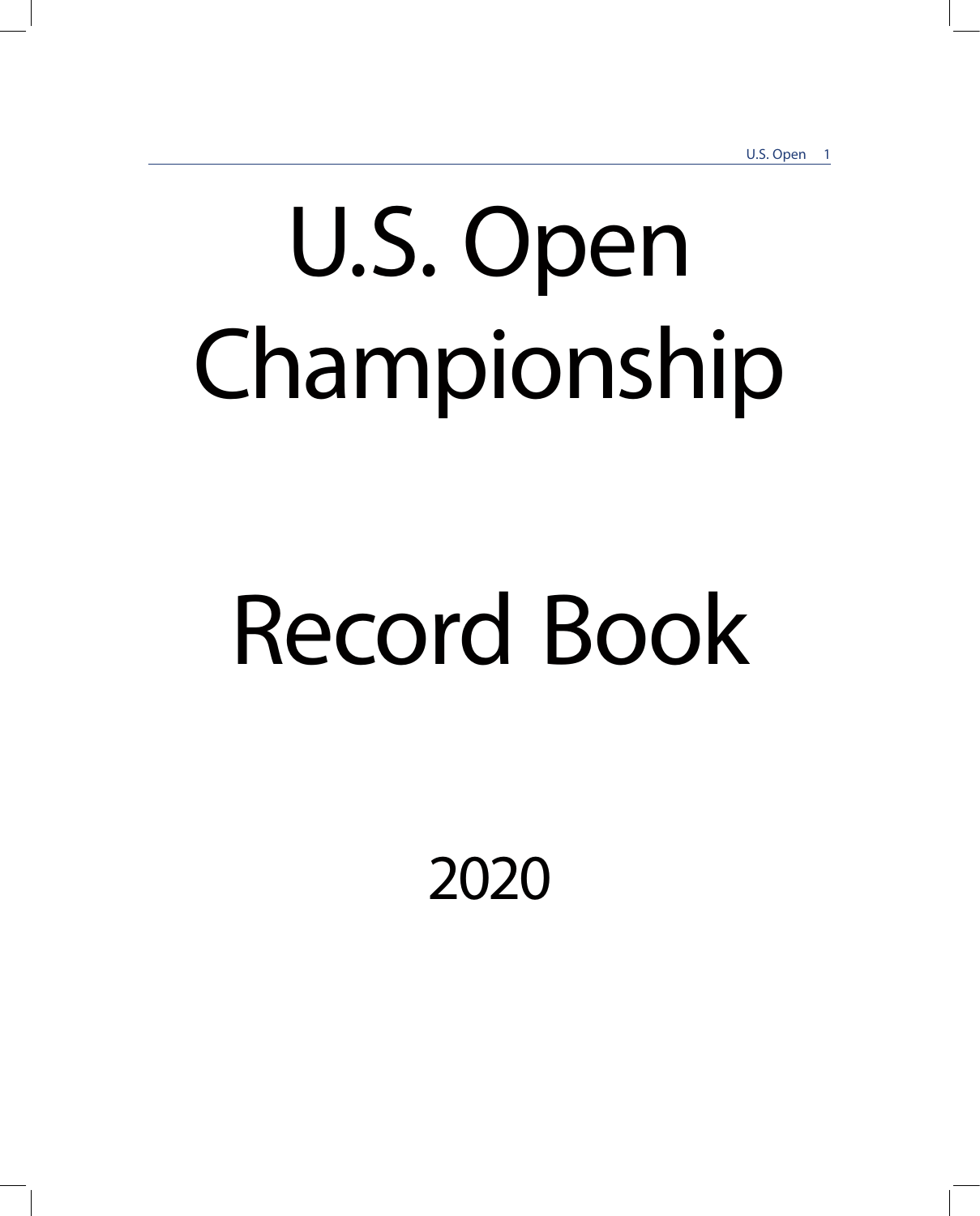# Gary Woodland Wins the 2019 Championship

Gary Woodland no longer has to answer questions about an inability to close or win a major championship.

Entering Sunday's final round of the 119th U.S. Open Championship at Pebble Beach Golf Links, the 35-year-old from Topeka, Kan., was 0-for-7 when holding a 54-hole lead on the PGA Tour, and he had never finished better than a tie for 23rd in eight previous U.S. Opens.

That's now all in the past.

Woodland holed a 30-foot birdie putt on Pebble Beach's iconic par-5 closing hole to punctuate a three-stroke victory over two-time defending champion Brooks Koepka, who was trying to become just the second player to win three consecutive U.S. Opens.

By carding a 2-under-par 69, Woodland became the fourth player to claim the U.S. Open title with four sub-70 rounds. He's also the second Open winner at Pebble Beach to post a double-digit under-par score (13-under 271), joining Tiger Woods (12-under 272) who won the 2000 championship by a record 15 strokes.

"I just kept telling myself that records are meant to be broken," said Woodland. "I'm [actually] more nervous right now than I was playing today.

"I didn't let myself get ahead at all today. Didn't ever let myself think the tournament was over."

Four players – 2013 U.S. Open champion Justin Rose, Chez Reavie, Jon Rahm and Xander Schauffele – shared third at 7-under 277. Rose started the day one stroke behind Woodland, only to fade over the final 11 holes in carding a 74. Major champions Adam Scott and Louis Oosthuizen tied for seventh (278).

"I played great," said Koepka, who was hoping to join Willie Anderson (1903-05) as the only players to win three consecutive Opens. "Nothing I could do. Gary played a great four days. That's what you've got to do if you want to win a U.S. Open, win a major championship and hats off to him. Cool way to go out on 18, to make that bomb. He deserves it, he's worked hard and I'm happy for him."

In the pantheon of heroic U.S. Open shots at Pebble Beach, there is Tom Kite holing out for a 2 on the par-3 seventh in 1992. There's Jack Nicklaus' 1-iron that hit the flagstick and stopped inches away in 1972, and Tom Watson's miraculous hole-out from greenside rough on the same hole 10 years later.

You can add Woodland's 265-yard, 3-wood second shot to the par-5 14th hole to that list. On a hole where most players were laying up, and just one eagle was recorded in the final round, Woodland decided it was time to be aggressive. At the time, he held a precarious one-stroke lead on Koepka

and Rose was still in the chase.

The ball barely cleared the front greenside bunker and stopped in the rough just left of the green. His deftly executed pitch stopped 3½ feet from the flagstick, and he converted the birdie putt to extend his lead to two. Koepka never got closer the rest of the way.

"We sat there and thought about it for a while and said let's go, we're out here to win," said Woodland of his decision to go for the green. "Played aggressive, and it paid off."

There were other momentous shots down the stretch as well. On the par-3 17th hole, his tee shot wound up on the far-right side of the hourglass-shaped putting surface. Forced to pitch the ball to the back-left hole location, Woodland executed a perfect shot from 93 feet to 2½ feet to save par.

When Koepka missed a 9½-foot birdie putt on 18 that would have gotten him within one of the lead, Woodland could play the closing hole conservatively. With three putts to win the title, Woodland accomplished the feat with a birdie flourish. It was a fitting end to a glorious week for the Kansan, who was 169th in scrambling on the PGA Tour this season, but first this week.

All of his work with instructor Pete Cowen and putting coach Phil Kenyon came to fruition.

Many of his fellow PGA Tour professionals congratulated Woodland as he walked off No. 18 to the scoring trailer, including Koepka. His parents, Dan and Linda Woodland, were also in attendance, but wife Gabby and son, Jaxson, were back at their Florida residence. She is due with twin girls in August.

What a Father's Day it turned out to be.

#### NOTABLE

Runner-up Brooks Koepka became the first player to post four rounds in the 60s and not win.

Thirty-three of the 79 players bettered par in the final round. It was the fourth consecutive day with overcast skies and little wind.

Gary Woodland matched the mark for fewest bogeys or worse in a U.S. Open over the last 50 years with four (joining three players: winners Payne Stewart in 1991 and Rory McIlroy in 2011, and Bill Haas, T-5 in 2017, all of whom also had four).

Viktor Hovland capped off his amateur career in style by earning low-amateur honors by five strokes over Brandon Wu with a final-round 67, matching the lowest Round-4 score by an amateur (Deane Beman in 1962). His 4-under total of 280 was two strokes better than the amateur 72-hole record held by Jack Nicklaus (1960).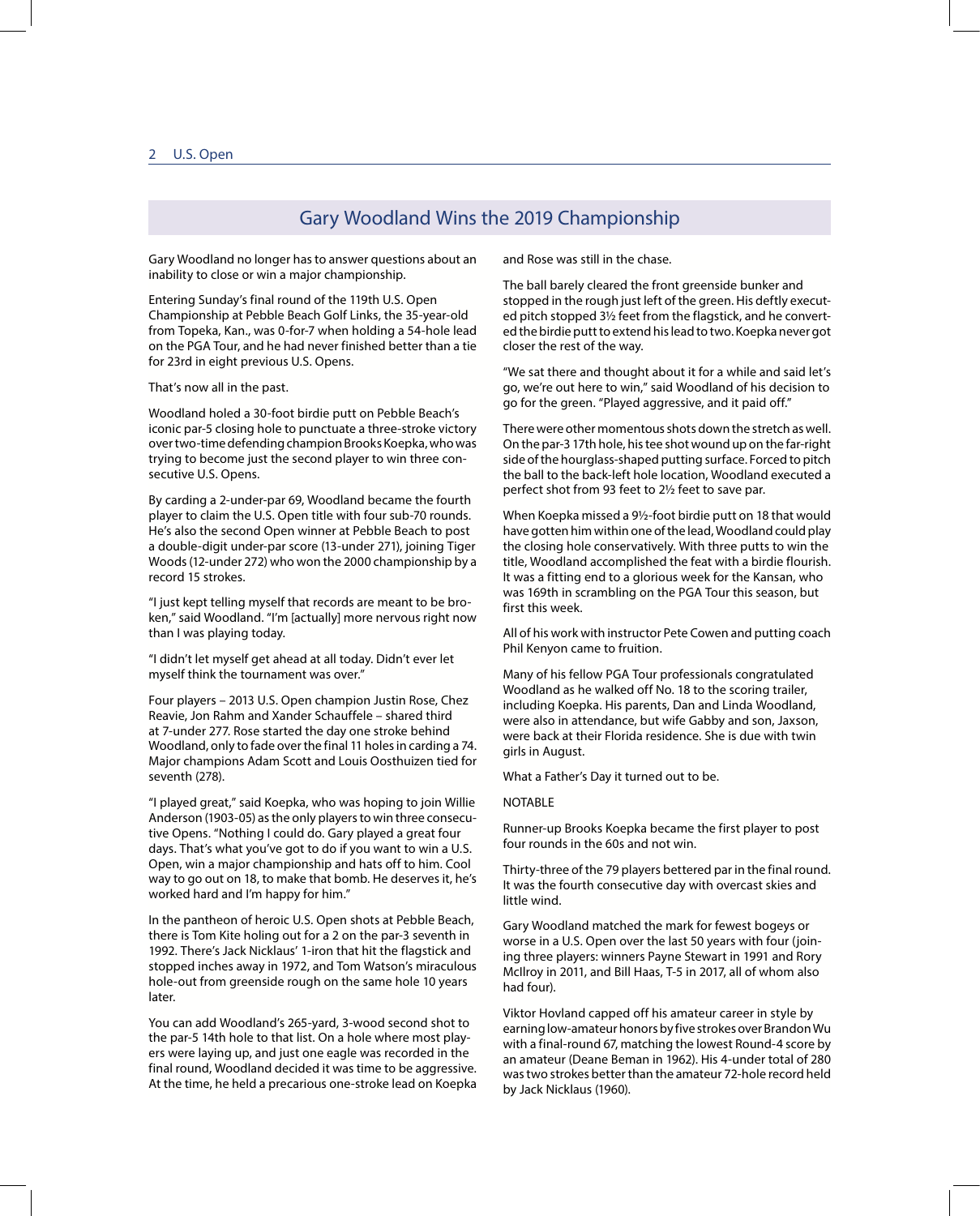# U.S. Open 3

# 119th U.S. Open Championship Results

| June 13-16, 2019                                                      |
|-----------------------------------------------------------------------|
| Pebble Beach Golf Links                                               |
| Pebble Beach, Calif.                                                  |
| Par: 35-36—71, Yardage: 7,075 • Entries: 9,125, Purse: \$12.5 million |

| Rd.1            | Rd.2            | Rd.3            | Final           |                                               |                 |             |
|-----------------|-----------------|-----------------|-----------------|-----------------------------------------------|-----------------|-------------|
| Pos.            | Pos.            | Pos.            | Pos.            | Player, Hometown                              | Scores          | Money       |
| T <sub>8</sub>  | $\mathbf{1}$    | $\mathbf{1}$    | $\mathbf{1}$    | Gary Woodland, Topeka, Kan.                   | 68-65-69-69-271 | \$2,250,000 |
| T <sub>16</sub> | T <sub>6</sub>  | T <sub>3</sub>  | $\overline{2}$  | Brooks Koepka, West Palm Beach, Fla.          | 69-69-68-68-274 | \$1,350,000 |
| T <sub>2</sub>  | T11             | T14             | T <sub>3</sub>  | Xander Schauffele, San Diego, Calif.          | 66-73-71-67-277 | \$581,872   |
| T <sub>16</sub> | T11             | T <sub>9</sub>  | T <sub>3</sub>  | Jon Rahm, Spain                               | 69-70-70-68-277 | \$581,872   |
| T <sub>8</sub>  | T <sub>6</sub>  | T <sub>3</sub>  | T <sub>3</sub>  | Chez Reavie, Scottsdale, Ariz.                | 68-70-68-71-277 | \$581,872   |
| $\mathbf{1}$    | $\overline{2}$  | $\overline{2}$  | T <sub>3</sub>  | Justin Rose, England                          | 65-70-68-74-277 | \$581,872   |
| T <sub>28</sub> | T11             | T14             | T7              | Adam Scott, Australia                         | 70-69-71-68-278 | \$367,387   |
| T <sub>2</sub>  | 3               | T <sub>3</sub>  | T7              | Louis Oosthuizen, South Africa                | 66-70-70-72-278 | \$367,387   |
| T <sub>8</sub>  | T11             | T <sub>9</sub>  | T <sub>9</sub>  | Henrik Stenson, Sweden                        | 68-70-70-71-279 | \$288,715   |
| T <sub>8</sub>  | T <sub>6</sub>  | T <sub>7</sub>  | T <sub>9</sub>  | Chesson Hadley, Raleigh, N.C.                 | 68-70-70-71-279 | \$288,715   |
| T8              | T <sub>4</sub>  | 6               | T <sub>9</sub>  | Rory McIlroy, Northern Ireland                | 68-69-70-72-279 | \$288,715   |
| T16             | T32             | T <sub>27</sub> | T12             | a-Viktor Hovland, Norway                      | 69-73-71-67-280 | \$226,609   |
| T16             | T19             | T23             | T12             | Matthew Fitzpatrick, England                  | 69-71-72-68-280 | \$226,609   |
| T <sub>28</sub> | T <sub>6</sub>  | T <sub>16</sub> | T <sub>12</sub> | Matt Wallace, England                         | 70-68-71-71-280 | \$226,609   |
| T40             | T32             | T <sub>9</sub>  | T <sub>12</sub> | Danny Willett, England                        | 71-71-67-71-280 | \$226,609   |
| T98             | T32             | T41             | T16             | Webb Simpson, Charlotte, N.C.                 | 74-68-73-66-281 | \$172,455   |
| T <sub>8</sub>  | T19             | T17             | T16             | Francesco Molinari, Italy                     | 68-72-71-70-281 | \$172,455   |
| T <sub>28</sub> | T32             | T14             | T16             | Byeong Hun An, Republic of Korea              | 70-72-68-71-281 | \$172,455   |
| T16             | T11             | T <sub>9</sub>  | T16             | Graeme McDowell, Northern Ireland             | 69-70-70-72-281 | \$172,455   |
| T16             | T <sub>6</sub>  | T7              | T16             | Matt Kuchar, Sea Island, Ga.                  | 69-69-70-73-281 | \$172,455   |
| T <sub>28</sub> | T32             | T41             | T21             | Paul Casey, England                           | 70-72-73-67-282 | \$117,598   |
| T115            | <b>T56</b>      | <b>T33</b>      | T <sub>21</sub> | Alex Prugh, Spokane, Wash.                    | 75-69-70-68-282 | \$117,598   |
| T <sub>28</sub> | T32             | T <sub>27</sub> | T21             | Tiger Woods, Hobe Sound, Fla.                 | 70-72-71-69-282 | \$117,598   |
| T <sub>28</sub> | T45             | T <sub>27</sub> | T21             | Jason Day, Australia                          | 70-73-70-69-282 | \$117,598   |
| T <sub>28</sub> | T56             | T <sub>27</sub> | T21             | Tyrrell Hatton, England                       | 70-74-69-69-282 | \$117,598   |
| T <sub>16</sub> | T32             | T23             | T <sub>21</sub> | Hideki Matsuyama, Japan                       | 69-73-70-70-282 | \$117,598   |
| <b>T77</b>      | T56             | T <sub>23</sub> | T21             | Patrick Cantlay, Jupiter, Fla.                | 73-71-68-70-282 | \$117,598   |
| T <sub>8</sub>  | T <sub>19</sub> | T48             | T <sub>28</sub> | Sepp Straka, Valdosta, Ga.                    | 68-72-76-67-283 | \$86,071    |
| T115            | T <sub>56</sub> | T33             | T <sub>28</sub> | Shane Lowry, Republic of Ireland              | 75-69-70-79-283 | \$86,071    |
| <b>T77</b>      | T19             | T <sub>23</sub> | T <sub>28</sub> | Jim Furyk, Jacksonville, Fla.                 | 73-67-72-71-283 | \$86,071    |
| T <sub>6</sub>  | T <sub>27</sub> | T17             | T <sub>28</sub> | Nate Lashley, Scottsdale, Ariz.               | 67-74-70-72-283 | \$86,071    |
| T98             | T <sub>56</sub> | T64             | T32             | Marcus Kinhult, Sweden                        | 74-70-74-66-284 | \$72,928    |
| T40             | T <sub>56</sub> | <b>T48</b>      | T32             | Patrick Reed, Houston, Texas                  | 71-73-72-68-284 | \$72,928    |
| <b>T77</b>      | T45             | T <sub>16</sub> | T32             | Billy Horschel, Ponte Vedra, Fla.             | 73-70-71-70-284 | \$72,928    |
| T <sub>2</sub>  | T <sub>4</sub>  | T48             | T35             | Aaron Wise, Las Vegas, Nev.                   | 66-71-79-69-285 | \$57,853    |
| T16             | T45             | T148            | T35             | Bryson DeChambeau, Clovis, Calif.             | 69-74-73-69-285 | \$57,853    |
| T40             | T <sub>56</sub> | T48             | T35             | Collin Morikawa, La Canada Flintridge, Calif. | 71-73-72-69-285 | \$57,853    |
| T <sub>16</sub> | T <sub>56</sub> | T41             | <b>T35</b>      | Martin Kaymer, Germany                        | 69-75-71-70-285 | \$57,853    |
| T <sub>28</sub> | T <sub>27</sub> | T33             | T35             | Jason Dufner, Auburn, Ala.                    | 70-71-73-71-285 | \$57,853    |
| T <sub>16</sub> | T45             | T <sub>27</sub> | T35             | Marc Leishman, Australia                      | 69-74-70-72-285 | \$57,853    |
| T40             | T <sub>19</sub> | T <sub>17</sub> | T35             | Dustin Johnson, Jupiter, Fla.                 | 71-69-71-74-285 | \$57,853    |
| T40             | T <sub>19</sub> | T17             | T35             | a-Brandon Wu, Scarsdale, N.Y.                 | 71-69-71-74-285 | amateur     |
| T77             | T56             | T60             | T43             | Andrew Putnam, University Place, Wash.        | 73-71-73-69-286 | \$41,500    |
| <b>T58</b>      | T45             | T48             | T43             | Rory Sabbatini, Slovakia                      | 72-71-73-70-286 | \$41,500    |
| T40             | T <sub>56</sub> | <b>T48</b>      | <b>T43</b>      | Erik Van Rooyen, South Africa                 | 71-73-72-70-286 | \$41,500    |
| T40             | T <sub>56</sub> | T41             | T43             | Tom Hoge, Fargo, N.D.                         | 71-73-71-71-286 | \$41,500    |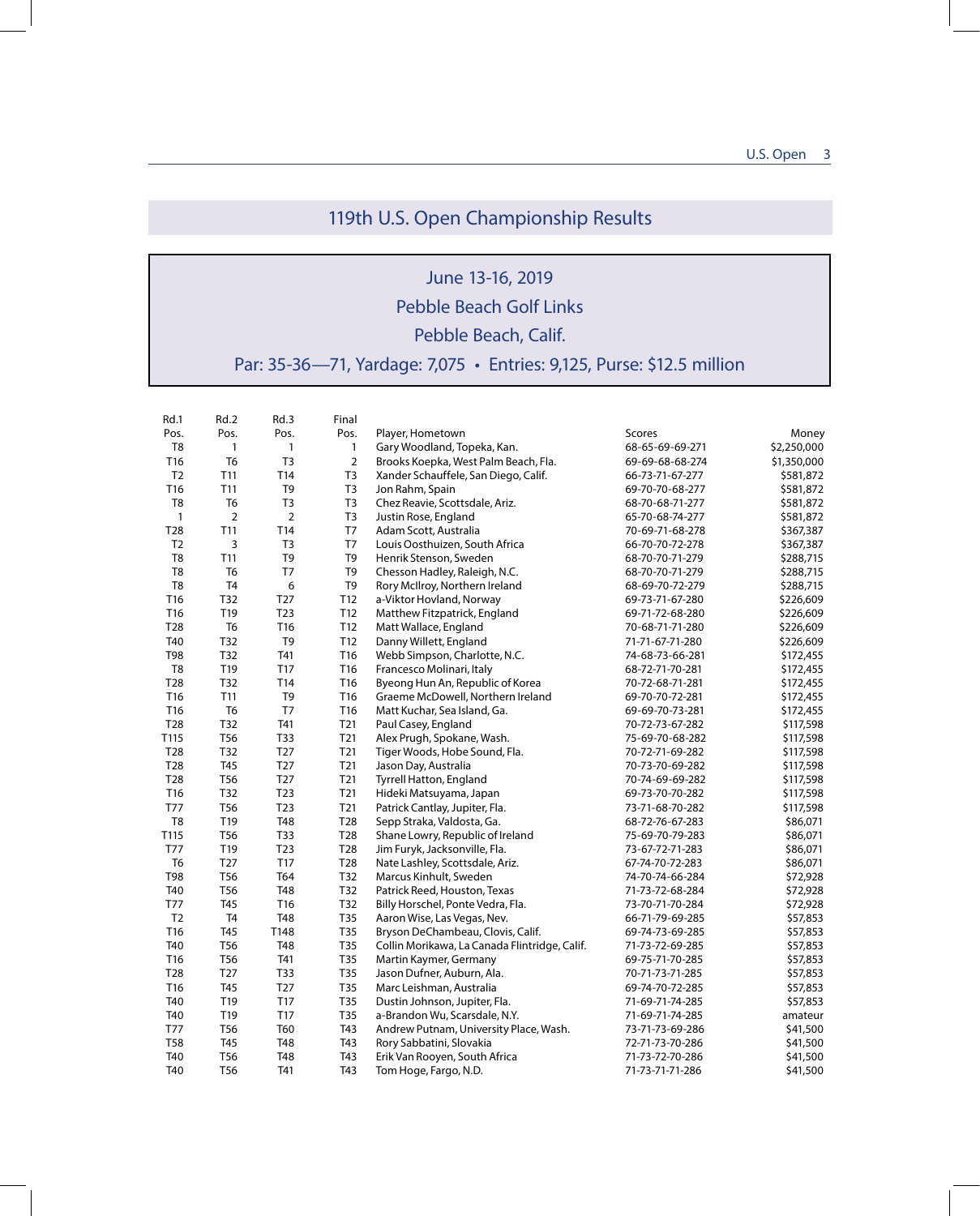#### 4 U.S. Open

| Rd.1            | Rd.2            | Rd.3            | Final           |                                          |                 |          |
|-----------------|-----------------|-----------------|-----------------|------------------------------------------|-----------------|----------|
| Pos.            | Pos.            | Pos.            | Pos.            | Player, Hometown                         | <b>Scores</b>   | Money    |
| T <sub>2</sub>  | T45             | T33             | T43             | Rickie Fowler, Murrieta, Calif.          | 66-77-71-72-286 | \$41,500 |
| T98             | T56             | T33             | T43             | Nick Taylor, Canada                      | 74-70-70-72-286 | \$41,500 |
| <b>T77</b>      | T45             | T64             | T49             | Kevin Kisner, Aiken, S.C.                | 73-70-75-69-287 | \$31,385 |
| <b>T77</b>      | T45             | <b>T60</b>      | T49             | Daniel Berger, Jupiter, Fla.             | 73-70-74-70-287 | \$31,385 |
| <b>T98</b>      | T32             | T <sub>17</sub> | T49             | Abraham Ancer, Mexico                    | 74-68-69-76-287 | \$31,385 |
| <b>T58</b>      | T <sub>27</sub> | <b>T48</b>      | T <sub>52</sub> | Phil Mickelson, Rancho Santa Fe, Calif.  | 72-69-75-72-288 | \$27,181 |
| <b>T58</b>      | T32             | <b>T48</b>      | <b>T52</b>      | Charles Howell III, Orlando, Fla.        | 72-70-74-72-288 | \$27,181 |
| <b>T28</b>      | T19             | T41             | <b>T52</b>      | Carlos Ortiz, Mexico                     | 70-70-75-72-288 | \$27,181 |
| T <sub>16</sub> | T <sub>11</sub> | T33             | <b>T52</b>      | Sergio Garcia, Spain                     | 69-70-75-74-288 | \$27,181 |
| T40             | T <sub>27</sub> | T <sub>27</sub> | <b>T52</b>      | Haotong Li, People's Republic of China   | 71-70-72-75-288 | \$27,181 |
| T <sub>6</sub>  | T <sub>11</sub> | T <sub>17</sub> | <b>T52</b>      | Scott Piercy, Las Vegas, Nev.            | 67-72-72-77-288 | \$27,181 |
| <b>T58</b>      | T32             | T72             | <b>T58</b>      | Charlie Danielson, Osceola, Wis.         | 72-70-77-70-289 | \$25,350 |
| T <sub>28</sub> | T11             | T54             | <b>T58</b>      | Zach Johnson, Cedar Rapids, Iowa         | 70-69-79-71-289 | \$25,350 |
| <b>T58</b>      | T45             | T64             | <b>T58</b>      | Andy Pope, Glen Ellyn, Ill.              | 72-71-75-71-289 | \$25,350 |
| T <sub>16</sub> | T56             | <b>T60</b>      | <b>T58</b>      | Adri Arnaus, Spain                       | 69-75-73-72-289 | \$25,350 |
| T46             | T19             | <b>T48</b>      | <b>T58</b>      | Harris English, Moultrie, Ga.            | 71-69-76-73-289 | \$25,350 |
| T <sub>8</sub>  | T32             | <b>T48</b>      | <b>T58</b>      | Emiliano Grillo, Argentina               | 68-74-74-73-289 | \$25,350 |
| <b>T58</b>      | T32             | T41             | <b>T58</b>      | a-Chandler Eaton, Alpharetta, Ga.        | 72-70-73-74-289 | amateur  |
| <b>T58</b>      | T <sub>56</sub> | 77              | T65             | Justin Walters, South Africa             | 72-72-77-69-290 | \$23,851 |
| T40             | T56             | T72             | T65             | Kyle Stanley, Gig Harbor, Wash.          | 71-73-75-71-290 | \$23,851 |
| T40             | T56             | T64             | T65             | Brian Stuard, Jackson, Mich.             | 71-73-74-72-290 | \$23,851 |
| T <sub>28</sub> | T56             | <b>T64</b>      | T65             | Rafa Cabrera Bello, Spain                | 70-74-74-72-290 | \$23,851 |
| T40             | T56             | <b>T60</b>      | T65             | Tommy Fleetwood, England                 | 71-73-73-73-290 | \$23,851 |
| <b>T58</b>      | T <sub>27</sub> | T33             | <b>T65</b>      | Jordan Spieth, Dallas, Texas             | 72-69-73-76-290 | \$23,851 |
| T146            | <b>T56</b>      | T41             | 71              | Rhys Enoch, Wales                        | 78-66-71-76-291 | \$22,977 |
| T40             | T45             | T75             | T72             | Cameron Smith, Australia                 | 71-72-77-72-292 | \$22,353 |
| <b>T58</b>      | T32             | T72             | T72             | Luke Donald, England                     | 72-70-77-73-292 | \$22,353 |
| T132            | T56             | T64             | <b>T72</b>      | Clement Sordet, France                   | 76-68-74-74-292 | \$22,353 |
| <b>T77</b>      | T45             | T48             | T72             | Billy Hurley III, Annapolis, Md.         | 73-70-73-76-292 | \$22,353 |
| T40             | T <sub>56</sub> | 78              | 76              | Bernd Wiesberger, Austria                | 71-73-78-72-294 | \$21,728 |
| T115            | T56             | T64             | 77              | Brandt Snedeker, Nashville, Tenn.        | 75-69-74-77-295 | \$21,478 |
| T <sub>19</sub> | T56             | T75             | 78              | Chip McDaniel, Manchester, Ky.           | 71-73-76-77-297 | \$21,224 |
| T40             | T <sub>56</sub> | 79              | 79              | a-Michael Thorbjornsen, Wellesley, Mass. | 71-73-84-76-304 | amateur  |

#### a-amateur

#### Failed to Qualify

- 145 Lee Slattery, England, 73-72; Joseph Bramlett, San Jose, Calif., 73-72; Lucas Glover, Jupiter, Fla., 73-72; Ollie Schniederjans, Alpharetta, Ga., 75-70; Matt Jones, Australia, 74-71; a-Spencer Tibbits, Vancouver, Wash., 74-71; Rob Oppenheim, Andover, Mass., 73-72; Nick Hardy, Northbrook, Ill., 73-72
- 146 David Toms, Shreveport, La., 72-74; Luke List, Augusta, Ga., 74-72; Branden Grace, South Africa, 75-71; Keith Mitchell, Sea Island, Ga., 76-70, Tony Finau, Lehi, Utah, 74-72, Jimmy Walker, Boerne, Texas, 75-71; Ian Poulter, England, 73-73; Justin Harding, South Africa, 73-73; Hayden Shieh, Fremont, Calif., 77-69; Julian Etulain, Argentina, 76-70; Scottie Scheffler, Dallas, Texas, 72-74; Brendon Todd, Athens, Ga., 72-74; a-Jovan Rebula, South Africa, 70-76; Justin Thomas, Louisville, Ky., 73-73
- 147 Joel Dahmen, Scottsdale, Ariz., 75-72; a-Austin Eckroat, Edmond, Okla., 72-75; Alex Noren, Sweden, 75-72; Aaron Baddeley, Australia, 72-75; Matthieu Pavon, France, 73-74; Sam Saunders, Atlantic Beach, Fla., 72-75; Dean Burmester, South Africa, 76-71; a-Kevin Yu, Chinese Taipei, 74-73; Ryan Fox, New Zealand, 74-73; Patton Kizzire, Sea Island, Ga., 80-67
- 148 Cody Gribble, Dallas, Texas, 74-74; Mikumu Horikawa, Japan, 73-75; Callum Tarren, England, 73-75; Thorbjorn Olesen, Denmark, 71-77; Mike Weir, Canada, 74-74; Ernie Els, South Africa, 75-73
- 149 Renato Paratore, Italy, 75-74; Sam Horsfield, England, 75-74; Kevin Na, Las Vegas, Nev., 72-77; Keegan Bradley, Woodstock, Vt., 73-76; a-Stewart Hagestad, Newport Beach, Calif., 74-75; Kiradech

Aphibarnrat, Thailand, 75-74; a-Daniel Hillier, New Zealand, 76-73; Guillermo Pereira, Chile, 77-72; Luis Gagne, Costa Rica, 71-78; J.B. Holmes, 72-77; Jhonattan Vegas, Venezuela, 72-77

- 150 Luke Guthrie, Quincy, Ill., 75-75; Shugo Imahira, Japan, 75-75; Connor Arendell, Cape Coral, Fla., 77-73; K.H. Lee, Republic of Korea, 76-74; a-Kevin O'Connell, Jacksonville, Fla., 76-74; Bubba Watson, Bagdad, Fla., 75-75; Si Woo Kim, Republic of Korea, 76-74; Richard Lee, Bellevue, Wash., 72-78
- 151 a-Cameron Young, Scarborough, N.Y., 75-76; Anirban Lahiri, India, 74-77; Brian Davis, England, 75-76; a-Matt Parziale, Brockton, Mass., 74-77
- 152 Thomas Pieters, Belgium, 76-76; Marcus Fraser, Australia, 77-75; Chan Kim, Gilbert, Ariz., 77-75; Ryan Sullivan, Winston-Salem, N.C., 73-79
- 153 Brett Drewitt, Australia, 77-76; C.T. Pan, Chinese Taipei, 80-73; Matthew Naumec, Wilbraham, Mass., 74-79
- 154 Kodai Ichihara, Japan, 80-74
- 155 Roberto Castro, Atlanta, Ga., 78-77; Lucas Bjerregaard, Denmark, 80-75; Zac Blair, Orem, Utah, 83-72; a-Noah Norton, Chico, Calif., 80-75
- 156 Andreas Halvorsen, Norway, 74-82
- 158 Merrick Bremner, South Africa, 79-79; Eric Dietrich, Cheshire, Conn., 83-75
- 162 a-Devon Bling, Ridgecrest, Calif., 82-80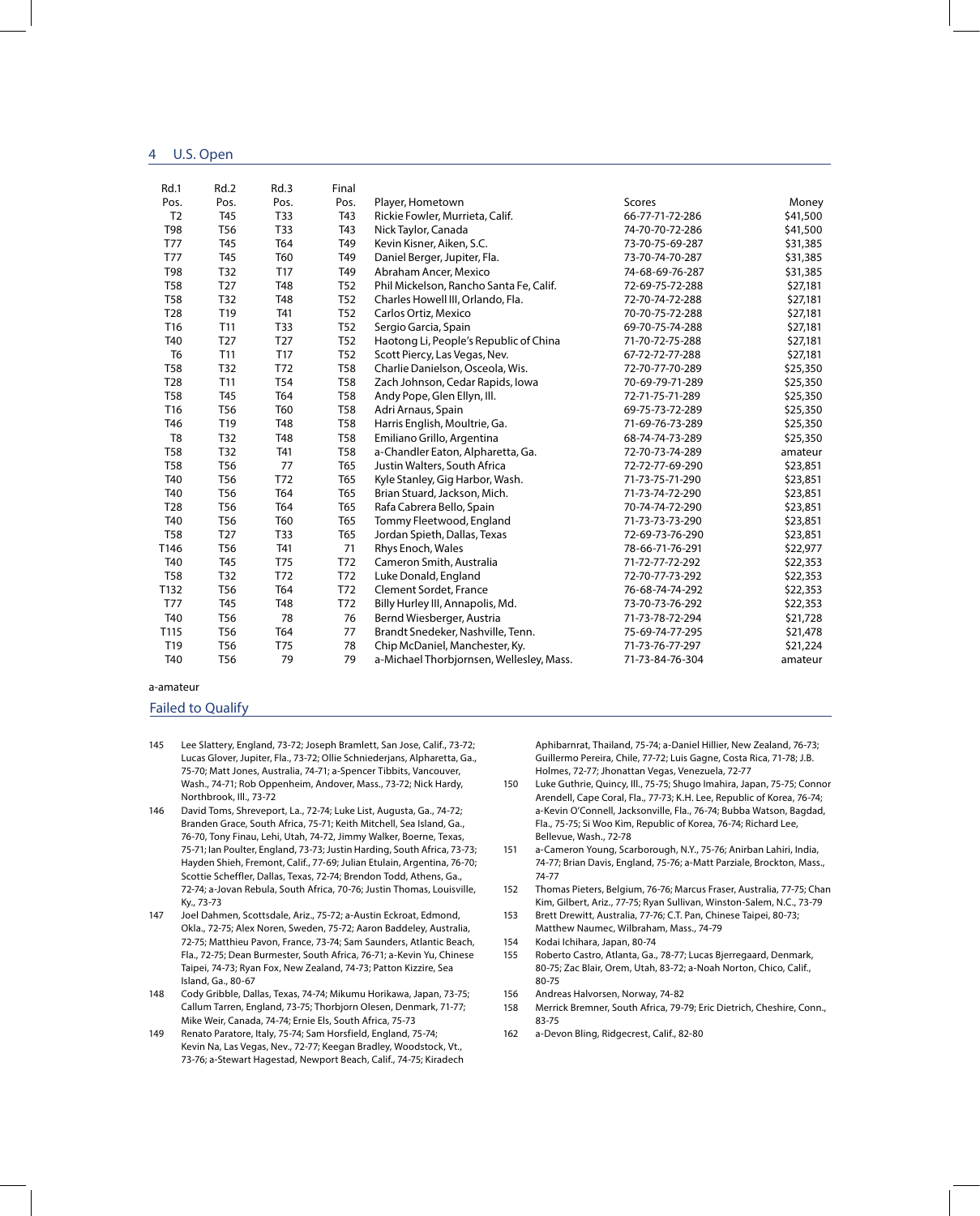# Championship History

On Oct. 4, 1895, the first U.S. Open Championship was conducted by the United States Golf Association on the nine-hole course of Newport (R.I.) Golf and Country Club.

The first U.S. Open was considered something of a sideshow to the first U.S. Amateur, which was played on the same course and during the same week. Both championships had been scheduled for September but were postponed due to a conflict with a more established Newport sports spectacle, the America's Cup yacht races.

Ten professionals and one amateur started in the 36-hole competition, which was four trips around the Newport course in one day. The surprise winner was Horace Rawlins, 21, an English professional who was the assistant at the host course. Rawlins scored 91-82—173 with the gutta-percha ball.

Prize money totaled \$335, of which Rawlins won the \$150 first prize. He also received a gold medal and custody of the Open Championship Trophy for his club for one year.

In its first decade, the U.S. Open was conducted for amateurs and the largely British wave of immigrant golf professionals coming to the United States.

As American players began to dominate the game, the U.S. Open evolved into an important world golf championship. Young John J. McDermott became the first native-born American winner in 1911 and repeated as champion in 1912.

In 1913, the U.S. Open really took off when Francis Ouimet, a 20-year-old American amateur, stunned the golf world by defeating the famous English professionals Harry Vardon and Ted Ray in a playoff.

Another surge in the championship's popularity coincided with the amazing career of Georgia amateur Robert T. Jones Jr., who won the U.S. Open four times (1923, 1926, 1929, 1930). Spectator tickets were sold for the first time in 1922 and a boom in entries caused the USGA to introduce sectional qualifying in 1924.

In 1933, John Goodman became the fifth and last amateur to win the U.S. Open. The others were Ouimet, Jerome D. Travers (1915), Charles Evans Jr. (1916) and Jones.

In each era, the world's greatest players have been identified by surviving the rigorous examination provided by the U.S. Open. Ben Hogan's steely determination boosted him to four victories (1948, 1950, 1951, 1953). Arnold Palmer's record comeback win in 1960, when he fired a final-round 65 to come from seven strokes off the lead, cemented his dashing image. Jack Nicklaus' historic assault on the professional record book began when he won the first of his four U.S. Open Championships in 1962, his rookie season as a professional.

Nicklaus, who also won in 1967, 1972 and 1980, is one of only four golfers to capture four U.S. Open titles. The others are Willie Anderson (1901, 1903, 1904, 1905), Jones and Hogan.

In 1954, the U.S. Open course was roped from tee to green for the first time. That year also marked the first national television coverage. Coverage was expanded by ABC Sports in 1977 so that all 18 holes of the final two rounds were broadcast live. In 1982, the first two rounds were broadcast live for the first time on ESPN. NBC began televising the U.S. Open in 1995 and was followed by Fox in 2015.

The format of the U.S. Open has changed several times. The USGA extended the championship to 72 holes in 1898, with 36 holes played on each of two days. In 1926, the format was changed to 18 holes played each of two days, then 36 holes on the third day. In 1965, the present format of four 18-hole daily rounds was implemented for the first time.

In 2002, a two-tee (No. 1 and No. 10) start was used for the first and second rounds. In addition, Bethpage State Park's Black Course in Farmingdale, N.Y., became the first facility owned by the public to host a U.S. Open. International qualifying sites were added in 2005 and the champion at Pinehurst Resort & Country Club, in Village of Pinehurst, N.C., was Michael Campbell, who qualified in England.

Brooks Koepka became the first player since Curtis Strange (1988-89) to win consecutive U.S. Opens with his victory at Shinnecock Hills Golf Club in 2018. Koepka also became the 22nd player to capture multiple U.S. Open Championships.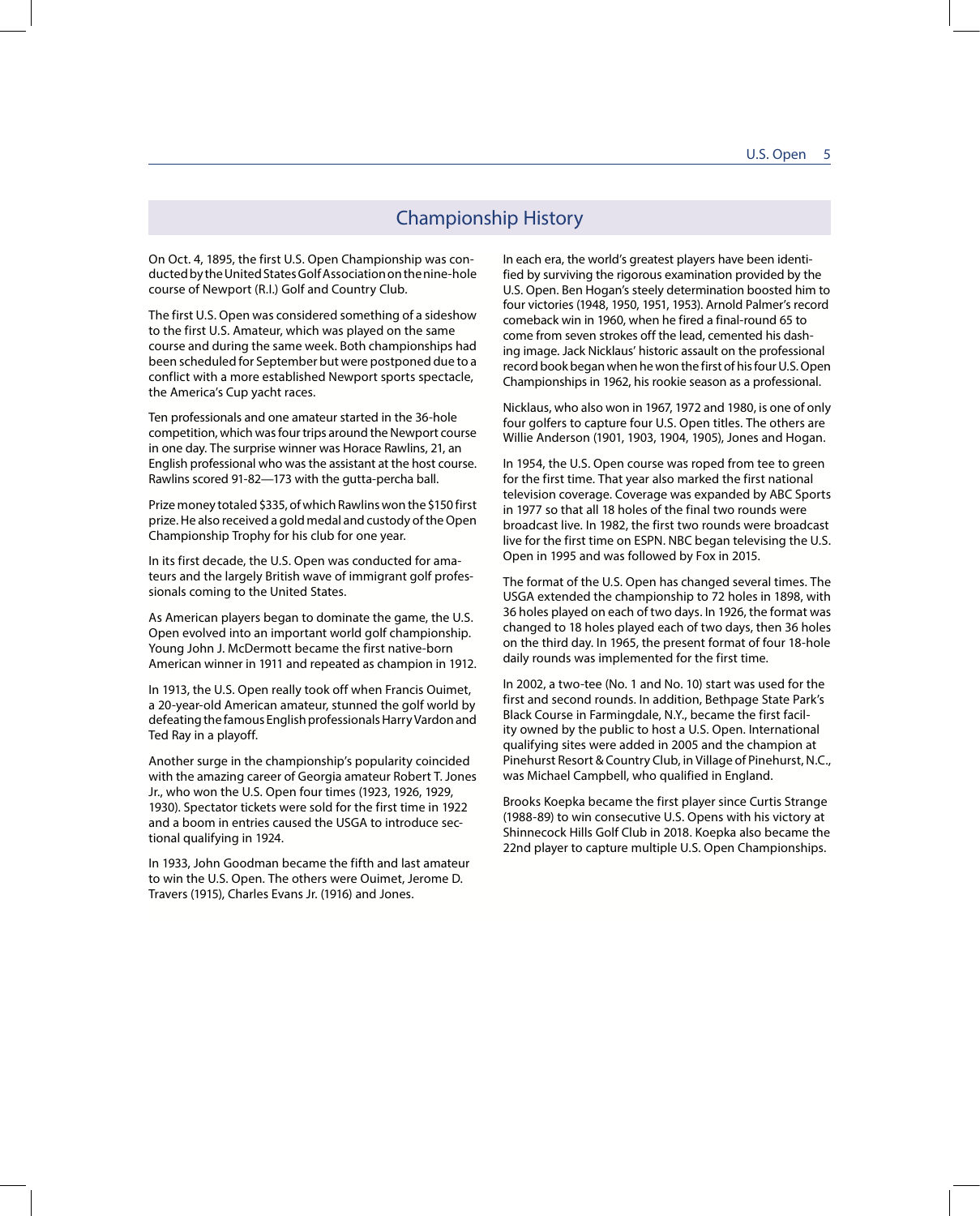# Championship Results: 1895 to 2019

- 1895 (Oct. 4) Horace Rawlins, 173; Willie Dunn, 175; Newport (R.I.) G.C.; Entries: 11 1896 (July 18) James Foulis, 152; Horace Rawlins, 155; Shinnecock Hills G.C., Southampton, N.Y; Entries: 35
- 1897 (Sept. 17) Joe Lloyd, 162; Willie Anderson, 163; Chicago G.C., Wheaton, Ill.; Entries: 35
- 1898 (June 17-18) Fred Herd, 328; Alex Smith, 335; Myopia Hunt Club, S. Hamilton, Mass.; Entries: 49
- 1899 (Sept. 14-15) Willie Smith, 315; George Low, Val Fitzjohn, W.H. Way, 326; Baltimore (Md.) C.C. (Roland Park Course); Entries: 81
- 1900 (Oct. 4-5) Harry Vardon, 313; J.H. Taylor, 315; Chicago G.C., Wheaton, Ill.; Entries: 60
- 1901 (June 14-16) Willie Anderson, 331-85; Alex Smith, 331-86; Myopia Hunt Club, S. Hamilton, Mass.; Entries: 60
- 1902 (Oct. 10-11) Laurence Auchterlonie, 307; Stewart Gardner, 313; a-Walter J. Travis, 313; Garden City (N.Y.) G.C.; Entries: 90
- 1903 (June 26-29) Willie Anderson, 307-82; David Brown, 307-84; Baltusrol G.C. (Original Course), Springfield, N.J.; Entries: 89
- 1904 (July 8-9) Willie Anderson, 303; Gilbert Nicholls, 308; Glen View Club, Golf, Ill.; Entries: 71
- 1905 (Sept. 21-22) Willie Anderson, 314; Alex Smith, 316; Myopia Hunt Club, S. Hamilton, Mass.; Entries: 83
- 1906 (June 28-29) Alex Smith, 295; Willie Smith, 302; Onwentsia Club, Lake Forest, Ill.; Entries: 68
- 1907 (June 20-21) Alex Ross, 302; Gilbert Nicholls, 304; Philadelphia Cricket Club (St. Martin's Course), Chestnut Hill, Pa.; Entries: 82
- 1908 (Aug. 27-29) Fred McLeod, 322-77; Willie Smith, 322-83; Myopia Hunt Club, S. Hamilton, Mass.; Entries: 88
- 1909 (June 24-25) George Sargent, 290; Tom McNamara, 294; Englewood (N.J.) G.C.; Entries: 84
- 1910 (June 17-20) Alex Smith, 298-71; John J. McDermott, 298-75, Macdonald Smith, 298-77; Philadelphia Cricket Club (St. Martin's Course), Chestnut Hill, Pa.; Entries: 75
- 1911 (June 23-26) John J. McDermott, 307-80; Michael J. Brady, 307-82; George O. Simpson, 307-85; Chicago G.C., Wheaton, Ill.; Entries: 79
- 1912 (Aug. 1-2) John J. McDermott, 294 (-2); Tom McNamara, 296; Country Club of Buffalo (N.Y.); Entries: 131
- 1913 (Sept.18-20) a-Francis Ouimet, 304 (+20)-72; Harry Vardon, 304-77; Edward Ray, 304-78; The Country Club (Original Course), Brookline, Mass.; Entries: 165
- 1914 (Aug. 20-21) Walter Hagen, 290 (+2); a-Charles Evans Jr., 291; Midlothian C.C., Blue Island, Ill.; Entries: 129
- 1915 (June 17-18) a-Jerome D. Travers, 297 (+9); Tom McNamara, 298; Baltusrol G.C. (Revised Course), Springfield, N.J.; Entries: 141
- 1916 (June 29-30) a-Charles Evans Jr., 286 (-2); Jock Hutchison, 288; Minikahda Club, Minneapolis, Minn.; Entries: 94
- 1917-18 No Championships: World War I
- 1919 (June 9-12) Walter Hagen, 301 (+17)-77; Michael J. Brady, 301-78; Brae Burn C.C., West Newton, Mass.; Entries: 142
- 1920 (Aug. 12-13) Edward Ray, 295 (+7); Harry Vardon, Jack Burke Sr., Leo Diegel, Jock Hutchison, 296; Inverness Club, Toledo, Ohio; Entries: 265
- 1921 (July 21-22) James M. Barnes, 289 (+9); Walter Hagen, Fred McLeod, 298; Columbia C.C., Chevy Chase, Md.; Entries: 262
- 1922 (July 14-15) Gene Sarazen, 288 (+8); a-Robert T. Jones Jr., John L. Black, 289; Skokie C.C., Glencoe, Ill.; Entries: 323
- 1923 (July 13-15) a-Robert T. Jones Jr., 296 (+8)-76; Bobby Cruickshank, 296-78; Inwood (N.Y.) C.C.; Entries: 360
- 1924 (June 5-6) Cyril Walker, 297 (+9); a-Robert T. Jones Jr., 300; Oakland Hills C.C. (South Course), Birmingham, Mich.; Entries: 319
- 1925 (June 3-5) William Macfarlane, 291 (+7)-75-72; a-Robert T. Jones Jr., 291-75-73; Worcester (Mass.) C.C.; Entries: 445
- 1926 (July 8-10) a-Robert T. Jones Jr., 293 (+5); Joe Turnesa, 294; Scioto C.C., Columbus, Ohio; Entries: 694
- 1927 (June 14-17) Tommy Armour, 301 (+13)-76; Harry Cooper, 301-79; Oakmont (Pa.) C.C.; Entries: 898
- 1928 (June 21-24) Johnny Farrell, 294 (+10)-143; a-Robert T. Jones Jr., 294-144; Olympia Fields C.C. (No. 4 Course), Matteson, Ill.; Entries: 1,064
- 1929 (June 27-30) a-Robert T. Jones Jr., 294 (+6)-141; Al Espinosa, 294-164; Winged Foot G.C. (West Course), Mamaroneck, N.Y.; Entries: 1,000
- 1930 (July 10-12) a-Robert T. Jones Jr., 287 (-1); Macdonald Smith, 289; Interlachen C.C., Minneapolis, Minn.; Entries: 1,177
- 1931 (July 2-6) Billy Burke, 292 (+8)-149-148; George Von Elm, 292-149-149; Inverness Club, Toledo, Ohio; Entries: 1,141
- 1932 (June 23-25) Gene Sarazen, 286 (+6); Bobby Cruickshank, T. Philip Perkins, 289; Fresh Meadow C.C., Flushing, N.Y.; Entries: 1,011
- 1933 (June 8-10) a-John Goodman, 287 (-1); Ralph Guldahl, 288; North Shore G.C., Glenview, Ill.; Entries: 915
- 1934 (June 7-9) Olin Dutra, 293 (+13); Gene Sarazen, 294; Merion Cricket Club (East Course), Ardmore, Pa.; Entries: 1,063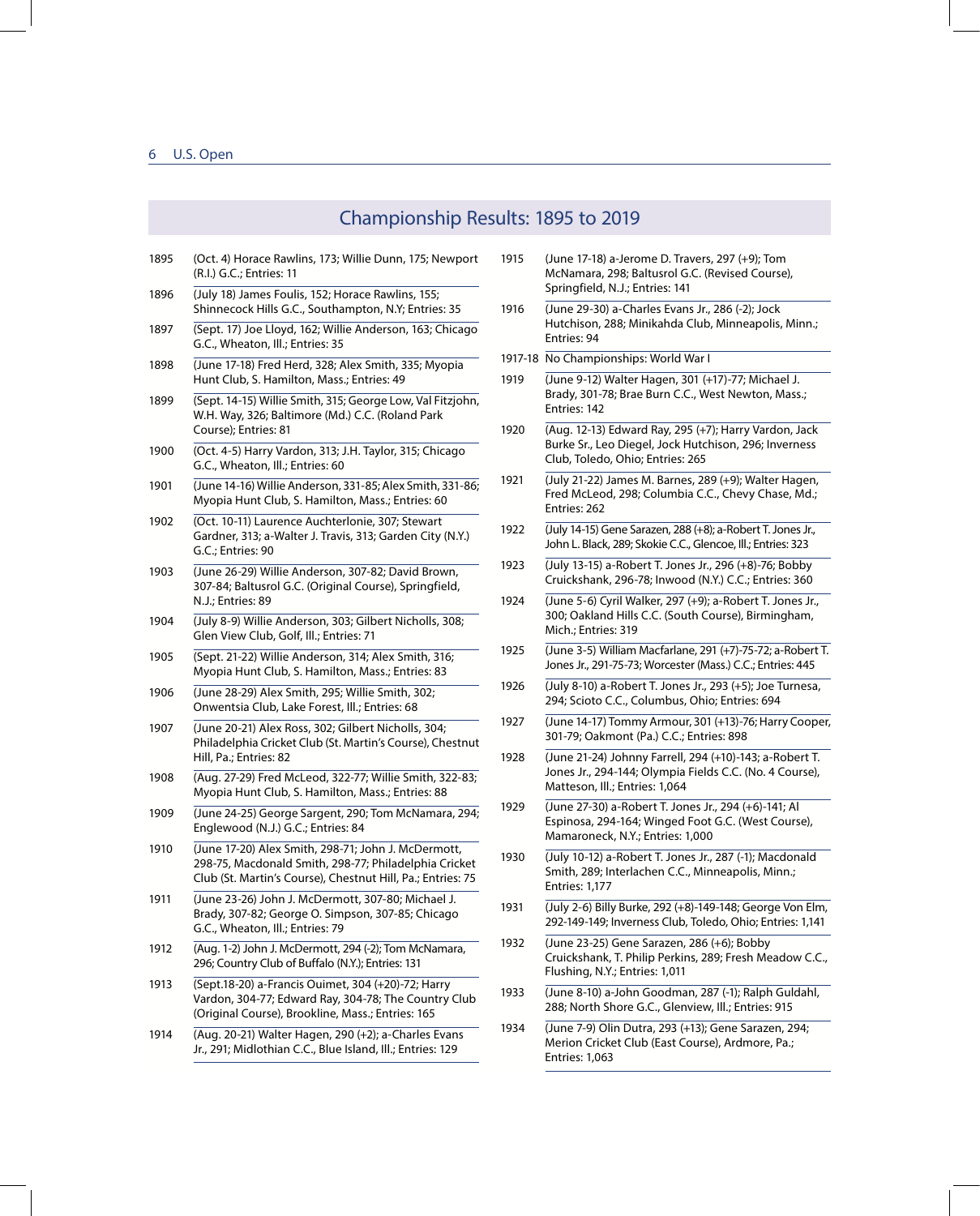- 1935 (June 6-8) Sam Parks Jr., 299 (+11); Jimmy Thomson, 301; Oakmont (Pa.) C.C.; Entries: 1,125
- 1936 (June 4-6) Tony Manero, 282 (-6); Harry Cooper, 284; Baltusrol G.C. (Upper Course), Springfield, N.J.; Entries: 1,277
- 1937 (June 10-12) Ralph Guldahl, 281 (-7); Sam Snead, 283; Oakland Hills C.C. (South Course), Birmingham, Mich.; Entries: 1,402
- 1938 (June 9-11) Ralph Guldahl, 284 (E); Dick Metz, 290; Cherry Hills C.C., Englewood, Colo.; Entries: 1,223
- 1939 (June 8-12) Byron Nelson, 284 (+8)-68-70; Craig Wood, 284-68-73; Denny Shute, 284-76; Philadelphia C.C. (Spring Mill Course), West Conshohocken, Pa.; Entries: 1,193
- 1940 (June 6-8) Lawson Little, 287 (-1)-70; Gene Sarazen, 287-73; Canterbury G.C., Cleveland, Ohio; Entries: 1,161
- 1941 (June 5-7) Craig Wood, 284 (+4); Denny Shute, 287; Colonial C.C., Fort Worth, Texas; Entries: 1,048
- 1942-45 No Championships: World War II
- 1946 (June 13-16) Lloyd Mangrum, 284 (-4)-72-72; Byron Nelson, 284-72-73; Victor Ghezzi, 284-72-73; Canterbury G.C., Cleveland, Ohio; Entries: 1,175
- 1947 (June 12-15) Lew Worsham, 282 (-2)-69; Sam Snead, 282-70; St. Louis C.C., Clayton, Mo.; Entries: 1,356
- 1948 (June 10-12) Ben Hogan, 276 (-8); Jimmy Demaret, 278; Riviera C.C., Los Angeles, Calif.; Entries: 1,411
- 1949 (June 9-11) Cary Middlecoff, 286 (+2); Sam Snead, Clayton Heafner, 287; Medinah (Ill.) C.C. (No. 3 Course); Entries: 1,348
- 1950 (June 8-11) Ben Hogan, 287 (+7)-69; Lloyd Mangrum, 287-73; George Fazio, 287-75; Merion G.C. (East Course), Ardmore, Pa.; Entries: 1,379
- 1951 (June 14-16) Ben Hogan, 287 (+7); Clayton Heafner, 289; Oakland Hills C.C. (South Course), Birmingham, Mich.; Entries: 1,511
- 1952 (June 12-14) Julius Boros, 281 (+1); Ed S. Oliver, 285; Northwood Club, Dallas, Texas; Entries: 1,688
- 1953 (June 11-13) Ben Hogan, 283 (-5); Sam Snead, 289; Oakmont (Pa.) C.C.; Entries: 1,669
- 1954 (June 17-19) Ed Furgol, 284 (+4); Gene Littler, 285; Baltusrol G.C. (Lower Course), Springfield, N.J.; Entries: 1,928
- 1955 (June 16-19) Jack Fleck, 287 (+7)-69; Ben Hogan, 287- 72; The Olympic Club (Lake Course), San Francisco, Calif.; Entries: 1,522
- 1956 (June 14-16) Cary Middlecoff, 281 (+1); Julius Boros, Ben Hogan, 282; Oak Hill C.C. (East Course), Rochester, N.Y.; Entries: 1,921
- 1957 (June 13-16) Dick Mayer, 282 (+2)-72; Cary Middlecoff, 282-79; Inverness Club, Toledo, Ohio; Entries: 1,907
- 1958 (June 12-14) Tommy Bolt, 283 (+3); Gary Player, 287; Southern Hills C.C., Tulsa, Okla.; Entries: 2,132
- 1959 (June 11-13) Billy Casper, 282 (+2); Bob Rosburg, 283; Winged Foot G.C. (West Course), Mamaroneck, N.Y.; Entries: 2,385
- 1960 (June 16-18) Arnold Palmer, 280 (-4); a-Jack Nicklaus, 282; Cherry Hills C.C., Englewood, Colo.; Entries: 2,453
- 1961 (June 15-17) Gene Littler, 281 (+1); Doug Sanders, Bob Goalby, 282; Oakland Hills C.C. (South Course), Birmingham, Mich.; Entries: 2,449
- 1962 (June 14-17) Jack Nicklaus, 283 (-1)-71; Arnold Palmer, 283-74; Oakmont (Pa.) C.C.; Entries: 2,475
- 1963 (June 20-23) Julius Boros, 293 (+9)-70; Jacky Cupit, 293-73; Arnold Palmer, 293-76; The Country Club (Championship Course), Brookline, Mass.; Entries: 2,392
- 1964 (June 18-20) Ken Venturi, 278 (-2); Tommy Jacobs, 282; Congressional C.C. (Composite Course), Bethesda, Md.; Entries: 2,341
- 1965 (June 17-21) Gary Player, 282 (+2)-71; Kel Nagle, 282-74; Bellerive C.C., St. Louis, Mo.; Entries: 2,271
- 1966 (June 16-20) Billy Casper, 278 (-2)-69; Arnold Palmer, 278-73; The Olympic Club (Lake Course), San Francisco, Calif.; Entries: 2,475
- 1967 (June 15-18) Jack Nicklaus, 275 (-5); Arnold Palmer, 279; Baltusrol G.C. (Lower Course), Springfield, N.J.; Entries: 2,651
- 1968 (June 13-16) Lee Trevino, 275 (-5); Jack Nicklaus, 279; Oak Hill C.C. (East Course), Rochester, N.Y.; Entries: 3,007
- 1969 (June 12-15) Orville Moody, 281 (+1); Deane Beman, Al Geiberger, Bob Rosburg, 282; Champions G.C. (Cypress Creek Course), Houston, Texas; Entries: 3,397
- 1970 (June 18-21) Tony Jacklin, 281 (-7); Dave Hill, 288; Hazeltine National G.C., Chaska, Minn.; Entries: 3,605
- 1971 (June 17-21) Lee Trevino, 280 (E)-68; Jack Nicklaus, 280-71; Merion G.C. (East Course), Ardmore, Pa.; Entries: 4,279
- 1972 (June 15-18) Jack Nicklaus, 290 (+2); Bruce Crampton, 293; Pebble Beach (Calif.) G.L.; Entries: 4,196
- 1973 (June 14-17) Johnny Miller, 279 (-5); John Schlee, 280; Oakmont (Pa.) C.C.; Entries: 3,580
- 1974 (June 13-16) Hale Irwin, 287 (+7); Forrest Fezler, 289; Winged Foot G.C. (West Course), Mamaroneck, N.Y; Entries: 3,914
- 1975 (June 19-23) Lou Graham, 287 (+3)-71; John Mahaffey, 287-73; Medinah (Ill.) C.C. (No. 3 Course); Entries: 4,214
- 1976 (June 17-20) Jerry Pate, 277 (-3); Tom Weiskopf, Al Geiberger, 279; Atlanta Athletic Club (Highlands Course), Duluth, Ga.; Entries: 4,436
- 1977 (June 16-19) Hubert Green, 278 (-2); Lou Graham, 279; Southern Hills C.C., Tulsa, Okla.; Entries: 4,608
- 1978 (June 15-18) Andy North, 285 (+1); J.C. Snead, Dave Stockton, 286; Cherry Hills C.C., Englewood, Colo.; Entries: 4,897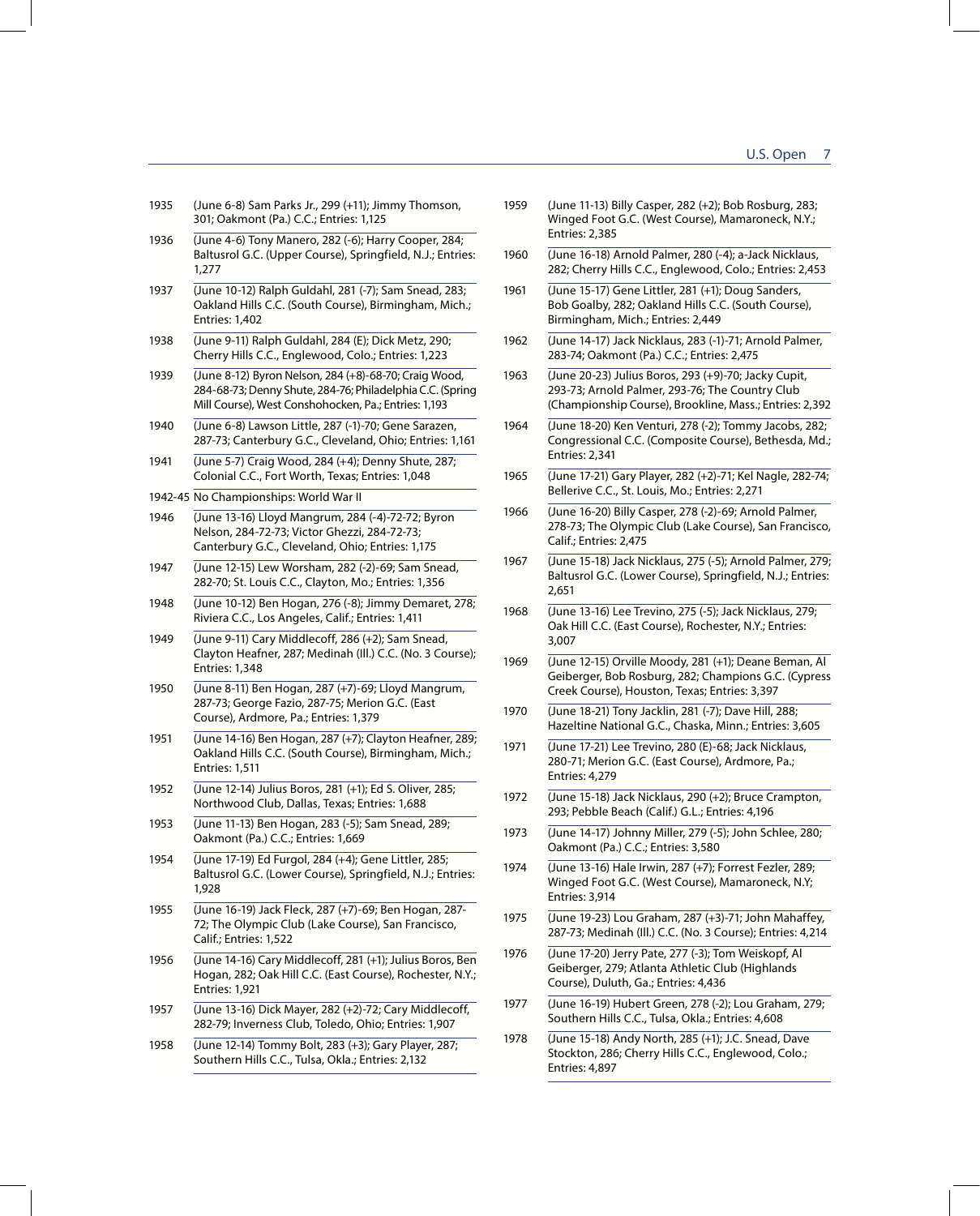#### 8 U.S. Open

- 1979 (June 14-17) Hale Irwin, 284 (E); Gary Player, Jerry Pate, 286; Inverness Club, Toledo, Ohio; Entries: 4,853
- 1980 (June 12-15) Jack Nicklaus, 272 (-8); Isao Aoki, 274; Baltusrol G.C. (Lower Course), Springfield, N.J.; Entries: 4,812
- 1981 (June 18-21) David Graham, 273 (-7); Bill Rogers, George Burns, 276; Merion G.C. (East Course), Ardmore, Pa.; Entries: 4,946
- 1982 (June 17-20) Tom Watson, 282 (-6); Jack Nicklaus, 284; Pebble Beach (Calif.) G.L.; Entries: 5,255
- 1983 (June 16-20) Larry Nelson, 280 (-4); Tom Watson, 281; Oakmont (Pa.) C.C.; Entries: 5,039
- 1984 (June 14-18) Fuzzy Zoeller, 276 (-4)-67; Greg Norman, 276-75; Winged Foot G.C. (West Course), Mamaroneck, N.Y.; Entries: 5,195
- 1985 (June 13-16) Andy North, 279 (-1); Denis Watson, Dave Barr, Tze-Chung Chen, 280; Oakland Hills C.C. (South Course), Birmingham, Mich.; Entries: 5,274
- 1986 (June 12-15) Raymond Floyd, 279 (-1); Lanny Wadkins, Chip Beck, 281; Shinnecock Hills G.C., Southampton, N.Y.; Entries: 5,410
- 1987 (June 18-21) Scott Simpson, 277 (-3); Tom Watson, 278; The Olympic Club (Lake Course), San Francisco, Calif.; Entries: 5,696
- 1988 (June 16-20) Curtis Strange, 278 (-6)-71; Nick Faldo, 278-75; The Country Club (Championship Course), Brookline, Mass.; Entries: 5,775
- 1989 (June 15-18) Curtis Strange, 278 (-2); Ian Woosnam, Chip Beck, Mark McCumber, 279; Oak Hill C.C. (East Course), Rochester, N.Y.; Entries: 5,786
- 1990 (June 14-18) Hale Irwin, 280 (-8)-74-3; Mike Donald, 280- 74-4; Medinah (Ill.) C.C. (No. 3 Course); Entries: 6,198
- 1991 (June 13-17) Payne Stewart, 282 (-6)-75; Scott Simpson, 282-77; Hazeltine National G.C., Chaska, Minn.; Entries: 6,063
- 1992 (June 18-21) Tom Kite, 285 (-3); Jeff Sluman, 287; Pebble Beach (Calif.) G.L.; Entries: 6,244
- 1993 (June 17-20) Lee Janzen, 272 (-8); Payne Stewart, 274; Baltusrol G.C. (Lower Course), Springfield, N.J.; Entries: 5,905
- 1994 (June 16-20) Ernie Els, 279 (-5)-74-4-4; Loren Roberts, 279-74-4-5; Colin Montgomerie, 279-78; Oakmont (Pa.) C.C.; Entries: 6,010
- 1995 (June 15-18) Corey Pavin, 280 (E); Greg Norman, 282; Shinnecock Hills G.C., Southampton, N.Y.; Entries: 6,001
- 1996 (June 13-16) Steve Jones, 278 (-2); Davis Love III, Tom Lehman, 279; Oakland Hills C.C. (South Course), Bloomfield Hills, Mich.; Entries: 5,925
- 1997 (June 12-15) Ernie Els, 276 (-4); Colin Montgomerie, 277; Congressional C.C. (Blue Course), Bethesda, Md.; Entries: 7,013
- 1998 (June 18-21) Lee Janzen, 280 (E); Payne Stewart, 281;

The Olympic Club (Lake Course), San Francisco, Calif.; Entries: 7,117

- 1999 (June 17-20) Payne Stewart, 279 (-1); Phil Mickelson, 280; Pinehurst (N.C.) R. & C.C. (No. 2); Entries: 7,889
- 2000 (June 15-18) Tiger Woods, 272 (-12), Ernie Els, Miguel Angel Jimenez, 287; Pebble Beach (Calif.) G.L.; Entries: 8,455
- 2001 (June 14-18) Retief Goosen, 276 (-4)-70; Mark Brooks, 276-72; Southern Hills C.C., Tulsa, Okla.; Entries: 8,398
- 2002 (June 13-16) Tiger Woods, 277 (-3); Phil Mickelson, 280; Bethpage State Park (Black Course), Farmingdale, N.Y.; Entries: 8,648
- 2003 (June 12-15) Jim Furyk, 272 (-8); Stephen Leaney, 275; Olympia Fields (Ill.) C.C. (North Course); Entries: 7,820
- 2004 (June 17-20) Retief Goosen, 276 (-4); Phil Mickelson, 278; Shinnecock Hills G.C., Southampton, N.Y.; Entries: 8,726
- 2005 (June 16-19) Michael Campbell, 280 (E); Tiger Woods, 282; Pinehurst Resort (No. 2), Village of Pinehurst, N.C.; Entries: 9,048
- 2006 (June 15-18) Geoff Ogilvy, 285 (+5); Jim Furyk, Colin Montgomerie, Phil Mickelson, 286; Winged Foot G.C. (West Course), Mamaroneck, N.Y.; Entries: 8,584
- 2007 (June 14-17) Angel Cabrera, 285 (+5); Jim Furyk, Tiger Woods, 286; Oakmont (Pa.) C.C.; Entries: 8,544
- 2008 (June 12-16) Tiger Woods, 283 (-1)-71-4; Rocco Mediate, 283-71-5; Torrey Pines G.C. (South Course), San Diego, Calif.; Entries: 8,390
- 2009 (June 18-22) Lucas Glover, 276 (-4); Phil Mickelson, David Duval, Ricky Barnes, 278; Bethpage State Park (Black Course), Farmingdale, N.Y.; Entries: 9,086
- 2010 (June 17-20) Graeme McDowell, 284 (E); Gregory Havret, 285; Pebble Beach (Calif.) G.L.; Entries: 9,052
- 2011 (June 16-19) Rory McIlroy, •+268 (-16); Jason Day, 276; Congressional C.C. (Blue Course), Bethesda, Md.; Entries: 8,300
- 2012 (June 14-17) Webb Simpson, 281 (+1); Michael Thompson, Graeme McDowell, 282; The Olympic Club (Lake Course), San Francisco, Calif.; Entries: 9,006
- 2013 (June 13-16) Justin Rose, 281 (+1); Jason Day, Phil Mickelson, 283; Merion Golf Club, Ardmore, Pa.; Entries: 9,860
- 2014 (June 12-15) Martin Kaymer, 271 (-9); Erik Compton, Rickie Fowler, 279; Pinehurst R. & C.C. (No. 2), Village of Pinehurst, N.C.; Entries: §10,127
- 2015 (June 18-21) Jordan Spieth, 275 (-5); Dustin Johnson, Louis Oosthuizen, 276; Chambers Bay, University Place, Wash.; Entries: 9,882
- 2016 (June 16-19) Dustin Johnson, 276 (-4); Jim Furyk, Scott Piercy, Shane Lowry, 279; Oakmont (Pa.) C.C. ; Entries: 9,877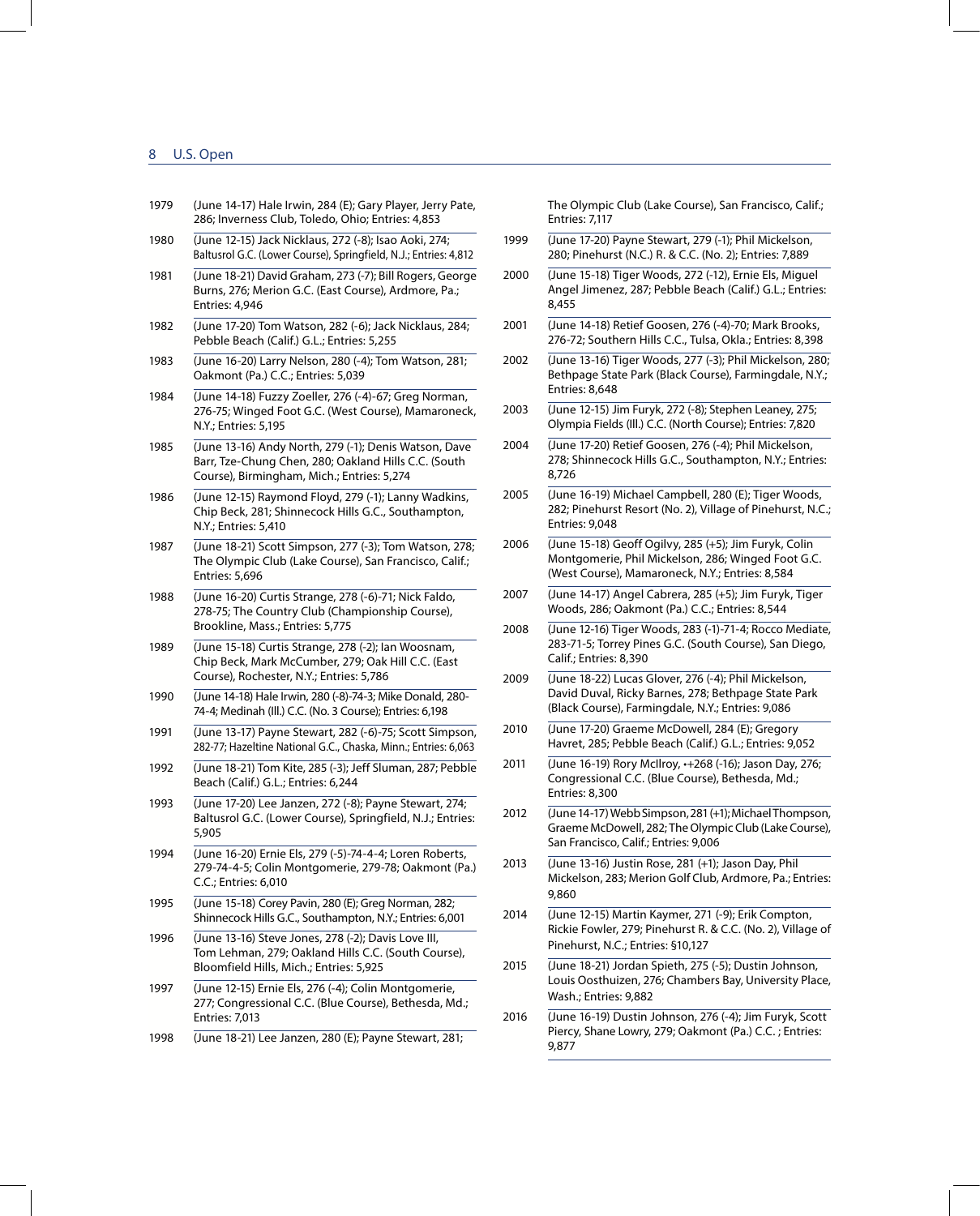- 2017 (June 15-18) Brooks Koepka, +272 (-16); Hideki Matsuyama, Brian Harman, 276; Erin Hills, Erin, Wis.; Entries: 9,485
- 2018 (June 14-17) Brooks Koepka, 281 (+1); Tommy Fleetwood, 282; Shinnecock Hills G.C., Southampton, N.Y.; Entries: 9,049
- 2019 (June 13-16) Gary Woodland, 271 (-13); Brooks Koepka, 274; Pebble Beach (Calif.) G.L.; Entries: 9,125

a-amateur

• Record 72-hole total (2011)

+Record 72-hole total in relation to par (2011, 2017)

§ Record entry (2014)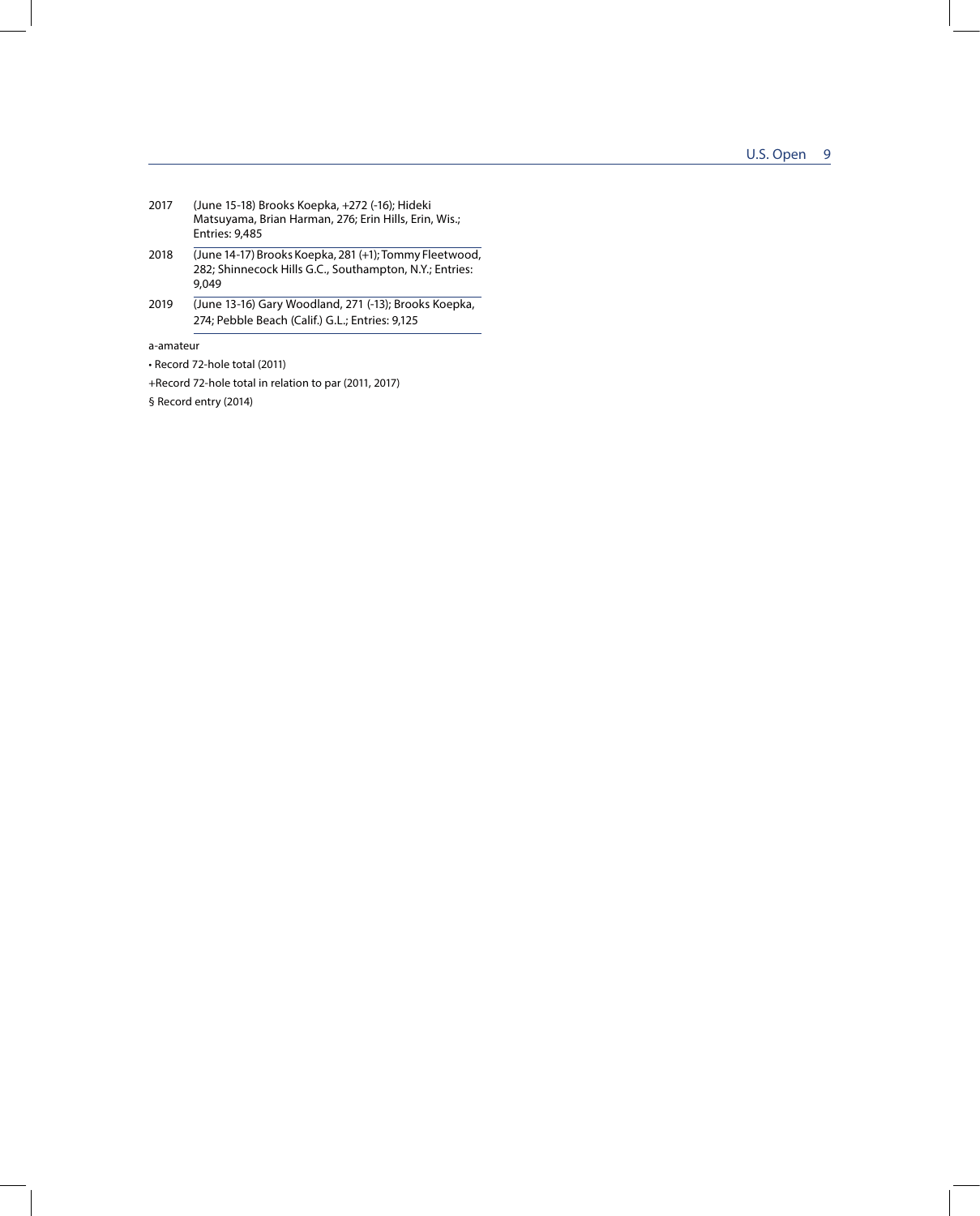|                |      |                           | 0.0. Open rayons |                          |              |
|----------------|------|---------------------------|------------------|--------------------------|--------------|
| No.            | Year | Champion                  | Score            | Runner(s)-Up             | Score        |
| (18 holes)     |      |                           |                  |                          |              |
| $\mathbf{1}$   | 1901 | Willie Anderson           | 85               | Alex Smith               | 86           |
| $\overline{2}$ | 1903 | Willie Anderson           | 82               | David Brown              | 84           |
| 3              | 1908 | <b>Fred McLeod</b>        | 77               | <b>Willie Smith</b>      | 83           |
| $\overline{4}$ | 1910 | Alex Smith                | 71               | John McDermott           | 75           |
|                |      |                           |                  | <b>Macdonald Smith</b>   | 77           |
| 5              | 1911 | John McDermott            | 80               | Michael Brady            | 82           |
|                |      |                           |                  | George Simpson           | 85           |
| 6              | 1913 | a-Francis Ouimet          | 72               | Harry Vardon             | 77           |
|                |      |                           |                  | <b>Edward Ray</b>        | 78           |
| 7              | 1919 | Walter Hagen              | 77               | Michael Brady            | 78           |
| 8              | 1923 | a-Robert T. Jones Jr.     | 76               | <b>Bobby Cruickshank</b> | 78           |
| 9              | 1925 | <b>William Macfarlane</b> | $75 - 72$        | a-Robert T. Jones Jr.    | $75 - 73$    |
| 10             | 1927 | <b>Tommy Armour</b>       | 76               | Harry Cooper             | 79           |
| (36 holes)     |      |                           |                  |                          |              |
| 11             | 1928 | Johnny Farrell            | 143              | a-Robert T. Jones Jr.    | 144          |
| 12             | 1929 | a-Robert T. Jones Jr.     | 141              | Al Espinosa              | 164          |
| 13             | 1931 | <b>Billy Burke</b>        | 149-148          | George Von Elm           | 149-149      |
| (18 holes)     |      |                           |                  |                          |              |
| 14             | 1939 | <b>Byron Nelson</b>       | 68-70            | Craig Wood               | 68-73        |
|                |      |                           |                  | Denny Shute              | 76           |
| 15             | 1940 | Lawson Little             | 70               | Gene Sarazen             | 73           |
| 16             | 1946 | Lloyd Mangrum             | $72 - 72$        | <b>Byron Nelson</b>      | $72 - 73$    |
|                |      |                           |                  | Victor Ghezzi            | $72 - 73$    |
| 17             | 1947 | Lew Worsham               | 69               | Sam Snead                | 70           |
| 18             | 1950 | Ben Hogan                 | 69               | Lloyd Mangrum            | 73           |
|                |      |                           |                  | George Fazio             | 75           |
| 19             | 1955 | Jack Fleck                | 69               | Ben Hogan                | 72           |
| 20             | 1957 | Dick Mayer                | 72               | Cary Middlecoff          | 79           |
| 21             | 1962 | Jack Nicklaus             | 71               | Arnold Palmer            | 74           |
| 22             | 1963 | Julius Boros              | 70               | Jacky Cupit              | 73           |
|                |      |                           |                  | Arnold Palmer            | 76           |
| 23             | 1965 | <b>Gary Player</b>        | 71               | Kel Nagle                | 74           |
| 24             | 1966 | <b>Billy Casper</b>       | 69               | Arnold Palmer            | 73           |
| 25             | 1971 | Lee Trevino               | 68               | <b>Jack Nicklaus</b>     | 71           |
| 26             | 1975 | Lou Graham                | 71               | John Mahaffey            | 73           |
| 27             | 1984 | <b>Fuzzy Zoeller</b>      | 67               | Greg Norman              | 75           |
| 28             | 1988 | <b>Curtis Strange</b>     | 71               | Nick Faldo               | 75           |
| 29             | 1990 | Hale Irwin                | $74-3$           | Mike Donald              | $74 - 4$     |
| 30             | 1991 | Payne Stewart             | 75               | Scott Simpson            | 77           |
| 31             | 1994 | Ernie Els                 | $74 - 4 - 4$     | Loren Roberts            | $74 - 4 - 5$ |
|                |      |                           |                  | Colin Montgomerie        | 78           |
| 32             | 2001 | <b>Retief Goosen</b>      | 70               | <b>Mark Brooks</b>       | 72           |
| 33             | 2008 | Tiger Woods               | $71 - 4$         | Rocco Mediate            | $71-5$       |

# U.S. Open Playoffs

a-amateur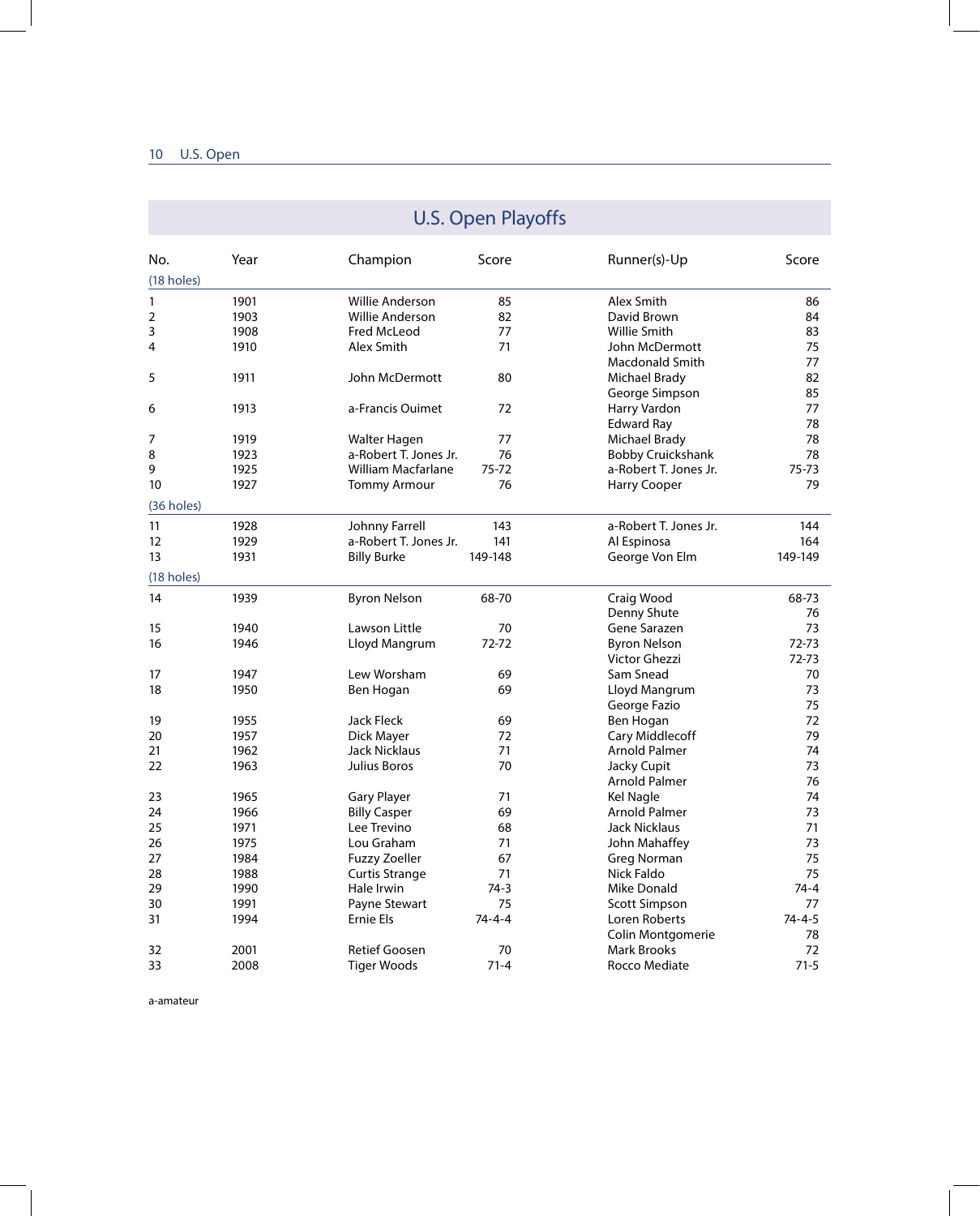# Records

|                                         | Age                                                                                                                                                                                                                            | 65 (5 under)                                            |                                                            | Ja<br>(E         |
|-----------------------------------------|--------------------------------------------------------------------------------------------------------------------------------------------------------------------------------------------------------------------------------|---------------------------------------------------------|------------------------------------------------------------|------------------|
|                                         | Oldest Champion (years/months/days)                                                                                                                                                                                            | 65 (5 under)                                            |                                                            | Ν                |
| 45/0/15<br>43/9/11<br>43/4/16           | Hale Irwin, 1990<br>Raymond Floyd, 1986<br>Ted Ray, 1920                                                                                                                                                                       | 66 (6 under)                                            |                                                            | P.<br>J<br>G     |
|                                         |                                                                                                                                                                                                                                |                                                         | Lowest 72-Hole Score                                       |                  |
|                                         | <b>Youngest Champion</b><br>19/10/14 John J. McDermott, 1911                                                                                                                                                                   | 280<br>282                                              | Viktor Hovla<br>Jack Nicklau                               |                  |
|                                         | Youngest to Make Cut (since World War II)                                                                                                                                                                                      | 283                                                     | 1960<br>James Simo<br>Ardmore, Pa                          |                  |
| 17/3/0<br>17/8/29<br>18/1/25<br>18/4/25 | Beau Hossler, 2012, T29th<br>Michael Thorbjornsen, 2019, 79th<br>Bobby Clampett, 1978, T30th<br>Jack Nicklaus, 1958, T41st                                                                                                     |                                                         |                                                            |                  |
|                                         |                                                                                                                                                                                                                                | <b>Most Victories</b>                                   |                                                            |                  |
| 61<br>60<br>58                          | <b>Oldest to Make Cut</b><br>Sam Snead, 1973, T29<br>Tom Watson, 2010, T29<br>Jack Nicklaus, 1998, T43<br><b>Youngest Competitor</b>                                                                                           | 4<br>4<br>4<br>4<br>3<br>3                              | Willie Ander<br>a-Robert T. .<br>Ben Hogan<br>Jack Nicklau | н<br>Ti          |
| 14/6/0<br>15/5/7<br>15/9/21             | Andy Zhang, 2012<br>Tadd Fujikawa, 2006<br>Cole Hammer, 2015                                                                                                                                                                   | 3<br>$\overline{2}$                                     | <b>Consecutive Victories</b>                               | N<br>Jo          |
|                                         | <b>Amateurs</b>                                                                                                                                                                                                                | 2                                                       |                                                            | a                |
|                                         | Amateur Champions (5 players, 8 times)                                                                                                                                                                                         | $\overline{2}$<br>$\overline{2}$<br>$\overline{2}$<br>2 |                                                            | R<br>B<br>C<br>Β |
|                                         | Francis Ouimet, The Country Club, Brookline, Mass., 1913<br>Jerome D. Travers, Baltusrol G.C., Springfield, N.J., 1915<br>Charles Evans Jr., Minikahda Club, Minneapolis, Minn., 1916                                          | 2                                                       | Other Multiple Champ                                       |                  |
|                                         | Robert T. Jones Jr., Inwood (N.Y.) C.C., 1923; Scioto C.C.,<br>Columbus, Ohio, 1926; Winged Foot G.C., Mamaroneck, N.Y.,<br>1929; Interlachen C.C., Edina, Minn., 1930<br>John Goodman, North Shore C.C., Glenview, Ill., 1933 | 2<br>$\overline{2}$<br>2                                |                                                            | A<br>N<br>G<br>C |
|                                         |                                                                                                                                                                                                                                | 2<br>$\overline{2}$                                     |                                                            | Jι<br>B          |
|                                         | <b>Most Top-10 Finishes</b>                                                                                                                                                                                                    | 2                                                       |                                                            | L٥               |
| 10                                      | Robert T. Jones Jr.                                                                                                                                                                                                            | 2<br>2                                                  |                                                            | А<br>P           |
|                                         | <b>Most Times Low Amateur</b>                                                                                                                                                                                                  | 2<br>2                                                  |                                                            | Εı               |
| 9                                       | Robert T. Jones Jr.                                                                                                                                                                                                            | $\overline{2}$                                          |                                                            | R                |
|                                         | Lowest 18-Hole Score by an Amateur                                                                                                                                                                                             |                                                         | Start-to-Finish Winner                                     |                  |

f) James McHale, third round, St. Louis C.C., Clayton, Mo., 1947

| 65 (5 under) | James Simons, third round, Merion G.C.       |
|--------------|----------------------------------------------|
|              | (East Course), Ardmore, Pa., 1971            |
| 65 (5 under) | Nick Taylor, second round, Bethpage State    |
|              | Park (Black Course), Farmingdale, N.Y., 2009 |
| 66 (6 under) | John Goodman, second round, North Shore      |
|              | G.C., Glenview, Ill., 1933                   |
|              |                                              |

# by an Amateur

| 280 | Viktor Hovland (T12), Pebble Beach (Calif.) G.L., 2019  |
|-----|---------------------------------------------------------|
| 282 | Jack Nicklaus (2), Cherry Hills C.C., Englewood, Colo., |
|     | 1960                                                    |

283 James Simons (T5), Merion G.C. (East Course), Ardmore, Pa., 1971

# Champions

| 4 | Willie Anderson (1901, 1903, 1904, 1905)       |
|---|------------------------------------------------|
| 4 | a-Robert T. Jones Jr. (1923, 1926, 1929, 1930) |
| 4 | Ben Hogan (1948, 1950, 1951, 1953)             |
| 4 | Jack Nicklaus (1962, 1967, 1972, 1980)         |
| 3 | Hale Irwin (1974, 1979, 1990)                  |
| 3 | Tiger Woods (2000, 2002, 2008)                 |

| 3 | Willie Anderson (1903, 1904, 1905) |
|---|------------------------------------|
| 2 | John J. McDermott (1911, 1912)     |
| 2 | a-Robert T. Jones Jr. (1929, 1930) |
| 2 | Ralph Guldahl (1937, 1938)         |
| 2 | Ben Hogan (1950, 1951)             |
| 2 | Curtis Strange (1988, 1989)        |
| 2 | Brooks Koepka (2017, 2018)         |
|   |                                    |

# pions (non-consecutive)

| 2<br>Walter Hagen (1914, 1919)            |  |
|-------------------------------------------|--|
|                                           |  |
| 2<br>Gene Sarazen (1922, 1932)            |  |
| 2<br>Cary Middlecoff (1949, 1956)         |  |
| 2<br>Julius Boros (1952, 1963)            |  |
| 2<br>Billy Casper (1959, 1966)            |  |
| 2<br>Lee Trevino (1968, 1971)             |  |
| $\overline{2}$<br>Andy North (1978, 1985) |  |
| 2<br>Payne Stewart (1991, 1999)           |  |
| 2<br>Ernie Els (1994, 1997)               |  |
| 2<br>Lee Janzen (1993, 1998)              |  |
| 2<br>Retief Goosen (2001, 2004)           |  |

# nterton (No Ties) (8)

Walter Hagen (1914) James Barnes (1921)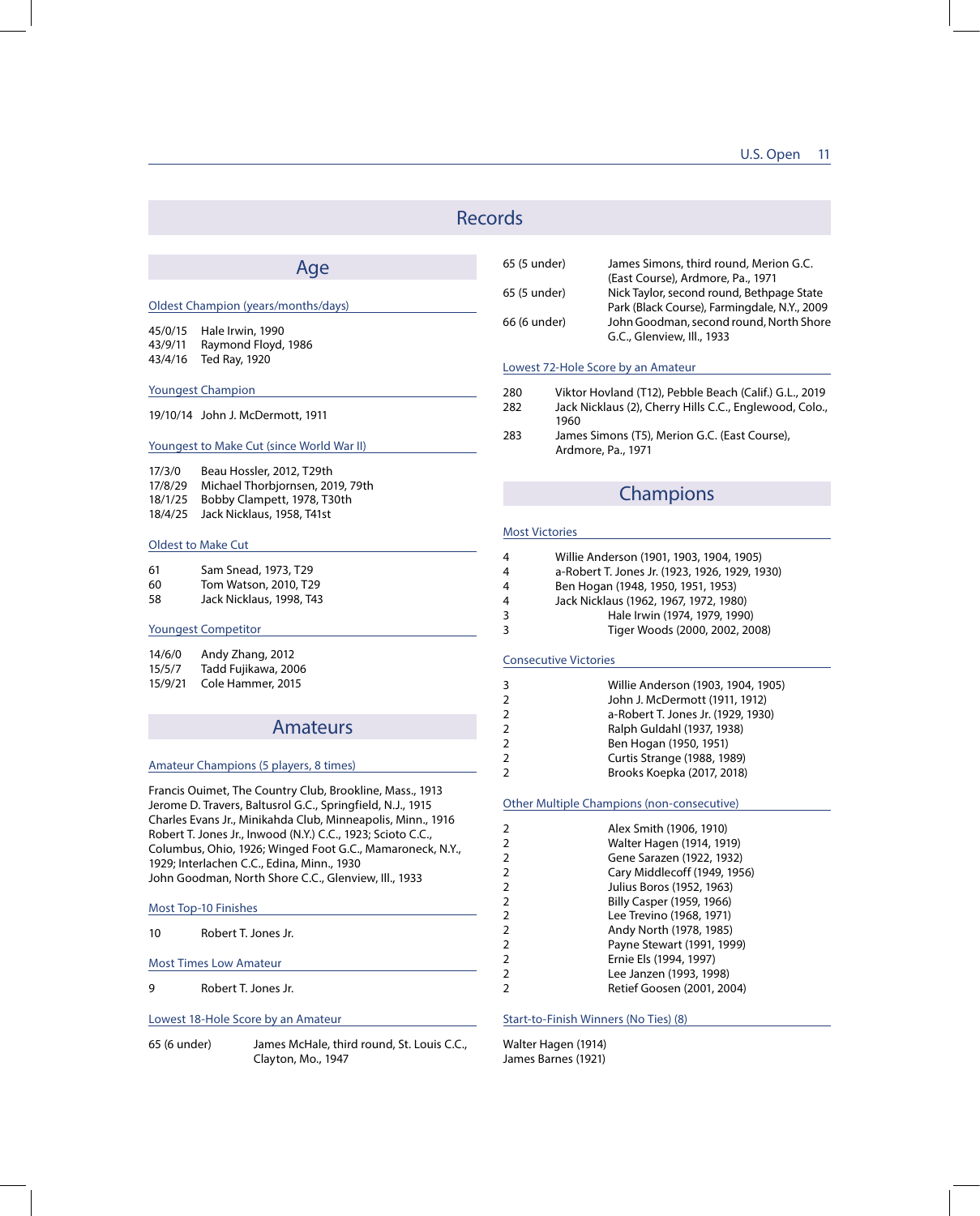Ben Hogan (1953) Tony Jacklin (1970) Tiger Woods (2000, 2002) Rory McIlroy (2011) Martin Kaymer (2014)

## Start-to-Finish Winners (Including Ties) (9)

Willie Anderson (1903) Alex Smith (1906) a-Charles Evans Jr. (1916) Tommy Bolt (1958) Jack Nicklaus (1972, 1980) Hubert Green (1977) Payne Stewart (1991) Retief Goosen (2001) (not including names from previous category)

#### Winners of U.S. Open and Masters (16)

Gene Sarazen (1922, 1932 Open; 1935 Masters) Byron Nelson (1939 Open; 1937, 1942 Masters) Ralph Guldahl (1937, 1938 Open; 1939 Masters) \*Craig Wood (1941 Open; 1941 Masters) \*Ben Hogan (1948, 1950, 1951, 1953 Open; 1951, 1953 Masters) Cary Middlecoff (1949, 1956 Open; 1955 Masters) \*Arnold Palmer (1960 Open; 1958, 1960, 1962, 1964 Masters) Billy Casper (1959, 1966 Open; 1970 Masters) \*Jack Nicklaus (1962, 1967, 1972, 1980 Open; 1963, 1965, 1966, 1972, 1975, 1986 Masters) Gary Player (1965 Open; 1961, 1974, 1978 Masters) Tom Watson (1982 Open; 1977, 1981 Masters) Fuzzy Zoeller (1984 Open; 1979 Masters) Raymond Floyd (1986 Open; 1976 Masters) \*Tiger Woods (2000, 2002, 2008 Open; 1997, 2001, 2002, 2005 Masters) Angel Cabrera (2007 Open; 2009 Masters) \*Jordan Spieth (2015 Open; 2015 Masters)

\* won both in same year

Winners of U.S. Open and British Open (19)

Harry Vardon (1900 U.S.; 1896, 1898, 1899, 1903, 1911, 1914 British) Walter Hagen (1914, 1919 U.S.; 1922, 1924, 1928, 1929 British) Ted Ray (1920 U.S.; 1912 British) Jim Barnes (1921 U.S.; 1925 British) \*Gene Sarazen (1922, 1932 U.S.; 1932 British) \*a-Robert T. Jones Jr. (1923, 1926, 1929, 1930 U.S.; 1926, 1927, 1930 British) Tommy Armour (1927 U.S.; 1931 British) \*Ben Hogan (1948, 1950, 1951, 1953 U.S.; 1953 British) Arnold Palmer (1960 U.S.; 1961, 1962 British) Jack Nicklaus (1962, 1967, 1972, 1980 U.S.; 1966, 1970, 1978 British) Gary Player (1965 U.S.; 1959, 1968, 1974 British) \*Lee Trevino (1968, 1971 U.S.; 1971, 1972 British) Tony Jacklin (1970 U.S.; 1969 British) Johnny Miller (1973 U.S.; 1976 British) \*Tom Watson (1982 U.S.; 1975, 1977, 1980, 1982, 1983 British)

Ernie Els (1994, 1997, U.S.; 2002, 2012 British) \*Tiger Woods (2000, 2002, 2008 U.S.; 2000, 2005, 2006 British) Rory McIlroy (2011 Open; 2014 British) Jordan Spieth (2015 Open; 2017 British)

\* won both in same year

#### Winners of U.S. Open and PGA Championship (20)

Walter Hagen (1914, 1919 Open; 1921, 1924, 1925, 1926, 1927 PGA) Jim Barnes (1921 Open; 1916, 1919 PGA) \*Gene Sarazen (1922, 1932 Open; 1922, 1923, 1933 PGA) Tommy Armour (1927 Open; 1930 PGA) Olin Dutra (1934 Open; 1932 PGA) Byron Nelson (1939 Open; 1940, 1945 PGA) \*Ben Hogan (1948, 1950, 1951, 1953 Open; 1946, 1948 PGA) Julius Boros (1952, 1963 Open; 1968 PGA) \*Jack Nicklaus (1962, 1967, 1972, 1980 Open; 1963, 1971, 1973, 1975, 1980 PGA) Gary Player (1965 Open; 1962, 1972 PGA) Lee Trevino (1968, 1971 Open; 1974, 1984 PGA) Hubert Green (1977 Open; 1985 PGA) David Graham (1981 Open; 1979 PGA) Larry Nelson (1983 Open; 1981, 1987 PGA) Raymond Floyd (1986 Open; 1969, 1982 PGA) Payne Stewart (1991, 1999 Open; 1989 PGA) \*Tiger Woods (2000, 2002, 2008 Open; 1999, 2000, 2006, 2007 PGA) Rory McIlroy (2011 Open; 2012, 2014 PGA) Martin Kaymer (2014 Open; 2010 PGA) \*Brooks Koepka (2017, 2018 Open; 2018, 2019 PGA) \* won both in same year

## Winners of U.S. Open, British Open, Masters and PGA Championship (5)

Gene Sarazen (1922, 1932 Open; 1932 British; 1935 Masters; 1922, 1923, 1933 PGA)

Ben Hogan (1948, 1950, 1951, 1953 Open; 1953 British; 1951, 1953 Masters; 1946, 1948 PGA) Gary Player (1965 Open; 1959, 1968, 1974 British; 1961,1974, 1978 Masters; 1962, 1972 PGA) Jack Nicklaus (1962, 1967, 1972, 1980 Open; 1966, 1970, 1978 British; 1963, 1965, 1966, 1972, 1975, 1986 Masters; 1963, 1971, 1973, 1975, 1980 PGA) Tiger Woods (2000, 2002, 2008 Open; 2000, 2005, 2006 British; 1997, 2001, 2002, 2005, 2019 Masters; 1999, 2000, 2006, 2007 PGA)

#### Winners of U.S. Open and U.S. Amateur (11)

Francis Ouimet (1913 Open; 1914, 1931 Amateur) Jerome D. Travers (1915 Open; 1907, 1908, 1912, 1913 Amateur) \*Charles Evans Jr. (1916 Open; 1916, 1920 Amateur) \*a-Robert T. Jones Jr. (1923, 1926, 1929, 1930 Open; 1924, 1925, 1927, 1928, 1930 Amateur) John Goodman (1933 Open; 1937 Amateur) Lawson Little (1940 Open; 1934, 1935 Amateur) Arnold Palmer (1960 Open; 1954 Amateur) Gene Littler (1961 Open; 1953 Amateur) Jack Nicklaus (1962, 1967, 1972, 1980 Open; 1959, 1961 Amateur)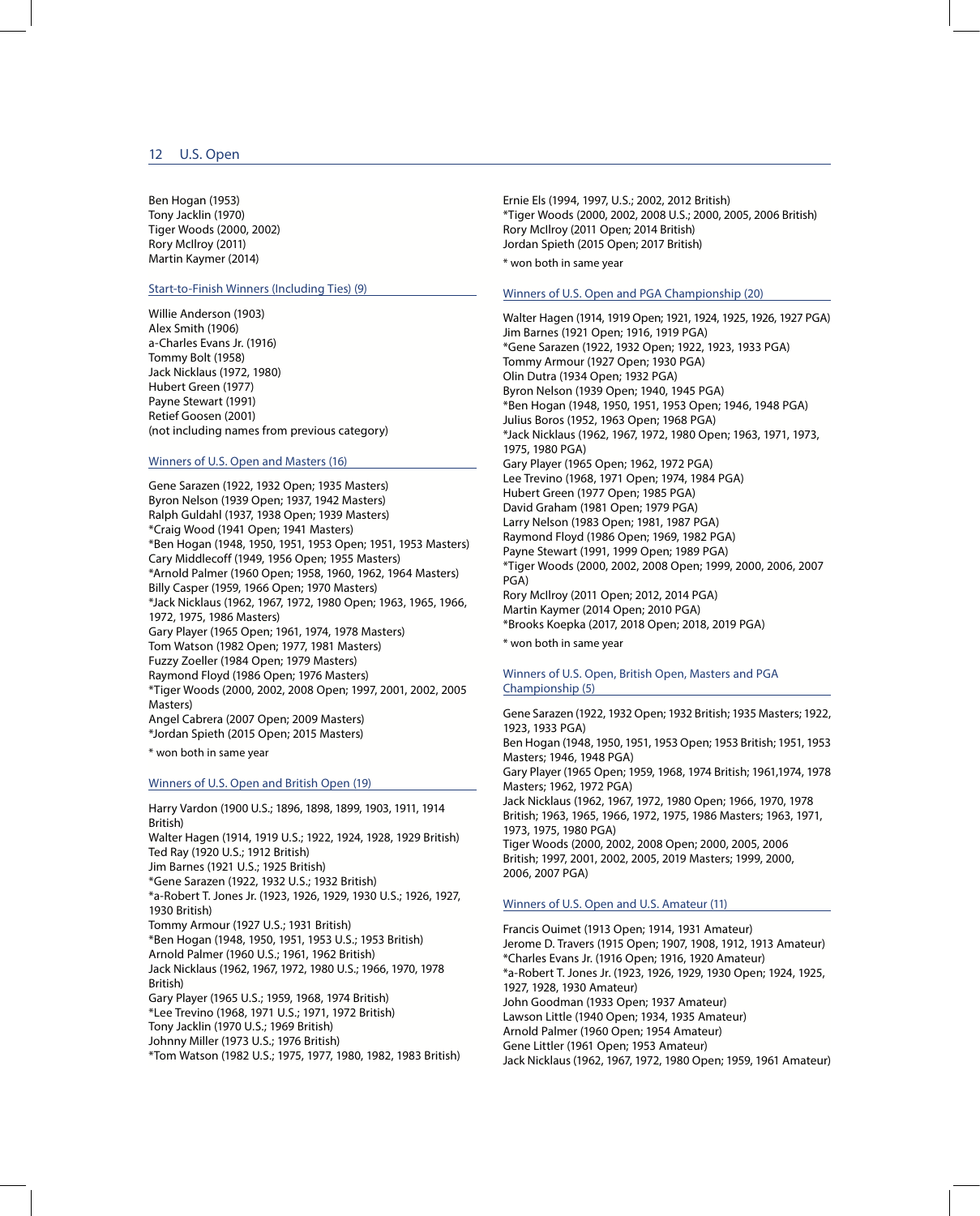| Jerry Pate (1976 Open, 1974 Amateur)<br>Tiger Woods (2000, 2002, 2008 Open; 1994, 1995, 1996 Amateur)                                    |                                                                                                                                                                                    |                                  |  |  |
|------------------------------------------------------------------------------------------------------------------------------------------|------------------------------------------------------------------------------------------------------------------------------------------------------------------------------------|----------------------------------|--|--|
| *won both in same year                                                                                                                   |                                                                                                                                                                                    | 7,514                            |  |  |
|                                                                                                                                          | Winners of U.S. Open and U.S. Junior Amateur (3)                                                                                                                                   | 7,497                            |  |  |
| Johnny Miller (1973 Open; 1964 Junior)                                                                                                   | Tiger Woods (2000, 2002, 2008 Open; 1991, 1992, 1993 Junior)<br>Jordan Spieth (2015 Open; 2009, 2011 Junior)                                                                       | 7,476<br>7,452                   |  |  |
| <b>U.S. Open (1)</b>                                                                                                                     | Winner of U.S. Junior Amateur, U.S. Amateur and                                                                                                                                    | 7,448                            |  |  |
| 2000, 2002, 2008 Open)                                                                                                                   | Tiger Woods (1991, 1992, 1993 Junior; 1994, 1995, 1996 Amateur;                                                                                                                    | 7,442                            |  |  |
| Winners in their first U.S. Open (5)                                                                                                     |                                                                                                                                                                                    | 7,431                            |  |  |
| Horace Rawlins (1895)<br>Fred Herd (1898)<br>Harry Vardon (1900)<br>George Sargent (1909)<br>a-Francis Ouimet (1913)                     |                                                                                                                                                                                    | 7,428<br>7,422<br>7,421          |  |  |
|                                                                                                                                          | Champions Not Returning to Defend (7)                                                                                                                                              | 7,413                            |  |  |
| Alex Smith (1907)<br>Jerome Travers (1916)<br>Ted Ray (1921)<br>a-Robert T. Jones Jr. (1931)<br>Ben Hogan (1949)<br>Payne Stewart (2000) | Harry Vardon (1901 after winning in 1900)                                                                                                                                          | Short<br>4,423<br>Since          |  |  |
|                                                                                                                                          |                                                                                                                                                                                    | 6,544                            |  |  |
| <b>Brother Champions</b>                                                                                                                 |                                                                                                                                                                                    |                                  |  |  |
|                                                                                                                                          | Willie Smith (1899) and Alex Smith (1906, 1910)                                                                                                                                    | Long                             |  |  |
| Longest Span, First to Last Victory                                                                                                      |                                                                                                                                                                                    | 300 y<br>299 y                   |  |  |
| 18 years Jack Nicklaus (1962-80)                                                                                                         |                                                                                                                                                                                    | 281 y<br>281 y                   |  |  |
| Longest Span Between Victories                                                                                                           |                                                                                                                                                                                    |                                  |  |  |
| 11 years<br>11 years Hale Irwin (1979-90)                                                                                                | Julius Boros (1952-63)                                                                                                                                                             | 279 y<br>266 y                   |  |  |
|                                                                                                                                          |                                                                                                                                                                                    | 264 y                            |  |  |
|                                                                                                                                          | Course                                                                                                                                                                             | 261 y<br>258 y                   |  |  |
|                                                                                                                                          | NOTE: Daily hole yardages came into use starting in 2007.                                                                                                                          | 256 y                            |  |  |
| <b>Longest Courses</b>                                                                                                                   |                                                                                                                                                                                    | 254 y                            |  |  |
| 7,845 yards<br>7,839 yards<br>7,818 yards<br>7,721 yards                                                                                 | Erin Hills, first round, Erin, Wis., 2017<br>Erin Hills, second round, Erin, Wis., 2017<br>Erin Hills, third round, Erin, Wis., 2017<br>Erin Hills, fourth round, Erin, Wis., 2017 | 253 y<br>253 y<br>253 y<br>252 y |  |  |

| 7,845 yards | Erin Hills, first round, Erin, Wis., 2017  |
|-------------|--------------------------------------------|
| 7,839 yards | Erin Hills, second round, Erin, Wis., 2017 |
| 7,818 yards | Erin Hills, third round, Erin, Wis., 2017  |
| 7,721 yards | Erin Hills, fourth round, Erin, Wis., 2017 |
| 7,695 yards | Chambers Bay, second round, University     |
|             | Place, Wash., 2015                         |
| 7,637 yards | Chambers Bay, third round, University      |
|             |                                            |

| 7,603 yards            | Place, Wash., 2015<br>Torrey Pines G.C. (South Course), second                             |
|------------------------|--------------------------------------------------------------------------------------------|
|                        | round, San Diego, Calif., 2008                                                             |
| 7,514 yards            | Congressional C.C. (Blue Course), first                                                    |
|                        | round, Bethesda, Md., 2011                                                                 |
| 7,497 yards            | Chambers Bay, first round, University Place,                                               |
|                        | Wash., 2015                                                                                |
| 7,476 yards            | Torrey Pines G.C. (South Course), first<br>round, San Diego, Calif., 2008                  |
| 7,452 yards            | Congressional C.C. (Blue Course), fourth                                                   |
|                        | round, Bethesda, Md., 2011                                                                 |
| 7,448 yards            | Shinnecock Hills G.C., first round,                                                        |
|                        | Southampton, N.Y., 2018                                                                    |
| 7,442 yards            | Torrey Pines G.C. (South Course), third                                                    |
| 7,431 yards            | round, San Diego, Calif., 2008<br>Shinnecock Hills G.C., fourth round,                     |
|                        | Southampton, N.Y., 2018                                                                    |
| 7,428 yards            | Pinehurst R. & C.C. (No. 2), second round,                                                 |
|                        | Village of Pinehurst, N.C., 2014                                                           |
| 7,422 yards            | Pinehurst R. & C.C. (No. 2), third round,                                                  |
| 7,421 yards            | Village of Pinehurst, N.C., 2014<br>Shinnecock Hills G.C., thirdround,                     |
|                        | Southampton, N.Y., 2018                                                                    |
| 7,413 yards            | Congressional C.C. (Blue Course), third                                                    |
|                        | round, Bethesda, Md., 2011                                                                 |
|                        |                                                                                            |
| <b>Shortest Course</b> |                                                                                            |
| 4,423 yards            | Shinnecock Hills G.C., Southampton, N.Y.,                                                  |
|                        | 1896                                                                                       |
|                        |                                                                                            |
| Since World War II     |                                                                                            |
| $6,544$ yards          | Merion G.C. (East Course), Ardmore, Pa.<br>(1971, 1981)                                    |
|                        |                                                                                            |
| Longest Par-3 Holes    |                                                                                            |
| 300 yards              | 8th, fourth round, Oakmont (Pa.) C.C., 2007                                                |
| 299 yards              | 8th, fourth round, Oakmont (Pa.) C.C., 2016                                                |
| 281 yards              | 8th, second round, Oakmont (Pa.) C.C., 2007                                                |
| 281 yards              | 8th, second round, Oakmont (Pa.) C.C.,                                                     |
|                        | 2016                                                                                       |
| 279 yards              | 8th, third round, Oakmont (Pa.) C.C., 2007<br>3rd, fourth round, Merion G.C. (East         |
| 266 yards              | Course), Ardmore, Pa., 2013                                                                |
| 264 yards              | 2nd, fourth round, Shinnecock Hills G.C.,                                                  |
|                        | Southampton, N.Y., 2018                                                                    |
| 261 yards              | 8th, first round, Oakmont (Pa.) C.C., 2007                                                 |
| 258 yards              | 8th, first round, Oakmont (Pa.) C.C., 2016                                                 |
| 256 yards              | 3rd, third round, The Olympic Club (Lake                                                   |
| 254 yards              | Course), San Francisco, Calif., 2012<br>17th, third round, Merion G.C. (East               |
|                        |                                                                                            |
| 253 yards              |                                                                                            |
|                        | Course), Ardmore, Pa.), 2013<br>8th, Oakmont (Pa.) C.C., 1927                              |
| 253 yards              | 8th, Oakmont (Pa.) C.C., 1935                                                              |
| 253 yards              | 8th, Oakmont (Pa.) C.C., 1962                                                              |
| 252 yards              | 15th, third round, Chambers Bays,                                                          |
|                        | University Place, Wash., 2015                                                              |
| 252 yards<br>252 yards | 6th, first round, Erin Hills, Erin, Wis., 2017<br>2nd, first round, Shinnecock Hills G.C., |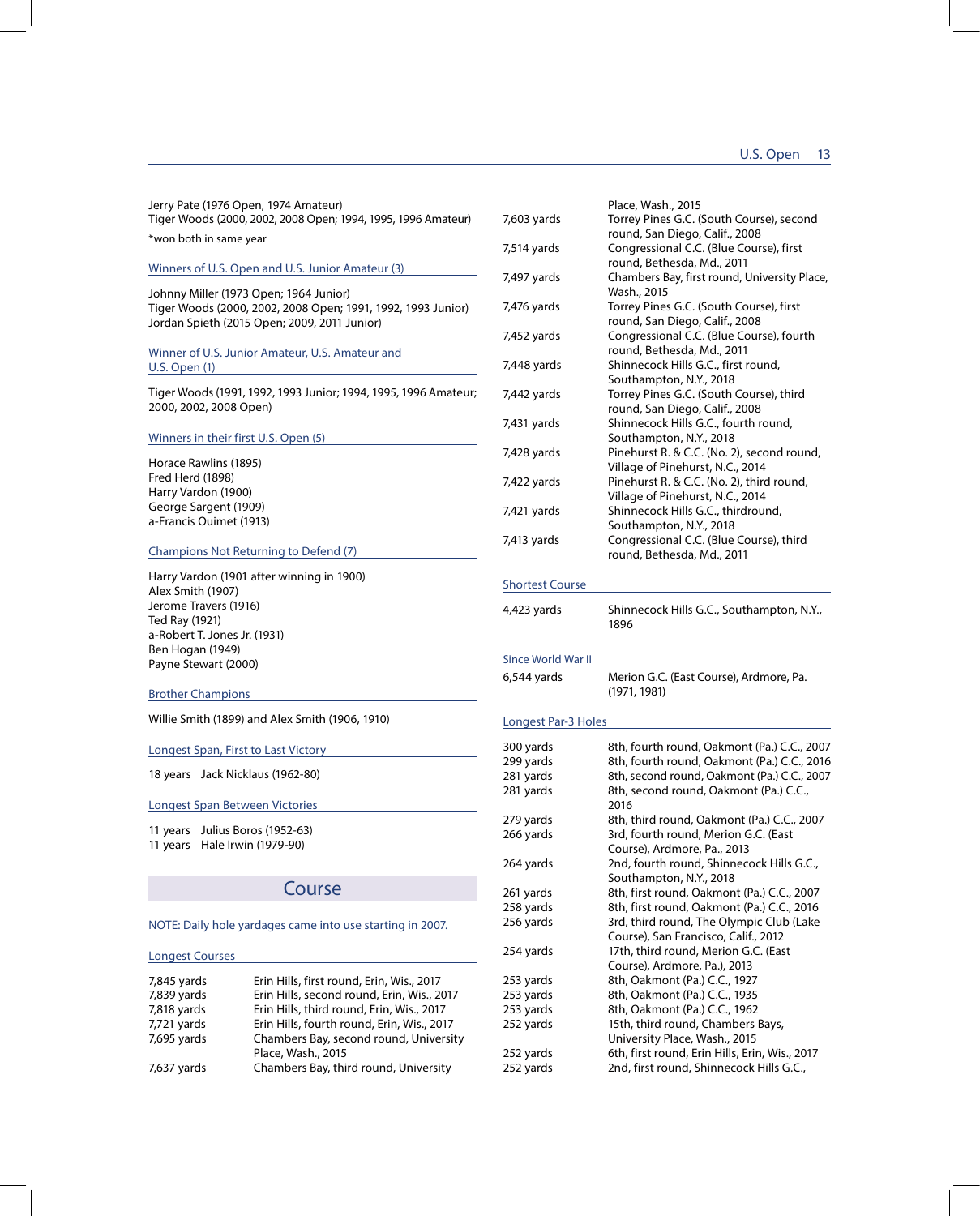# Southampton, N.Y., 2018

| Longest Par-4 Holes |                                                |  |
|---------------------|------------------------------------------------|--|
| 551 yards           | 13th, second round, Chambers Bay,              |  |
|                     | University Place, Wash., 2015                  |  |
| 544 yards           | 11th, secondround, Chambers Bay,               |  |
|                     | University Place, Wash., 2015                  |  |
| 542 yards           | 4th, third round, Pinehurst R. & C.C. (No. 2), |  |
|                     | Village of Pinehurst, N.C., 2014               |  |
| 541 yards           | 11th, first round, Chambers Bay,               |  |
|                     | University Place, Wash., 2015                  |  |
| 541 yards           | 11th, fourth round, Chambers Bay,              |  |
|                     | University Place, Wash., 2015                  |  |
| 536 yards           | 14th, first round, Shinnecock Hills G.C.,      |  |
|                     | Southampton, N.Y., 2018                        |  |
| 534 yards           | 14th, third round, Chambers Bay,               |  |
|                     | University Place, Wash., 2015                  |  |
| 533 yards           | 13th, third round, Chambers Bay,               |  |
|                     | University Place, Wash., 2015                  |  |
| 530 yards           | 11th, third round, Chambers Bay, University    |  |
|                     | Place, Wash., 2015                             |  |
| 529 yards           | 14th, third round, Shinnecock Hills G.C.,      |  |
|                     | Southampton, N.Y., 2018                        |  |
| 528 yards           | 4th, fourth round, Pinehurst R. & C.C. (No.    |  |
|                     | 2), Village of Pinehurst, N.C., 2014           |  |
| 528 yards           | 14th, first round, Chambers Bay, University    |  |
|                     | Place, Wash., 2015                             |  |

# Longest Par-5 Holes

| 12th, first round, Oakmont (Pa.) C.C., 2016     |
|-------------------------------------------------|
| 18th, fourth round, Erin Hills, Erin, Wis.,     |
| 2017                                            |
| 18th, second round, Erin Hills,                 |
| Erin, Wis., 2017                                |
| 12th, third round, Oakmont (Pa.) C.C., 2016     |
| 16th, third round, The Olympic Club (Lake       |
| Course), San Francisco, Calif., 2012            |
| 12th,firstround,Oakmont(Pa.)C.C.,2007           |
| 12th,secondround,Oakmont(Pa.)C.C.,2007          |
| 12th.fourthround.Oakmont(Pa.)C.C.,2007          |
| 18th, third round, Erin Hills, Erin, Wis., 2017 |
| 16th, first round, The Olympic Club (Lake       |
| Course), San Francisco, Calif., 2012            |
|                                                 |

# Shortest Par-3 Holes (Post-World War II)

| 92 yards | 7th, fourth round, Pebble Beach (Calif.)              |
|----------|-------------------------------------------------------|
|          | G.L., 2010                                            |
| 98 yards | 13th, third round, Merion G.C. (East Course),         |
|          | Ardmore, Pa., 2013                                    |
| 99 yards | 7th, third round, Pebble Beach (Calif.) G.L.,<br>2010 |
|          |                                                       |

# Shortest Par-4 Holes (Post-World War II)

| 256 yards | 7th, first round, The Olympic Club (Lake  |
|-----------|-------------------------------------------|
|           | Course), San Francisco, Calif., 2012      |
| 264 yards | 7th, fourth round, The Olympic Club (Lake |
|           | Course), San Francisco, Calif., 2012      |

| 266 yards                                                               | 7th,TheOlympicClub(LakeCourse),San<br>Francisco, Calif., 1955                                                              |  |
|-------------------------------------------------------------------------|----------------------------------------------------------------------------------------------------------------------------|--|
|                                                                         | Shortest Par-5 Holes (Post-World War II)                                                                                   |  |
| 474 yards<br>477 yards<br>480 yards                                     | 9th, Oakmont (Pa.) C.C., 1994<br>6th,CanterburyG.C.,Cleveland,Ohio,1946<br>9th, Oakmont (Pa.) C.C., 1953, 1962, 1973, 1983 |  |
|                                                                         | <b>Most Times Host Site</b>                                                                                                |  |
| 9                                                                       | Oakmont (Pa.) C.C. (1927, 1935, 1953, 1962, 1973, 1983,<br>1994, 2007, 2016)                                               |  |
| 7                                                                       | Baltusrol Golf Club, Springfield, N.J. (1903, 1915, 1936,<br>1954, 1967, 1980, 1993)                                       |  |
| 6                                                                       | Oakland Hills C.C., Bloomfield Hills, Mich. (1924, 1937,<br>1951, 1961, 1985, 1996)                                        |  |
| Pebble Beach (Calif.) G.L. (1972, 1982, 1982, 2000,<br>6<br>2010, 2019) |                                                                                                                            |  |
|                                                                         | Fntries                                                                                                                    |  |

# Entries

Largest

10,127 (2014)

```
Smallest
```
11 (1895)

# **Scoring**

# Evolution of U.S. Open Scoring Records

| 173 | Horace Rawlins (91-82), 1895            |
|-----|-----------------------------------------|
| 152 | James Foulis (78-74), 1896              |
| 328 | Fred Herd (84-85-75-84), 1898           |
| 315 | Willie Smith (77-82-79-77), 1899        |
| 313 | Harry Vardon (79-78-76-80), 1900        |
| 307 | Laurie Auchterlonie (78-78-74-77), 1902 |
| 303 | Willie Anderson (75-78-78-72), 1904     |
| 295 | Alex Smith (73-74-73-75), 1906          |
| 290 | George Sargent (75-72-72-71), 1909      |
| 286 | Charles Evans Jr. (70-69-74-73), 1916   |
| 282 | Tony Manero (73-69-73-67), 1936         |
| 281 | Ralph Guldahl (71-69-72-69), 1937       |
| 276 | Ben Hogan (67-72-68-69), 1948           |
| 275 | Jack Nicklaus (71-67-72-65), 1967       |
| 272 | Jack Nicklaus (63-71-70-68), 1980       |
| 272 | Lee Janzen (67-67-69-69), 1993          |
| 272 | Tiger Woods (65-69-71-67), 2000         |
| 272 | Jim Furyk (67-66-67-72), 2003           |
| 268 | Rory McIlroy (65-66-68-69), 2011        |

# U.S. Open Early Years Scoring (prior to 1906 no par was listed)

| 1906 | Alex Smith |  | 295 (-33) par was 82 |
|------|------------|--|----------------------|
|------|------------|--|----------------------|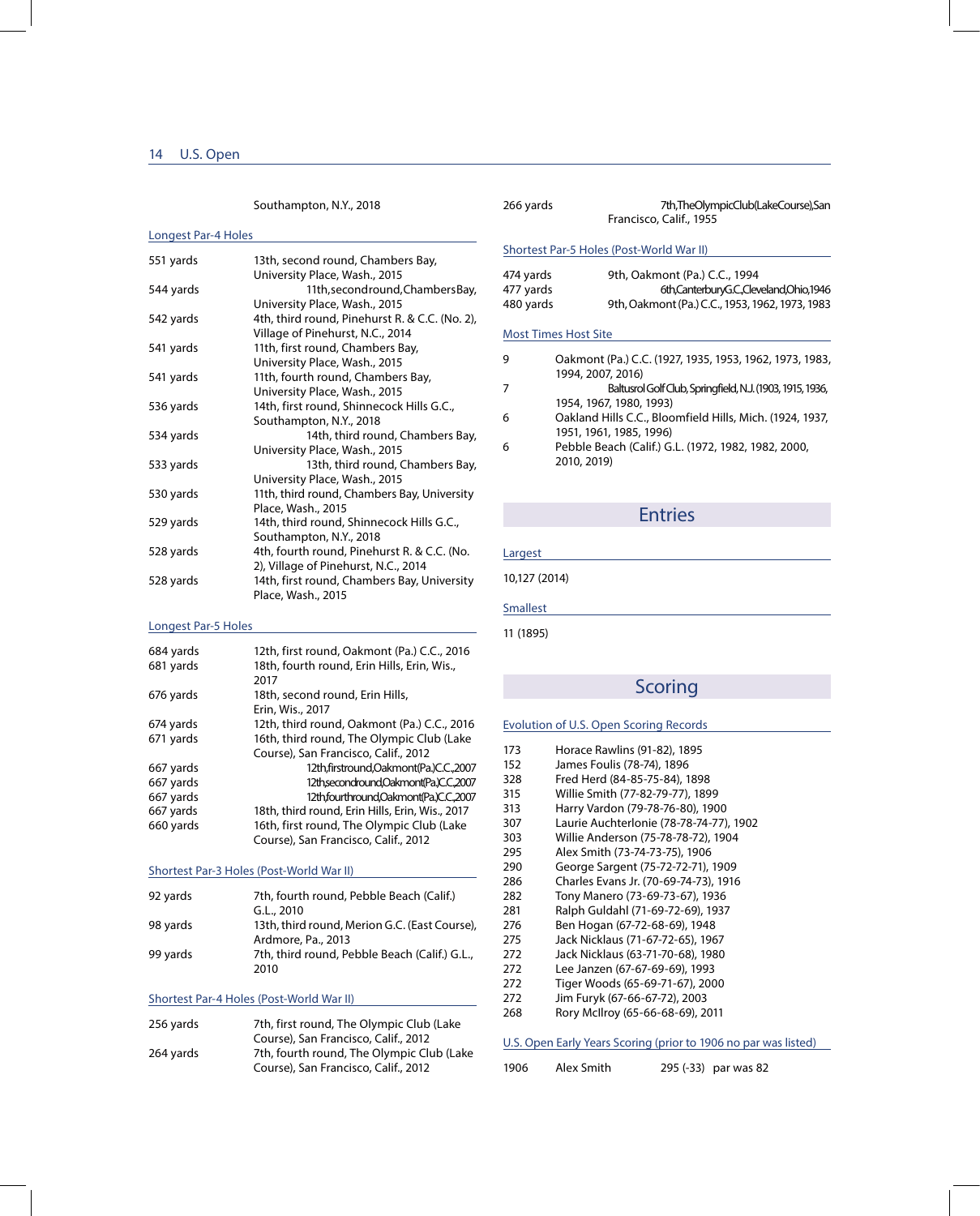| 1907 | Alex Ross                 | $302 (+10)$          |
|------|---------------------------|----------------------|
| 1908 | <b>Fred McLeod</b>        | (no par)             |
| 1909 | George Sargent            | $288 (+2)$           |
| 1910 | Alex Smith                | $298-71 (+6)$        |
| 1911 | John J. McDermott         | $307 - 80 (+3)$      |
| 1912 | John J. McDermott         | $294 (+6)$           |
| 1913 | <b>Francis Ouimet</b>     | 304-72 (+8)          |
| 1914 | Walter Hagen              | 290 (+2)             |
| 1915 | Jerome Travers            | $297 (+1)$           |
| 1916 | <b>Charles Evans</b>      | $286 (+2)$           |
|      | 1917-18 no championships  |                      |
| 1919 | Walter Hagen              | $301 - 77 (+17)$     |
| 1920 | <b>Edward Ray</b>         | $295 (+7)$           |
| 1921 | James Barnes              | $289 (+9)$           |
| 1922 | Gene Sarazen              | $288 (+8)$           |
| 1923 | a-Robert T. Jones Jr.     | $296 (+8)$           |
| 1924 | Cyril Walker              | 297 (+9)             |
| 1925 | <b>William Macfarlane</b> | 291-75-72 (+7)       |
| 1926 | a-Robert T. Jones Jr.     | $293 (+5)$           |
| 1927 | <b>Tommy Armour</b>       | $301 - 76 (+13)$     |
| 1928 | Johnny Farrell            | 294-143 (+10)        |
| 1929 | a-Robert T. Jones Jr.     | 294-141 (+6)         |
| 1930 | a-Robert T. Jones Jr.     | $287 (+1)$           |
| 1931 | <b>Billy Burke</b>        | 292-149-148 (+8)     |
| 1932 | Gene Sarazen              | $286 (+6)$           |
| 1933 | John Goodman              | $287(-1)$            |
| 1934 | Olin Dutra                | 293 (+13)            |
| 1935 | Sam Parks                 | 299 (+11)            |
| 1936 | <b>Tony Manero</b>        | $282(-6)$            |
| 1937 | Ralph Guldahl             | 281 (-7)             |
| 1938 | Ralph Guldahl             | 284 (E)              |
| 1939 | <b>Byron Nelson</b>       | $284 - 68 - 70 (+8)$ |
| 1940 | Lawson Little             | 287-70 (-1)          |

# Lowest Score, 72 Holes

- 268 Rory McIlroy (65-66-68-69), Congressional C.C. (Blue Course), Bethesda, Md., 2011
- 271 Martin Kaymer (65-65-72-69), Pinehurst R. & C.C. (No. 2), Village of Pinehurst, N.C., 2014
- 271 Gary Woodland (68-65-69-69), Pebble Beach (Calif.) G.L., 2019
- 272 Jack Nicklaus (63-71-70-68), Baltusrol G.C. (Lower Course), Springfield, N.J., 1980
- 272 Lee Janzen (67-67-69-69), Baltusrol G.C. (Lower Course), Springfield, N.J., 1993
- 272 Tiger Woods (65-69-71-67), Pebble Beach (Calif.) G.L., 2000
- 272 Jim Furyk (67-66-67-72), Olympia Fields (Ill.) C.C. (North Course), 2003
- 272 Brooks Koepka (67-70-68-67), Erin Hills, Erin, Wis., 2017

#### Most Strokes Under Par, 72 Holes

| 16 under (268) | Rory McIlroy, Congressional C.C. (Blue      |
|----------------|---------------------------------------------|
|                | Course), Bethesda, Md., 2011                |
| 16 under (272) | Brooks Koepka, Erin Hills, Erin, Wis., 2017 |
| 13 under (271) | Gary Woodland, Pebble Beach (Calif.) G.L.,  |
|                | 2019                                        |

| 12 under (272)                                        |                                                                                                               | Tiger Woods, Pebble Beach (Calif.) G.L.,<br>2000                                      |  |
|-------------------------------------------------------|---------------------------------------------------------------------------------------------------------------|---------------------------------------------------------------------------------------|--|
| 9 under (271)                                         |                                                                                                               | Martin Kaymer, Pinehurst R. & C.C. (No. 2),<br>Village of Pinehurst, N.C., 2014       |  |
|                                                       |                                                                                                               | Most Strokes Under Par at Any Point                                                   |  |
|                                                       |                                                                                                               |                                                                                       |  |
| 17                                                    |                                                                                                               | Rory McIlroy (fourth round), Congressional C.C. (Blue<br>Course), Bethesda, Md., 2011 |  |
| 16                                                    | 2017                                                                                                          | Brooks Koepka (fourth round), Erin Hills, Erin, Wis.,                                 |  |
| 13                                                    |                                                                                                               | Gary Woodland (fourth round), Pebble Beach (Calif.)                                   |  |
| 13                                                    | 2017                                                                                                          | G.L., 2019<br>Brian Harman (fourth round), Erin Hills, Erin, Wis.,                    |  |
| 12                                                    | Wis., 2017                                                                                                    | Hideki Matsuyama (fourth round), Erin Hills, Erin,                                    |  |
| 12                                                    |                                                                                                               | Tommy Fleetwood (fourth round), Erin Hills, Erin,                                     |  |
| 12                                                    |                                                                                                               | Wis., 2017<br>Tommy Fleetwood (third round), Erin Hills, Erin, Wis.,                  |  |
|                                                       |                                                                                                               | 2017                                                                                  |  |
| 12<br>12                                              | Brian Harman (third round), Erin Hills, Erin, Wis., 2017<br>Tiger Woods (fourth round), Pebble Beach (Calif.) |                                                                                       |  |
| 12                                                    | G.L., 2000<br>Gil Morgan (third round), Pebble Beach (Calif.) G.L.,                                           |                                                                                       |  |
| 11                                                    | 1992<br>Brooks Koepka (fourth round), Pebble Beach (Calif.)                                                   |                                                                                       |  |
| 11                                                    |                                                                                                               | G.L., 2019<br>Gary Woodland (thirdround), Pebble Beach (Calif.)                       |  |
| 11                                                    | G.L., 2019<br>Brooks Koepka (third round), Erin Hills, Erin, Wis.,                                            |                                                                                       |  |
| 11                                                    | 2017<br>Justin Thomas (third round), Erin Hills, Erin, Wis.,                                                  |                                                                                       |  |
| 11                                                    | 2017                                                                                                          |                                                                                       |  |
|                                                       | Jim Furyk (third round), Olympia Fields (III.) C.C.<br>(North Course), 2003                                   |                                                                                       |  |
| 11<br>Ricky Barnes (third round), Bethpage State Park |                                                                                                               |                                                                                       |  |
|                                                       |                                                                                                               | (Black Course), Farmingdale, N.Y., 2009                                               |  |
|                                                       |                                                                                                               | Lowest Score by Non-Winner, 72 Holes                                                  |  |
|                                                       |                                                                                                               |                                                                                       |  |
| 274 (10 under)                                        |                                                                                                               | Brooks Koepka (69-69-68-68), Pebble<br>Beach (Calif) G.L. 2019                        |  |

|               | Beach (Calif.) G.L., 2019                    |
|---------------|----------------------------------------------|
| 274 (6 under) | Isao Aoki (68-68-68-70), Baltusrol G.C.      |
|               | (Lower Course), Springfield, N.J., 1980      |
| 274 (6 under) | Payne Stewart (70-66-68-70), Baltusrol       |
|               | G.C. (Lower Course), Springfield, N.J., 1993 |

# Lowest Score, First 36 Holes

- 130 Martin Kaymer (65-65), Pinehurst R. & C.C. (No. 2), Village of Pinehurst, N.C., 2014
- 131 Rory McIlroy (65-66), Congressional C.C. (Blue Course), Bethesda, Md., 2011
- 132 Ricky Barnes (67-65), Bethpage State Park (Black Course), Farmingdale, N.Y., 2009

#### Lowest Score, Middle 36 Holes

132 Louis Oosthuizen (66-66), Chambers Bay, University Place, Wash., 2015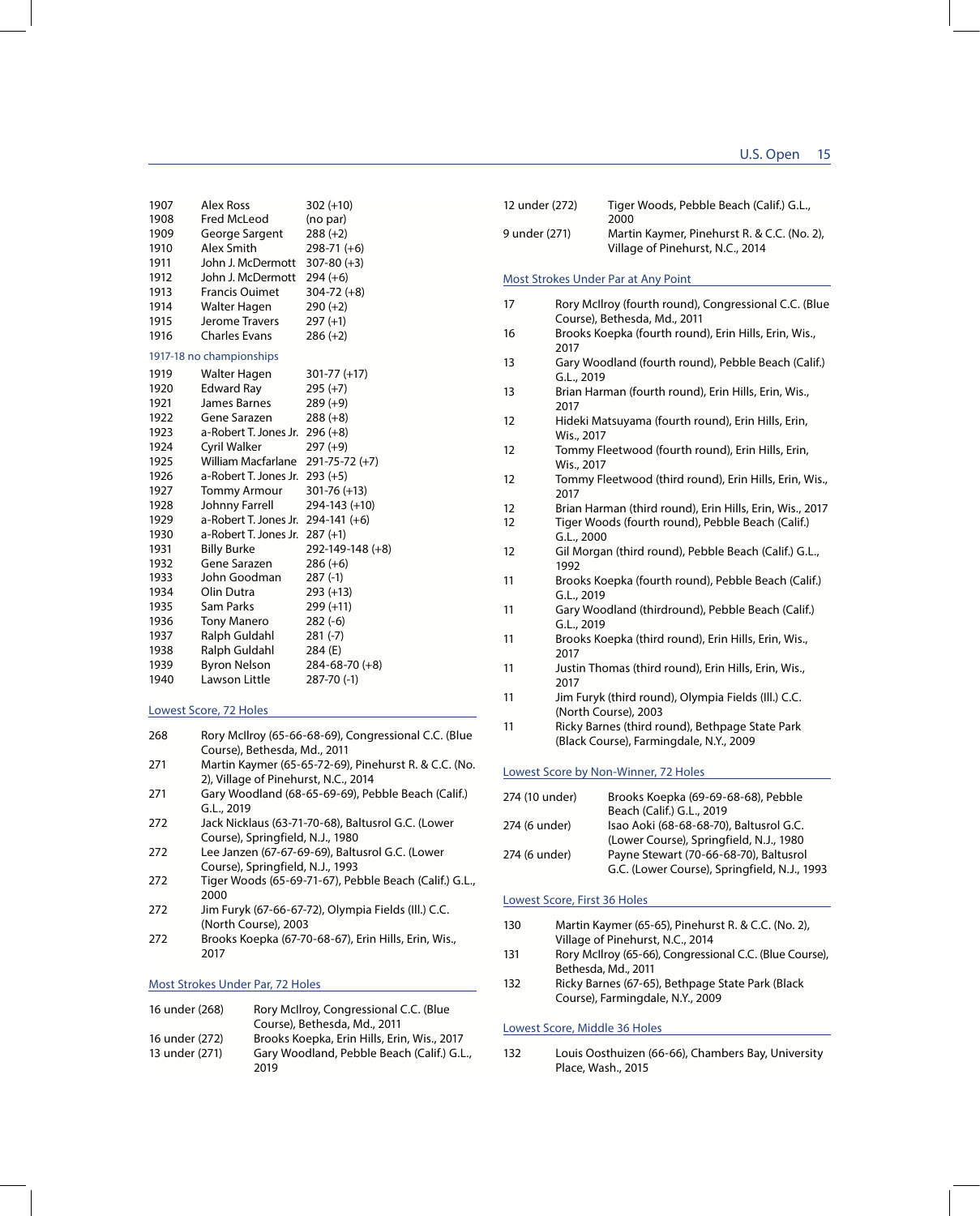- 132 Justin Thomas (69-63), Erin Hills, Erin, Wis., 2017<br>133 Loren Roberts (69-64), Oakmont (Pa.) C.C., 1994
- Loren Roberts (69-64), Oakmont (Pa.) C.C., 1994
- 133 Jim Furyk (66-67), Olympia Fields (Ill.) C.C. (North Course), 2003
- Lowest Score, Last 36 Holes

| 132 (10 under) | Larry Nelson (65-67), Oakmont (Pa.) C.C.,<br>1983                           |
|----------------|-----------------------------------------------------------------------------|
| 133 (7 under)  | Chip Beck (68-65), Shinnecock Hills G.C.,<br>Southampton, N.Y., 1986        |
| 133 (7 under)  | Louis Oosthuizen (66-67), Chambers Bay,<br>University Place, Wash., 2015    |
| 133 (9 under)  | Jason Day (65-68), Congressional C.C. (Blue<br>Course), Bethesda, Md., 2011 |
| 134 (8 under)  | Loren Roberts (64-70), Oakmont (Pa.) C.C.,<br>1994                          |

# Lowest Score, First 54 Holes

| 199 |                             | Rory McIlroy (65-66-68), Congressional C.C. (Blue<br>Course), Bethesda, Md., 2011          |
|-----|-----------------------------|--------------------------------------------------------------------------------------------|
| 200 |                             | Jim Furyk (67-66-67), Olympia Fields (III.) C.C. (North                                    |
|     | Course), 2003               |                                                                                            |
| 202 |                             | Ricky Barnes (67-65-70), Bethpage State Park (Black<br>Course), Farmingdale, N.Y., 2009    |
| 202 |                             | Martin Kaymer (65-65-72), Pinehurst R. & C.C. (No. 2),<br>Village of Pinehurst, N.C., 2014 |
| 202 | 2019                        | Gary Woodland (68-65-69), Pebble Beach (Calif.) G.L.,                                      |
|     | Lowest Score, Last 54 Holes |                                                                                            |
|     | 199 (11 under)              | Louis Oosthuizen (66-66-67), Chambers<br>Bay, University Place, Wash., 2015                |

| 202 (11 under) | Kevin Chappell (67-69-66), Congressional |
|----------------|------------------------------------------|
|                | C.C. (Blue Course), Bethesda, Md., 2011  |
| 203 (10 under) | Loren Roberts (69-64-70), Oakmont (Pa.)  |
|                | C.C., 1994                               |
| 203 (10 under) | Rory McIlroy (66-68-69), Congressional   |
|                | C.C. (Blue Course), Bethesda, Md., 2011  |
| 203 (10 under) | Lee Westwood (68-65-70), Congressional   |
|                | C.C. (Blue Course), Bethesda, Md., 2011  |
| 203 (10 under) | Gary Woodland (65-69-69), Pebble Beach   |
|                | (Calif.) G.L., 2019                      |

# Lowest Score, Any Round

| 63 (9 under) | Justin Thomas, third round, Erin Hills, Erin, |
|--------------|-----------------------------------------------|
|              | Wis., 2017                                    |
| 63 (8 under) | Johnny Miller, fourth round, Oakmont (Pa.)    |
|              | C.C., 1973                                    |
| 63 (7 under) | Jack Nicklaus, first round, Baltusrol G.C.    |
|              | (Lower Course), Springfield, N.J., 1980       |
| 63 (7 under) | Tom Weiskopf, first round, Baltusrol G.C.     |
|              | (Lower Course), Springfield, N.J., 1980       |
| 63 (7 under) | Vijay Singh, second round, Olympia Fields     |
|              | (III.) C.C. (North Course), 2003              |
| 63 (7 under) | Tommy Fleetwood, fourth round,                |
|              | Shinnecock Hills G.C., Southampton, N.Y.,     |

# 2018

# Highest Score, Any Round

# 157 J.D. Tucker, Myopia Hunt Club, S. Hamilton, Mass., 1898

# Lowest Score, First Round

| 63 (7 under) | Jack Nicklaus, Baltusrol G.C., Springfield,<br>N.J., 1980                       |
|--------------|---------------------------------------------------------------------------------|
| 63 (7 under) | Tom Weiskopf, Baltusrol G.C., Springfield,<br>N.J., 1980                        |
| 64 (6 under) | Lee Mackey, Merion G.C., Ardmore, Pa., 1950                                     |
| 64 (6 under) | Mike Weir, Bethpage State Park (Black<br>Course), Farmingdale, N.Y., 2009       |
| 65 (7 under) | Rickie Fowler, Erin Hills, Erin, Wis., 2017                                     |
| 65 (6 under) | Tiger Woods, Pebble Beach (Calif.) G.L.,<br>2000                                |
| 65 (6 under) | Rory McIlroy, Congressional C.C. (Blue<br>Course), Bethesda, Md., 2011          |
| 65 (6 under) | Justin Rose, Pebble Beach (Calif.) G.L.,<br>2019                                |
| 65 (5 under) | T.C. Chen, Oakland Hills C.C., Birmingham,<br>Mich., 1985                       |
| 65 (5 under) | Colin Montgomerie, Congressional C.C.<br>(Blue Course), Bethesda, Md., 1997     |
| 65 (5 under) | Tom Watson, Olympia Fields (III.) C.C.<br>(North Course), 2003                  |
| 65 (5 under) | Martin Kaymer, Pinehurst R. & C.C. (No. 2),<br>Village of Pinehurst, N.C., 2014 |
| 65 (5 under) | Dustin Johnson, Chambers Bay, University<br>Place, Wash., 2015                  |
| 65 (5 under) | Henrik Stenson, Chambers Bay, University<br>Place, Wash., 2015                  |

# Highest Score, First Round

157 J.D. Tucker, Myopia Hunt Club, S. Hamilton, Mass., 1898

# Lowest Score, Second Round

| 63 (7 under) | Vijay Singh, Olympia Fields (III.) C.C. (North |
|--------------|------------------------------------------------|
|              | Course), 2003                                  |
| 64 (6 under) | Tommy Jacobs, Congressional C.C.               |
|              | (Composite Course), Bethesda, Md., 1964        |
| 64 (6 under) | Rives McBee, The Olympic Club (Lake            |
|              | Course), San Francisco, Calif., 1966           |
| 64 (6 under) | Curtis Strange, Oak Hill C.C. (East Course),   |
|              | Rochester, N.Y., 1989                          |
| 64 (6 under) | Mark Brooks, Southern Hills C.C., Tulsa,       |
|              | Okla., 2001                                    |
| 64 (6 under) | Woody Austin, Olympia Fields (Ill.) C.C.       |
|              | (North Course), 2003                           |
| 64 (6 under) | Lucas Glover, Bethpage State Park (Black       |
|              | Course), Farmingdale, N.Y., 2009               |

# Highest Score, Second Round

<sup>106</sup> W.E. Stoddard, Baltimore (Md.) C.C. (Roland Park Course), 1899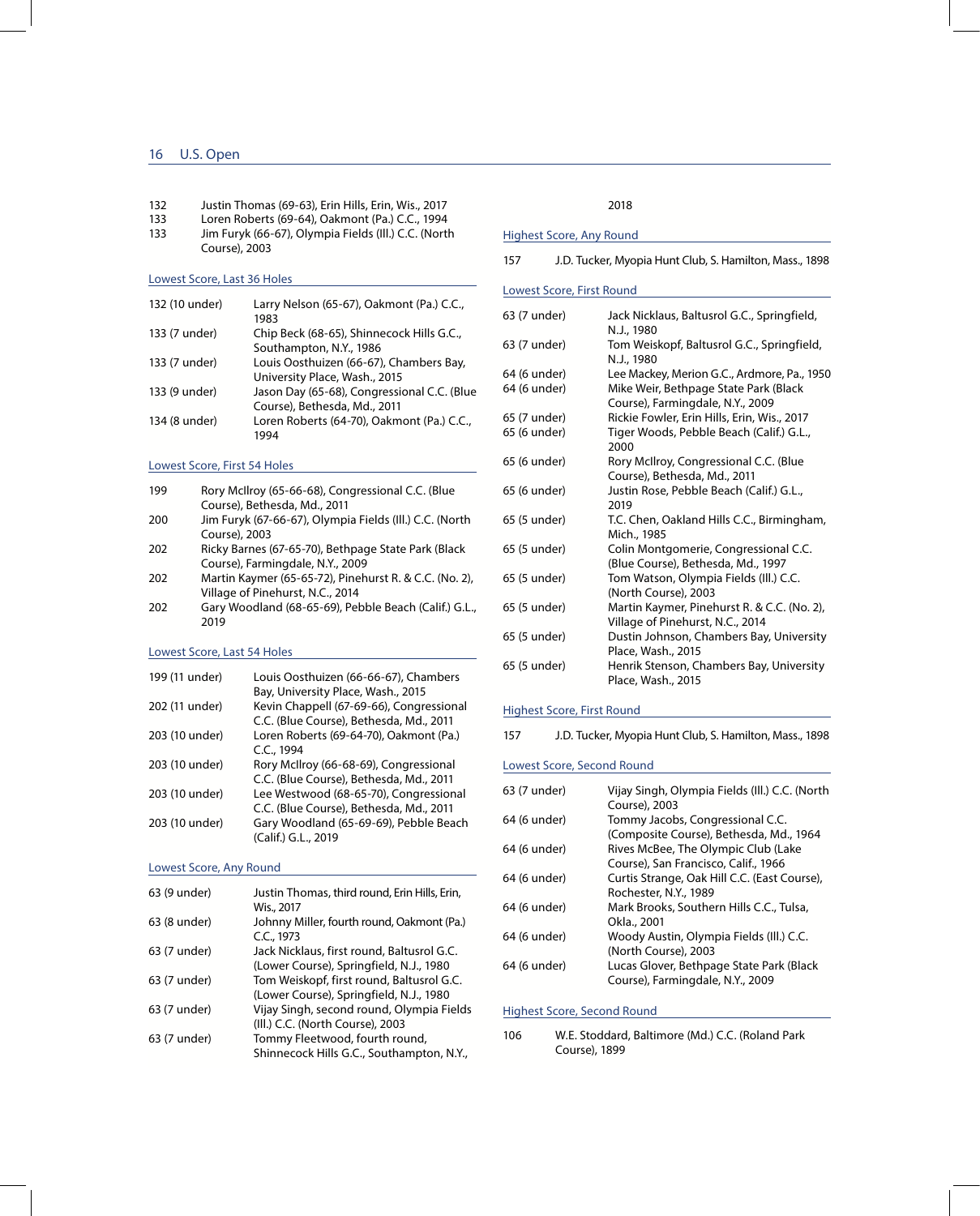#### Lowest Score, Third Round

| 63 (7 under) | Justin Thomas, Erin Hills, Erin, Wis., 2017 |
|--------------|---------------------------------------------|
| 64 (6 under) | Ben Crenshaw, Merion G.C. (East Course),    |
|              | Ardmore, Pa., 1981                          |
| 64 (6 under) | Keith Clearwater, The Olympic Club (Lake    |
|              | Course), San Francisco, Calif., 1987        |
| 64 (7 under) | Loren Roberts, Oakmont (Pa) C.C., 1994      |
| 65 (7 under) | Patrick Reed, Erin Hills, Erin, Wis., 2017  |
| 65 (6 under) | Larry Nelson, Oakmont (Pa) C.C., 1983       |
| 65 (6 under) | Jason Day, Congressional C.C. (Blue         |
|              | Course), Bethesda, Md., 2011                |
| 65 (6 under) | Lee Westwood, Congressional C.C. (Blue      |
|              | Course), Bethesda, Md., 2011                |
| 65 (6 under) | Shane Lowry, Oakmont (Pa.) C.C., 2016       |

#### Highest Score, Third Round

110 O. McCammon, Baltimore (Md.) C.C. (Roland Park Course), 1899

#### Lowest Score, Fourth Round

| 63 (8 under) | Johnny Miller, Oakmont (Pa.) C.C., 1973 (won)           |
|--------------|---------------------------------------------------------|
| 63 (7 under) | Tommy Fleetwood, fourth round,                          |
|              | Shinnecock Hills G.C., Southampton, N.Y.,               |
|              | 2018                                                    |
| 64 (7 under) | Peter Jacobsen, The Country Club                        |
|              | (Championship Course), Brookline, Mass.,<br>1988        |
| 64 (6 under) | Tom Kite, Southern Hills C.C., Tulsa, Okla.,            |
|              | 2001                                                    |
| 64 (6 under) | Vijay Singh, Southern Hills C.C., Tulsa, Okla.,<br>2001 |
| 64 (6 under) | Adam Scott, Chambers Bay, University                    |
|              | Place, Wash., 2015                                      |

#### Highest Score, Fourth Round

116 O. McCammon, Baltimore (Md.) C.C. (Roland Park Course), 1899

#### Lowest Score, 9 Holes

| 29 | Neal Lancaster, fourth round, second nine,         |
|----|----------------------------------------------------|
|    | Shinnecock Hills G.C., Southampton, N.Y., 1995     |
| 29 | Neal Lancaster, second round, second nine, Oakland |

- Hills C.C. (South Course), Bloomfield Hills, Mich., 1996 29 Vijay Singh, second round, second nine, Olympia
- Fields (Ill.) C.C. (North Course), 2003 29 Louis Oosthuizen, fourth round, second nine, Chambers Bay, University Place, Wash., 2015

#### Largest 18-Hole Lead

| 5 | TommyArmour(68),NorthShoreC.C.,Glenview,Ill.,            |
|---|----------------------------------------------------------|
|   | 1933                                                     |
| 4 | Olin Dutra (69), Fresh Meadow C.C., Flushing, N.Y., 1932 |
|   |                                                          |

Largest 36-Hole Lead

- 6 Tiger Woods (134), Pebble Beach (Calif.) G.L., 2000
- 6 Rory McIlroy (131), Congressional C.C. (Blue Course), Bethesda, Md., 2011
- 6 Martin Kaymer (130), Pinehurst R. & C.C. (No. 2), Village of Pinehurst, N.C., 2014
- 5 Willie Anderson (149), Baltusrol G.C. (Original Course), Springfield, N.J., 1903
- 4 Tom McNamara (142), Englewood (N.J.) G.C., 1909
- 4 James Barnes (144), Columbia C.C., Chevy Chase, Md., 1921
- 4 Dustin Johnson (136), Shinnecock Hills G.C., Southampton, N.Y., 2018

#### Largest 54-Hole Lead

- 10 Tiger Woods (205), Pebble Beach (Calif.) G.L., 2000 8 Rory McIlroy (199), Congressional C.C. (Blue Course), Bethesda, Md., 2011
- 7 James Barnes (217), Columbia C.C., Chevy Chase, Md., 1921

#### Largest 18-Hole Lead, Non-Winner

Largest 36-Hole Lead, Non-Winner

- 4 Tom McNamara, Englewood (N.J.) G.C., 1909
- 4 Dustin Johnson, Shinnecock Hills G.C., Southampton, N.Y., 2018

#### Largest 54-Hole Lead, Non-Winner

|  | MikeBrady,BraeBurnC.C.,WestNewton,Mass.,1919 |  |
|--|----------------------------------------------|--|
|--|----------------------------------------------|--|

Best Comeback by Winner, Final Round

| 7 strokes | Arnold Palmer (72-71-72-65), Cherry Hills<br>C.C., Englewood, Colo., 1960                              |
|-----------|--------------------------------------------------------------------------------------------------------|
| 6 strokes | Johnny Miller (71-69-76-63), Oakmont (Pa.)<br>C.C., 1973                                               |
| 5 strokes | Walter Hagen (78-73-75-75), Brae Burn C.C.,<br>West Newton, Mass, 1919                                 |
| 5 strokes | Johnny Farrell (77-74-71-72), Olympia Fields<br>C.C. (No. 4 Course), Matteson, Ill., 1928              |
| 5 strokes | Byron Nelson (72-73-71-68), Philadelphia<br>C.C. (Spring Mill Course), West<br>Conshohocken, Pa., 1939 |
| 5 strokes | Lee Janzen (73-66-73-68), The Olympic Club<br>(Lake Course), San Francisco, Calif., 1998               |

Best Comeback by Winner, Final 36 Holes

11 strokes Lou Graham, Medinah (Ill.) C.C. (No. 3 Course), 1975

Best Comeback by Winner, Final 54 Holes

9 strokes Jack Fleck, The Olympic Club (Lake Course), San Francisco, Calif., 1955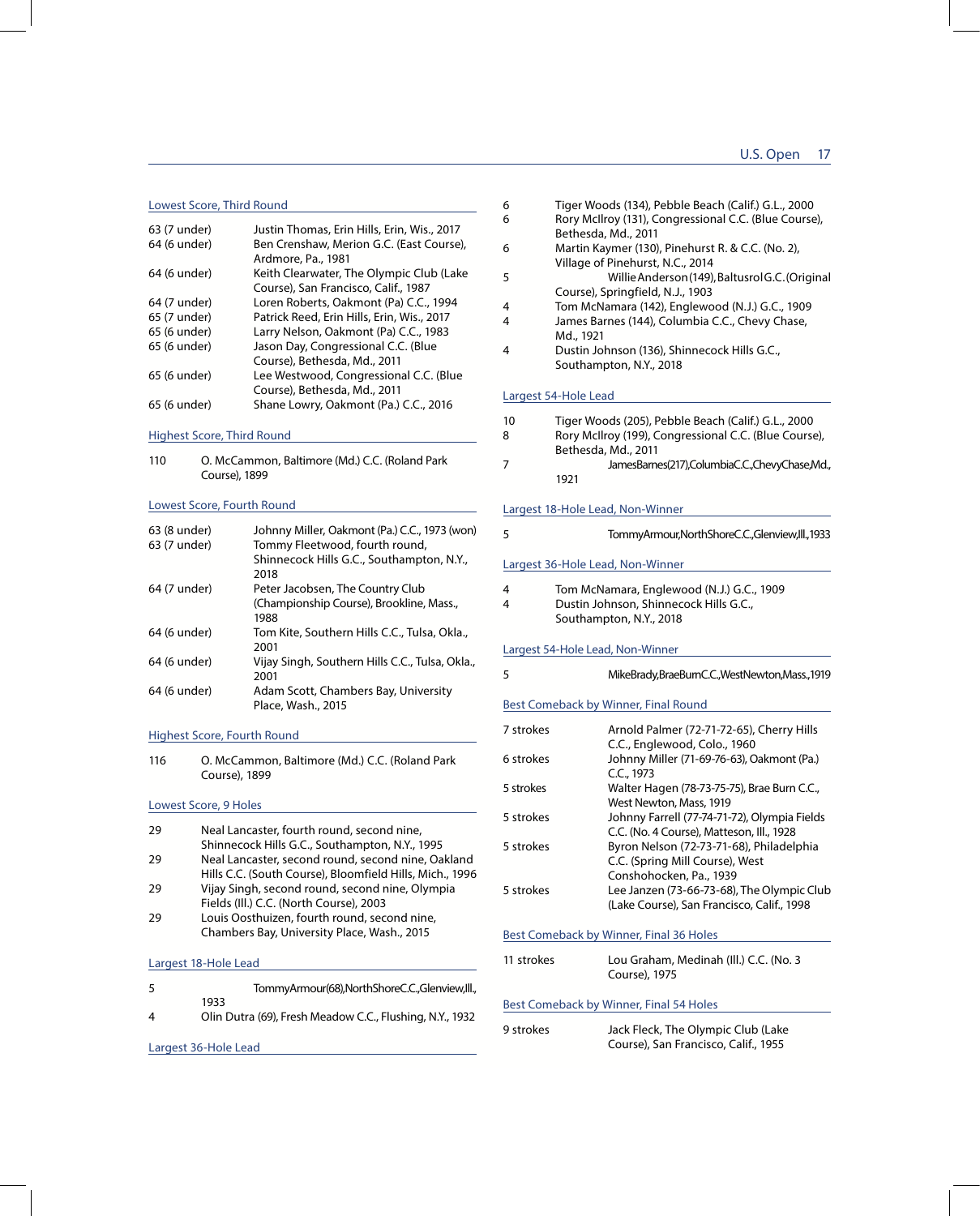| <b>Largest Winning Margin</b>        |                                                                                               |  |  |  |
|--------------------------------------|-----------------------------------------------------------------------------------------------|--|--|--|
| 15 strokes                           | Tiger Woods (272), Pebble Beach (Calif.) G.L.,<br>2000 (largest winning margin in all majors) |  |  |  |
| 11 strokes                           | Willie Smith (315), Baltimore (Md.) C.C., 1899                                                |  |  |  |
| 9 strokes                            | James Barnes (289), Columbia C.C., Chevy<br>Chase, Md., 1921                                  |  |  |  |
| Lowest Score by Winner, First Round  |                                                                                               |  |  |  |
| 63 (7 under)                         | Jack Nicklaus, Baltusrol G.C. (Lower<br>Course), Springfield, N.J., 1980                      |  |  |  |
| 65 (6 under)                         | Tiger Woods, Pebble Beach (Calif.) G.L., 2000                                                 |  |  |  |
| 65 (6 under)                         | Rory McIlroy, Congressional C.C. (Blue<br>Course), Bethesda, Md., 2011                        |  |  |  |
| 65 (5 under)                         | Martin Kaymer, Pinehurst R. & C.C. (No. 2),<br>Village of Pinehurst, N.C., 2014               |  |  |  |
| 66 (4 under)                         | Retief Goosen, Southern Hills C.C., Tulsa,<br>Okla., 2001                                     |  |  |  |
| Highest Score by Winner, First Round |                                                                                               |  |  |  |
| 91                                   | Horace Rawlins, Newport (R.I.) G.C., 1895                                                     |  |  |  |
| Since World War I:                   |                                                                                               |  |  |  |
| 78 (6 over)                          | Tommy Armour, Oakmont (Pa.) C.C., 1927                                                        |  |  |  |
| 78 (7 over)                          | Walter Hagen, Brae Burn C.C., West<br>Newton, Mass., 1919                                     |  |  |  |
| Since World War II:                  |                                                                                               |  |  |  |
| 76 (6 over)                          | Ben Hogan, Oakland Hills C.C. (South<br>Course), Birmingham, Mich., 1951                      |  |  |  |
| 76 (6 over)                          | Jack Fleck, The Olympic Club (Lake<br>Course), San Francisco, Calif., 1955                    |  |  |  |
|                                      | Lowest Score by Winner, Second Round                                                          |  |  |  |
| 64 (6 under)                         | Curtis Strange, Oak Hill C.C. (East Course),<br>Rochester, N.Y., 1989                         |  |  |  |
| 64 (6 under)                         | Lucas Glover, Bethpage State Park (Black<br>Course), Farmingdale, N.Y., 2009                  |  |  |  |
| 65 (6 under)                         | Gary Woodland, Pebble Beach (Calif.) G.L.,<br>2019                                            |  |  |  |
| 65 (5 under)                         | Andy North, Oakland Hills C.C. (South<br>Course), Birmingham, Mich., 1985                     |  |  |  |
| 65 (5 under)                         | Martin Kaymer, Pinehurst R. & C.C. (No. 2),<br>Village of Pinehurst, N.C., 2014               |  |  |  |
|                                      | Highest Score by Winner, Second Round                                                         |  |  |  |
| 85                                   | Fred Herd, Myopia Hunt Club, S. Hamilton, Mass., 1898                                         |  |  |  |
| Since World War I:                   |                                                                                               |  |  |  |
| 79 (7 over)                          | a-Robert T. Jones Jr., Scioto C.C.,<br>Columbus, Ohio, 1926                                   |  |  |  |
| Since World War II:                  |                                                                                               |  |  |  |
| 73 (3 over)                          | Ben Hogan, Oakland Hills C.C. (South<br>Course), Birmingham, Mich., 1951                      |  |  |  |
| 74 (3 over)                          | Julius Boros, The Country Club<br>(Championship Course), Brookline, Mass.,<br>1963            |  |  |  |

| 73 (2 over)<br>73 (1 over)                   | LarryNelson,Oakmont(Pa.)C.C.,1983<br>JackNicklaus,PebbleBeach(Calif.)G.L.,1972                                                                              |
|----------------------------------------------|-------------------------------------------------------------------------------------------------------------------------------------------------------------|
| Lowest Score by Winner, Third Round          |                                                                                                                                                             |
| 65 (6 under)<br>66 (5 under)<br>66 (4 under) | Larry Nelson, Oakmont (Pa.) C.C., 1983<br>Ernie Els, Oakmont (Pa.) C.C., 1994<br>Ken Venturi, Congressional C.C. (Composite<br>Course), Bethesda, Md., 1964 |
| Highest Score by Winner, Third Round         |                                                                                                                                                             |
| 83<br>Mass., 1901                            | Willie Anderson, Myopia Hunt Club, S. Hamilton,                                                                                                             |
| Since World War I:                           |                                                                                                                                                             |
| 76 (4 over)                                  | a-Robert T. Jones Jr., Inwood C.C., Inwood,<br>N.Y., 1923                                                                                                   |
| 76 (4 over)<br>76 (5 over)                   | Tommy Armour, Oakmont (Pa.) C.C., 1927<br>Julius Boros, The Country Club<br>(Championship Course), Brookline, Mass.,                                        |
| 76 (5 over)<br>76 (6 over)                   | 1963<br>Johnny Miller, Oakmont (Pa.) C.C., 1973<br>Angel Cabrera, Oakmont (Pa.) C.C., 2007                                                                  |
|                                              | Lowest Score by Winner, Fourth Round                                                                                                                        |
| 63 (8 under)<br>65 (6 under)                 | Johnny Miller, Oakmont (Pa.) C.C., 1973<br>Arnold Palmer, Cherry Hills C.C.,<br>Englewood, Colo., 1960                                                      |
| 65 (5 under)                                 | Jack Nicklaus, Baltusrol G.C. (Lower<br>Course), Springfield, N.J., 1967                                                                                    |
|                                              | Highest Score by Winner, Fourth Round                                                                                                                       |
| 84 (12 over)                                 | Fred Herd, Myopia Hunt Club, S. Hamilton,<br>Mass., 1898                                                                                                    |
| Since World War I:                           |                                                                                                                                                             |
| 79 (7 over)                                  | a-Robert T. Jones Jr., Winged Foot G.C.,<br>Mamaroneck, N.Y., 1929                                                                                          |
| Since World War II:                          |                                                                                                                                                             |
| 75 (4 over)                                  | Cary Middlecoff, Medinah (III.) C.C. (No. 3<br>Course), 1949                                                                                                |
| 75 (4 over)                                  | Hale Irwin, Inverness Club, Toledo, Ohio, 1979                                                                                                              |
| Lowest Score to Lead Field, 18 Holes         |                                                                                                                                                             |
| 63 (7 under)                                 | Jack Nicklaus, Baltusrol G.C. (Lower<br>Course), Springfield, N.J., 1980                                                                                    |
| 63 (7 under)                                 | Tom Weiskopf, Baltusrol G.C. (Lower<br>Course), Springfield, N.J., 1980                                                                                     |
| 64 (6 under)                                 | Lee Mackey Jr., Merion G.C. (East Course),<br>Ardmore, Pa., 1950                                                                                            |
| 64 (6 under)                                 | Mike Weir, Bethpage State Park (Black<br>Course), Farmingdale, N.Y., 2009                                                                                   |
| Lowest Score to Lead Field, 36 Holes         |                                                                                                                                                             |

130 Martin Kaymer (65-65), Pinehurst R. & C.C. (No. 2),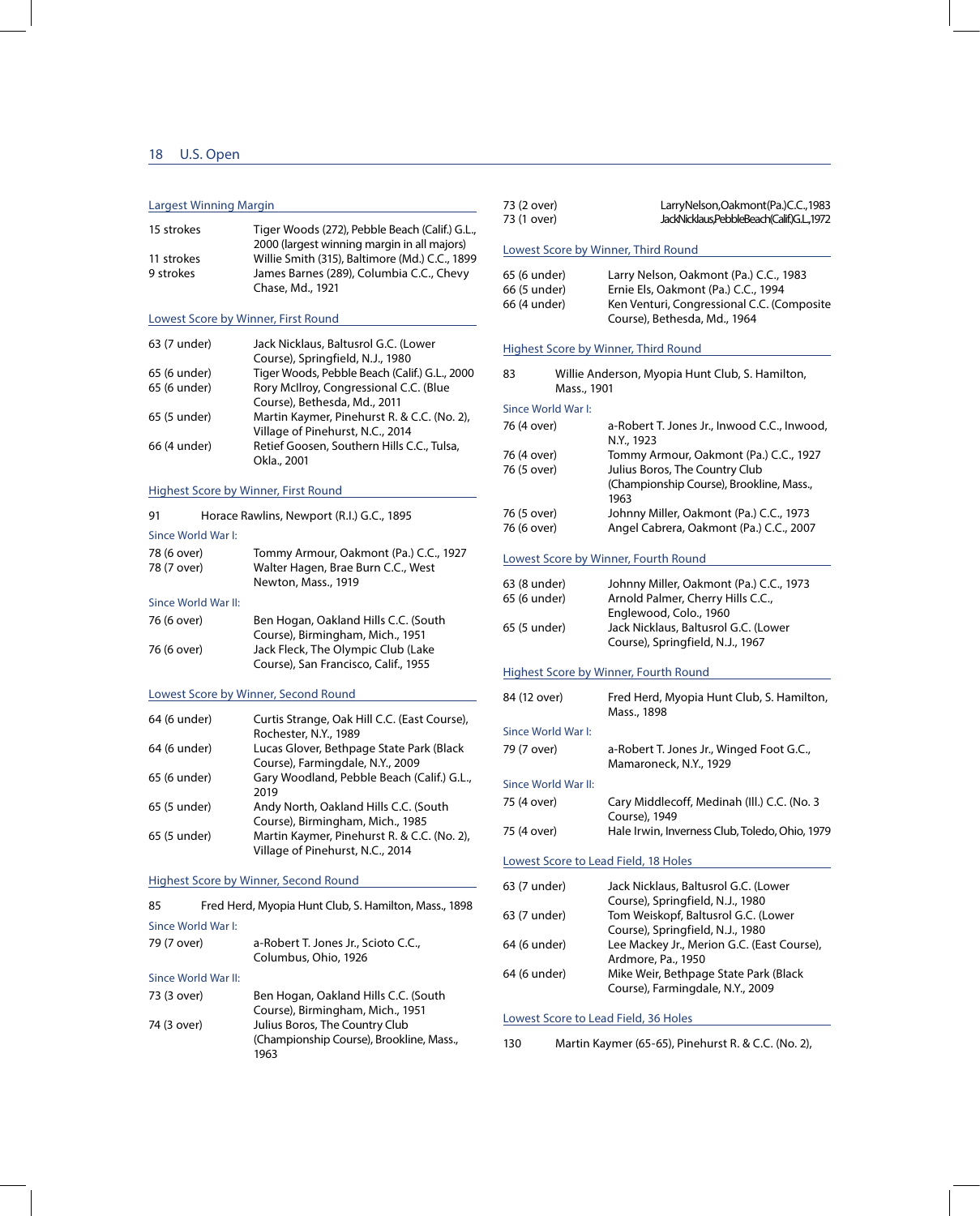Village of Pinehurst, N.C., 2014

- 131 Rory McIlroy (65-66), Congressional C.C. (Blue Course), Bethesda, Md., 2011
- 132 Ricky Barnes (67-65), Bethpage State Park (Black Course), Farmingdale, N.Y., 2009

Lowest Score to Lead Field, 54 Holes

- 199 Rory McIlroy (65-66-68), Congressional C.C. (Blue Course), Bethesda, Md., 2011
- 200 Jim Furyk, (67-66-67), Olympia Fields (Ill.) C.C. (North Course), 2003
- 202 Ricky Barnes (67-65-70), Bethpage State Park (Black Course), Farmingdale, N.Y., 2009
- 202 Martin Kaymer (65-65-72), Pinehurst R. & C.C. (No. 2), Village of Pinehurst, N.C., 2014
- 202 Gary Woodland (68-65-69), Pebble Beach (Calif.) G.L., 2019

#### Highest Score to Lead Field, 18 Holes

89 Willie Dunn, James Foulis and Willie Campbell, Newport (R.I.) G.C., 1895

#### Since World War II:

- 71 Sam Snead, Oakland Hills C.C. (South Course), Birmingham, Mich., 1951
- 71 Tommy Bolt, Julius Boros and Dick Metz, Southern Hills C.C., Tulsa, Okla., 1958
- 71 Tony Jacklin, Hazeltine National G.C., Chaska, Minn., 1970
- 71 Orville Moody, Jack Nicklaus, Chi Chi Rodriguez, Mason Rudolph, Tom Shaw and Kermit Zarley, Pebble Beach (Calif.) G.L., 1972

#### Highest Score to Lead Field, 36 Holes

- 173 Horace Rawlins (91-82), Newport (R.I.) G.C., 1895 (Open played over 36 holes)
- 164 Alex Smith (82-82), Myopia Hunt Club, S. Hamilton, Mass., 1901 (Open played over 72 holes)

#### Since World War II:

- 144 Bobby Locke (73-71), Oakland Hills C.C. (South Course), Birmingham, Mich., 1951
- 144 Tommy Bolt (67-77) and E. Harvie Ward (74-70), The Olympic Club (Lake Course), San Francisco, Calif., 1955
- 144 Homero Blancas (74-70), Bruce Crampton (74-70), Jack Nicklaus (71-73), Cesar Sanudo (72-72), Lanny Wadkins (76-68) and Kermit Zarley (71-73), Pebble Beach (Calif.) G.L. (1972)

#### Highest Score to Lead Field, 54 Holes

249 Stewart Gardner (86-82-81), Myopia Hunt Club, S. Hamilton, Mass., 1901

#### Since World War II:

- 218 Bobby Locke (73-71-74), Oakland Hills C.C. (South Course), Birmingham, Mich., 1951
- 218 Jacky Cupit (70-72-76), The Country Club

(Championship Course), Brookline, Mass., 1963 217 Ben Hogan (72-73-72), The Olympic Club (Lake Course), San Francisco, Calif., 1955

#### Highest Winning Score

331 Willie Anderson, Myopia Hunt Club, South Hamilton, Mass., 1901 (won in playoff)

#### Since World War II:

- 293 Julius Boros, The Country Club (Championship Course), Brookline, Mass., 1963 (won in playoff)
- 290 Jack Nicklaus, Pebble Beach (Calif.) G.L., 1972

#### Fewest Sub-Par Rounds, Championships

#### Since World War I:

0 Brae Burn C.C., West Newton, Mass., 1919

Since World War II:

#### 2 Cakland Hills C.C. (South Course), Birming ham, Mich., 1951

#### Most Over-Par Rounds, Championships

- 432 Oakland Hills C.C. (South Course), Bloomfield Hills, Mich., 1996
- 427 Philadelphia C.C. (Spring Mill Course), West Conshohocken, Pa., 1939
- 424 Oakmont (Pa.) C.C., 1935

#### Fewest Sub-Par Rounds by Field, First Round

#### Since World War II:

- 0 Oakland Hills C.C. (South Course), Birmingham, Mich., 1951
- 0 Southern Hills C.C., Tulsa, Okla., 1958
- 0 Winged Foot G.C., Mamaroneck, N.Y., 1974
- 0 Shinnecock Hills G.C., Southampton, N.Y., 1986

#### Fewest Sub-Par Rounds by Field, Second Round

#### Since World War II:

0 Oakland Hills C.C. (South Course), Birmingham, Mich., 1951

#### Fewest Sub-Par Rounds by Field, Third Round

#### Since World War II:

- 0 Oakland Hills C.C. (South Course), Birmingham, Mich., 1951
- 0 The Country Club (Championship Course), Brookline, Mass., 1963

# Fewest Sub-Par Rounds by Field, Fourth Round

#### Since World War II:

- 0 Merion G.C. (East Course), Ardmore, Pa., 1950
- 0 **12 Northwood Club, Dallas, Texas, 1952**<br>0 Winged Foot G.C., Mamaroneck, N.Y.
- 0 Winged Foot G.C., Mamaroneck, N.Y., 1959
- 0 The Country Club (Championship Course), Brookline, Mass., 1963
- 0 Shinnecock Hills G.C., Southampton, N.Y., 2004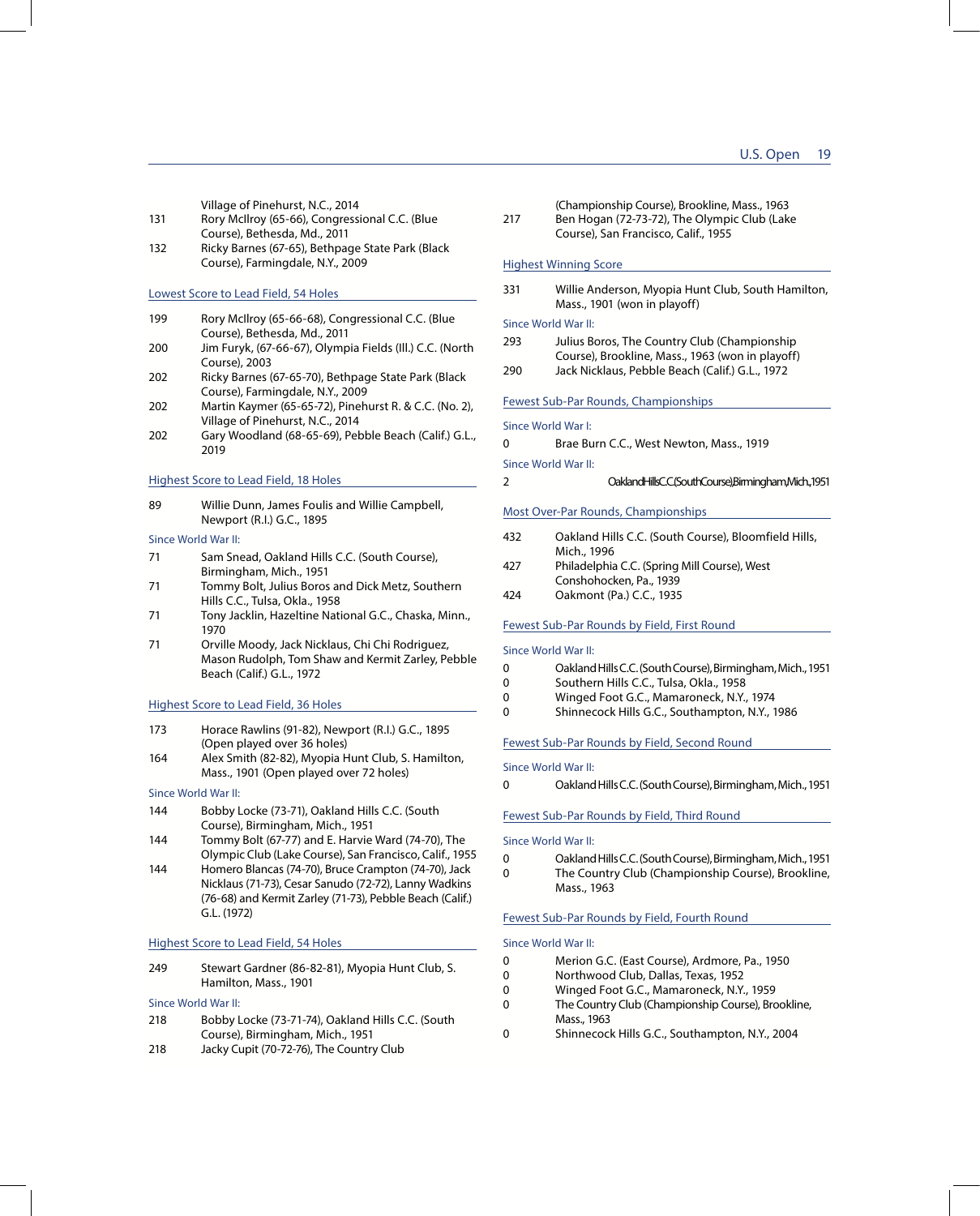# Highest 36-Hole Cut Since World War II:

| 155 (15 over) | The Olympic Club (Lake Course), San     |  |
|---------------|-----------------------------------------|--|
|               | Francisco, Calif., 1955                 |  |
| 154 (14 over) | Southern Hills C.C., Tulsa, Okla., 1958 |  |
| 154 (10 over) | Pebble Beach (Calif.) G.L., 1972        |  |

#### Lowest 36-Hole Cut

- 143 (+3) Olympia Fields (Ill.) C.C. (North Course), 2003
- 144 (+2) Pebble Beach (Calif.) G.L., 2019
- 144 (+4) Baltusrol G.C. (Lower Course), Springfield, N.J., 1993
- 144 (+4) Bethpage State Park (Black Course), Farmingdale, N.Y., 2009
- 145 (+1) Medinah (Ill.) C.C. (No. 3 Course), 1990
- 145 (+1) Erin Hills, Erin, Wis., 2017
- 145 (+5) Oakland Hills C.C. (South Course), Birmingham, Mich., 1985
- 145 (+5) Oak Hill C.C. (East Course), Rochester, N.Y., 1989
- 145 (+5) Shinnecock Hills G.C., Southampton, N.Y., 2004
- 145 (+5) Pinehurst R. & C.C. (No. 2), Village of Pinehurst, N.C., 2014
- 145 (+5) Chambers Bay, University Place, Wash., 2015

#### Most Players to Make Cut

- 108 Oakland Hills C.C. (South Course), Bloomfield Hills, Mich., 1996
- 88 Baltusrol G.C. (Lower Course), Springfield, N.J., 1993

#### Most Players to Tie for Lead, 18 Holes

7 Southern Hills C.C., Tulsa, Okla., 1977

- Most Players to Tie for Lead, 36 Holes
- 6 Pebble Beach (Calif.) G.L., 1972

# Most Players to Tie for Lead, 54 Holes

- 4 Oakmont (Pa.) C.C., 1973
- 4 Chambers Bay, University Place, Wash., 2015
- 4 Shinnecock Hills G.C., Southampton, N.Y., 2018

# Most Sub-Par Rounds, Championship

- 140 Erin Hills, Erin, Wis., 2017
- 139 Pebble Beach (Calif.) G.L., 2019
- 124 Medinah (Ill.) C.C. (No. 3 Course), 1990
- 108 Congressional C.C. (Blue Course), Bethesda, Md., 2011
- 83 Olympia Fields (Ill.) C.C. (North Course), 2003

# Most Rounds in the 60s, Championship

- 83 Olympia Fields (Ill.) C.C. (North Course), 2003
- 81 Pebble Beach (Calif.) G.L., 2019
- 76 Baltusrol G.C. (Lower Course), Springfield, N.J., 1993<br>71 Chambers Bay, University Place, Wash., 2015 Chambers Bay, University Place, Wash., 2015
- 

#### Most Sub-Par 72-Hole Totals, Championship

- 31 Erin Hills, Erin, Wis., 2017
- 31 Pebble Beach (Calif.) G.L., 2019
- 28 Medinah (Ill.) C.C. (No. 3 Course), 1990
- 20 Congressional C.C. (Blue Course), Bethesda, Md., 2011
- 11 The Country Club (Championship Course), Brookline, Mass., 1988

#### Most Sub-Par Scores, First Round

- 44 Erin Hills, Erin, Wis., 2017
- 39 Medinah (Ill.) C.C. (No. 3 Course), 1990
- 39 Pebble Beach (Calif.) G.L., 2019
- 29 Pebble Beach (Calif.) G.L., 1992
- 25 Chambers Bay, University Place, Wash., 2015

## Most Sub-Par Scores, Second Round

- 47 Medinah (Ill.) C.C. (No. 3 Course), 1990
- 46 Erin Hills, Erin, Wis., 2017
- 44 Pebble Beach (Calif.) G.L., 2019
- 38 Olympia Fields (Ill.) C.C. (North Course), 2003
- 33 Hazeltine National G.C., Chaska, Minn. 1991

#### Most Sub-Par Scores, Third Round

- 32 Erin Hills, Erin, Wis., 2017
- 26 Congressional C.C. (Blue Course), Bethesda, Md., 2011
- 24 Medinah (III.) C.C., 1990<br>23 Pebble Beach (Calif.) G.L
- Pebble Beach (Calif.) G.L., 2019
- 22 Pebble Beach (Calif.) G.L., 1982

# Most Sub-Par Scores, Fourth Round

- 33 Pebble Beach (Calif.) G.L., 2019
- 32 Congressional C.C. (Blue Course), Bethesda, Md., 2011
- 22 Chambers Bay, University Place, Wash., 2015<br>18 Baltusrol G.C. (Lower Course). Springfield. N.
- Baltusrol G.C. (Lower Course), Springfield, N.J., 1993
- 18 Erin Hills, Erin, Wis., 2017

#### Most Sub-Par Rounds by One Player in One Championship

- 4 Sam Snead, St. Louis (Mo.) C.C., 1947 (one round in playoff) 4 Billy Casper, The Olympic Club (Lake Course), San
- Francisco, Calif., 1966 (one round in playoff) 4 Lee Trevino, Oak Hill C.C. (East Course), Rochester, N.Y.,
- 1968
- 4 Tony Jacklin, Hazeltine National G.C., Chaska, Minn., 1970
- 4 Lee Janzen, Baltusrol G.C. (Lower Course), Springfield, N.J., 1993
- 4 Curtis Strange, Oakmont (Pa.) C.C., 1994<br>4 Rory McIlroy, Congressional C.C. (Blue Co
	- Rory McIlroy, Congressional C.C. (Blue Course), Bethesda, Md., 2011
- 4 Robert Garrigus, Congressional C.C. (Blue Course), Bethesda, Md., 2011
- 4 Brooks Koepka, Erin Hills, Erin, Wis., 2017
- 4 Charley Hoffman, Erin Hills, Erin, Wis., 2017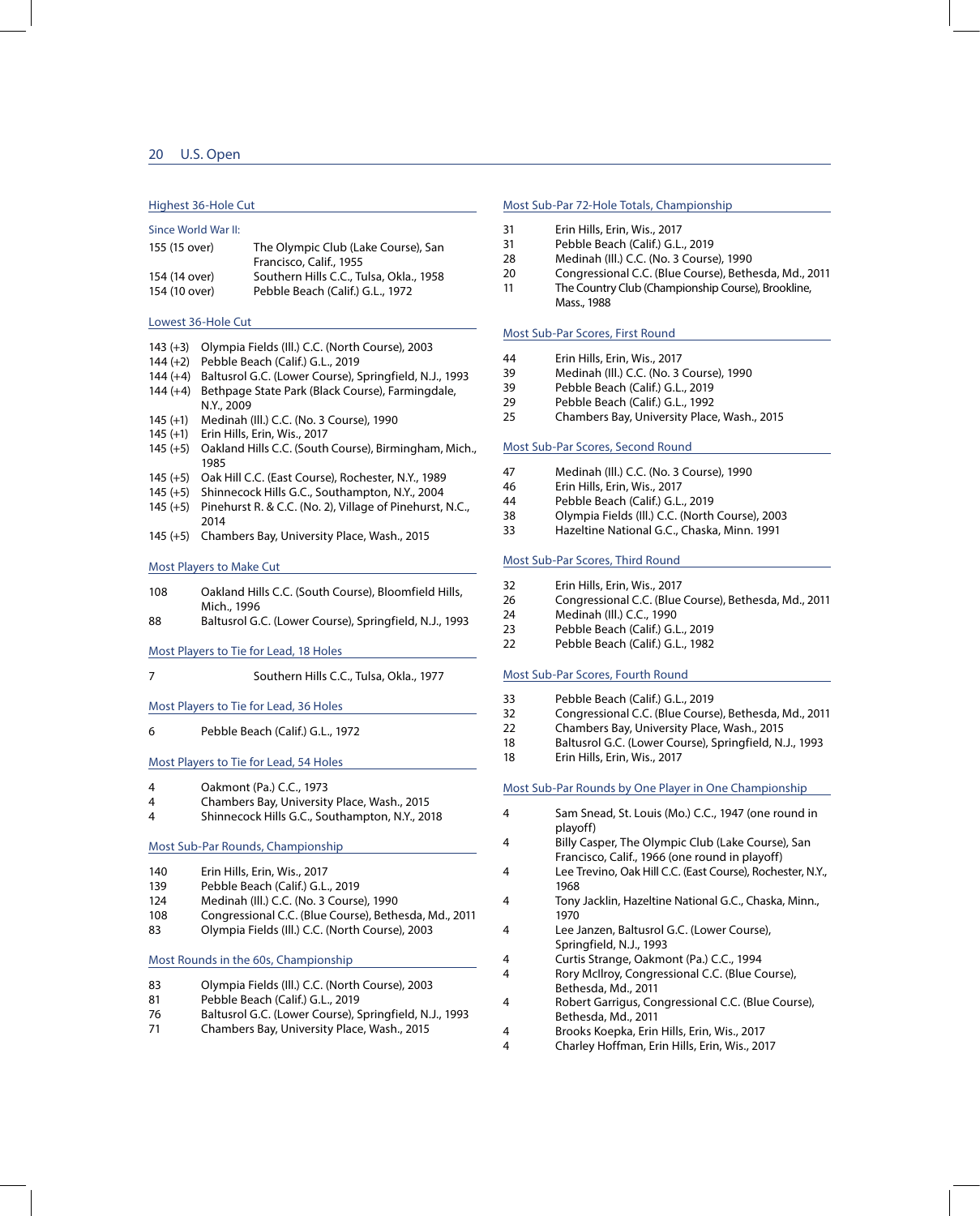- 4 Brandt Snedeker, Erin Hills, Erin, Wis., 2017
- 4 Gary Woodland, Pebble Beach (Calif.) G.L., 2019
- 4 Brooks Koepka, Pebble Beach (Calif.) G.L., 2019
- 4 Jon Rahm, Pebble Beach (Calif.) G.L., 2019
	- **Miscellaneous**

#### Highest Score, One Hole

19 Ray Ainsley, 16th hole (par 4), Cherry Hills C.C., Englewood, Colo., 1938

#### Most Consecutive Birdies

- 6 George Burns (holes 2-7), Pebble Beach (Calif.) G.L., 1982
- 6 Andy Dillard (holes 1-6), Pebble Beach (Calif.) G.L., 1992
- 6 Adam Hadwin (holes 18-5), Erin Hills, Erin, Wis., 2017

#### Most Consecutive 3s

8 Hubert Green (holes 9-16), Baltusrol G.C. (Lower Course), Springfield, N.J., 1980 7 Hubert Green (holes 10-16), Southern Hills C.C., Tulsa, Okla., 1977 7 Peter Jacobsen (holes 1-7), The Country Club (Championship Course), Brookline, Mass., 1988

#### Most Consecutive U.S. Opens Started

- 44 Jack Nicklaus
- 34 Hale Irwin
- 33 Tom Kite
- 33 Gene Sarazen Arnold Palmer
- 31 Raymond Floyd
- 31 Sam Snead
- 31 Tom Watson

# Most U.S. Opens Completed, 72 Holes

- 
- 35 Jack Nicklaus<br>27 Hale Irwin Hale Irwin
- 27 Sam Snead<br>26 Raymond F
- 26 Raymond Floyd<br>26 Gene Sarazen
- Gene Sarazen
- 25 Phil Mickelson<br>25 Garv Plaver
- 25 Gary Player<br>25 Tom Watsor
- **Tom Watson**

#### Most U.S. Open Rounds

- 160 Jack Nicklaus<br>120 Hale Irwin
- Hale Irwin
- 118 Gene Sarazen
- 117 Sam Snead<br>115 Arnold Paln Arnold Palmer
- 
- 114 Tom Kite 113 Raymond Floyd
- 112 Tom Watson
- 109 Gary Player

#### 106 Phil Mickelson

#### Most Consecutive U.S. Opens Completed, 72 Holes

- 22 Walter Hagen (1913-36) (no championships 1917-18)
- 22 Gene Sarazen (1920-41)
- 22 Gary Player (1958-79)
- Jack Nicklaus (1964-84)

#### Most Times Runner-Up

- 6 Phil Mickelson (1999, 2002, 2004, 2006, 2009, 2013)
	- 4 a-Robert T. Jones Jr. (1922, 1924, 1925, 1928)
- 4 Sam Snead (1937, 1947, 1949, 1953)
- 4 Jack Nicklaus (1960, 1968, 1971, 1982)
- 4 Arnold Palmer (1962, 1963, 1966, 1967)
- 3 Alex Smith (1898, 1901, 1905)
- 3 Tom McNamara (1909, 1912, 1915)
- 3 Colin Montgomerie (1994, 1997, 2006)
- 3 Jim Furyk (2006, 20077, 2016)

# Most Top-3 Finishes

- 9 Jack Nicklaus
- 8 Robert T. Jones Jr.<br>8 Ben Hogan
	- 8 Ben Hogan
- 8 Alex Smith
- 7 Gene Sarazen<br>6 Willie Anderson
- Willie Anderson
- 6 Arnold Palmer
- 6 Phil Mickelson
	- 6 Tiger Woods

#### Most Top-5 Finishes

- 11 Willie Anderson
- 11 Jack Nicklaus
- 10 Alex Smith
- 10 Walter Hagen
- 10 Ben Hogan
- 10 Arnold Palmer
- 9 a-Robert T. Jones Jr.
- 9 Gene Sarazen
- 9 Julius Boros

# Most Top-10 Finishes

- 18 Jack Nicklaus
- 16 Walter Hagen
- 15 Ben Hogan<br>14 Gene Saraze Gene Sarazen
- 13 Arnold Palmer
- 12 Ben Hogan
- 11 Willie Anderson
- 11 Alex Smith
- 11 Julius Boros
- 11 Tom Watson

#### Most Top-25 Finishes

- 22 Jack Nicklaus
- 21 Sam Snead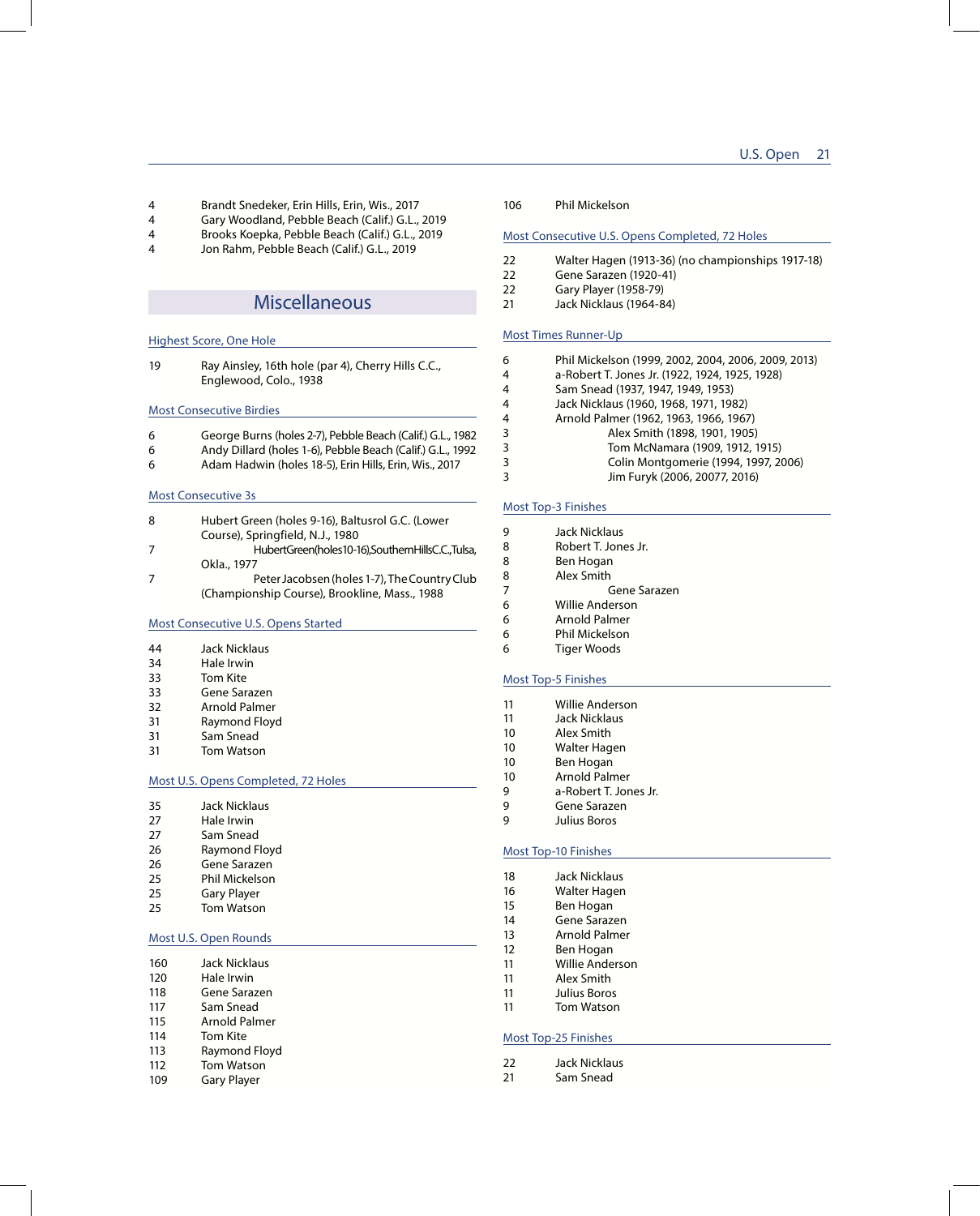# 22 U.S. Open

- 20 Walter Hagen
- 19 Gary Player
- 18 Arnold Palmer<br>17 Alex Smith Alex Smith
- 17 Mike Brady
- 
- 17 Gene Sarazen<br>17 Ben Hogan Ben Hogan
- 17 Julius Boros

#### Consecutive Top-5 Finishes

- 6 Willie Anderson (1901-06) 6 a-Robert T. Jones (1921-26) 5 Alex Smith (1905-10)
- 5 Willie Smith (1898-02)
- 4 Ben Hogan (1950-1953)
- 4 Tom Lehman (1995-1998)
- Tom Weiskopf (1976-1979)

#### Consecutive Top-10 Finishes

| -7 | Stewart Gardner (1900-06)       |
|----|---------------------------------|
|    | a-Robert T. Jones Jr. (1920-26) |
| -7 | Ben Hogan (1950-56)             |
| -6 | Jack Nicklaus (1977-1982)       |
| 6  | Willie Smith (1898-1903)        |

#### Consecutive Top-25 Finishes

- 19 Walter Hagen (1913-16, 1919-33)
- (no championships 1917-18) 16 Alex Campbell (1899-1915)
- 
- 15 Walter Hagen (1919-1933) Willie Anderson (1897-1910)
- 13 Leo Diegel (1922-34)
- 13 Macdonald Smith (1923-36)
- 12 Sam Snead (1946-57)
- 12 Jack Nicklaus (1971-82)

#### Most Sub-Par Rounds, Career

## 37 Jack Nicklaus

#### Consecutive Sub-Par Rounds

| 6 | Sam Snead (1947-48, includes 18-hole playoff) |
|---|-----------------------------------------------|
| 5 | Brian Claar (1989-90)                         |
| 5 | Curtis Strange (1993-94)                      |
| 5 | Brooks Koepka (2016-17)                       |
| 5 | Brooks Koepka (2018-19)                       |
|   |                                               |

#### Rounds in the 60s

29 Jack Nicklaus

## Consecutive Rounds in the 60s

- 5 Brooks Koepka (2018-19)
- 4 Lee Trevino (1968)
- 4 Ben Crenshaw (1986-87)
- 4 Lee Janzen (1993)
- 4 Tiger Woods (2001-02)
- 4 Rory McIlroy (2011) 4 Gary Woodland (2019)
- 4 Jon Rahm (2019)

# Sub-Par 72-Hole Totals

7 Jack Nicklaus

#### Consecutive Sub-Par 72-Hole Totals

3 Curtis Strange (1988-90)

#### Most Times Led After 54 Holes

- 6 a-Robert T. Jones Jr.
- 4 Tom Watson

#### Most Times Led After 18, 36, and/or 54 Holes

- 11 Payne Stewart
- 10 Alex Smith<br>9 a-Robert T.
- a-Robert T. Jones Jr.
- 9 Ben Hogan
- 9 Arnold Palmer
- 9 Tom Watson

## Players Who Led First Three Rounds But Did Not Win (9)

Willie Smith (1908) Mike Brady (1912) Mike Souchak (1960) Bert Yancey (1968) Hale Irwin (1984) T.C. Chen (1985) Gil Morgan (1992) Payne Stewart (1998) Phil Mickelson (2013)

#### Number of Times a Leader Went on to Win

| After 18 Holes | 21 times |
|----------------|----------|
| After 36 Holes | 41 times |
| After 54 Holes | 53 times |

#### Number of Playoffs

# 33 in 119 championships

Par-3 Finishes at U.S. Open Championships

1896, Shinnecock Hills, Southampton, N.Y. 1902, Garden City (N.Y.) G.C. 1909, Englewood (N.J.) G.C. 1997, Congressional C.C., Bethesda, Md.

Father and Son(s) in Same U.S. Open (Six Known)

Tom Sr., Tom Jr. and Willie Anderson (Winner), 1903, Baltusrol G.C. (Original Course), Springfield, N.J.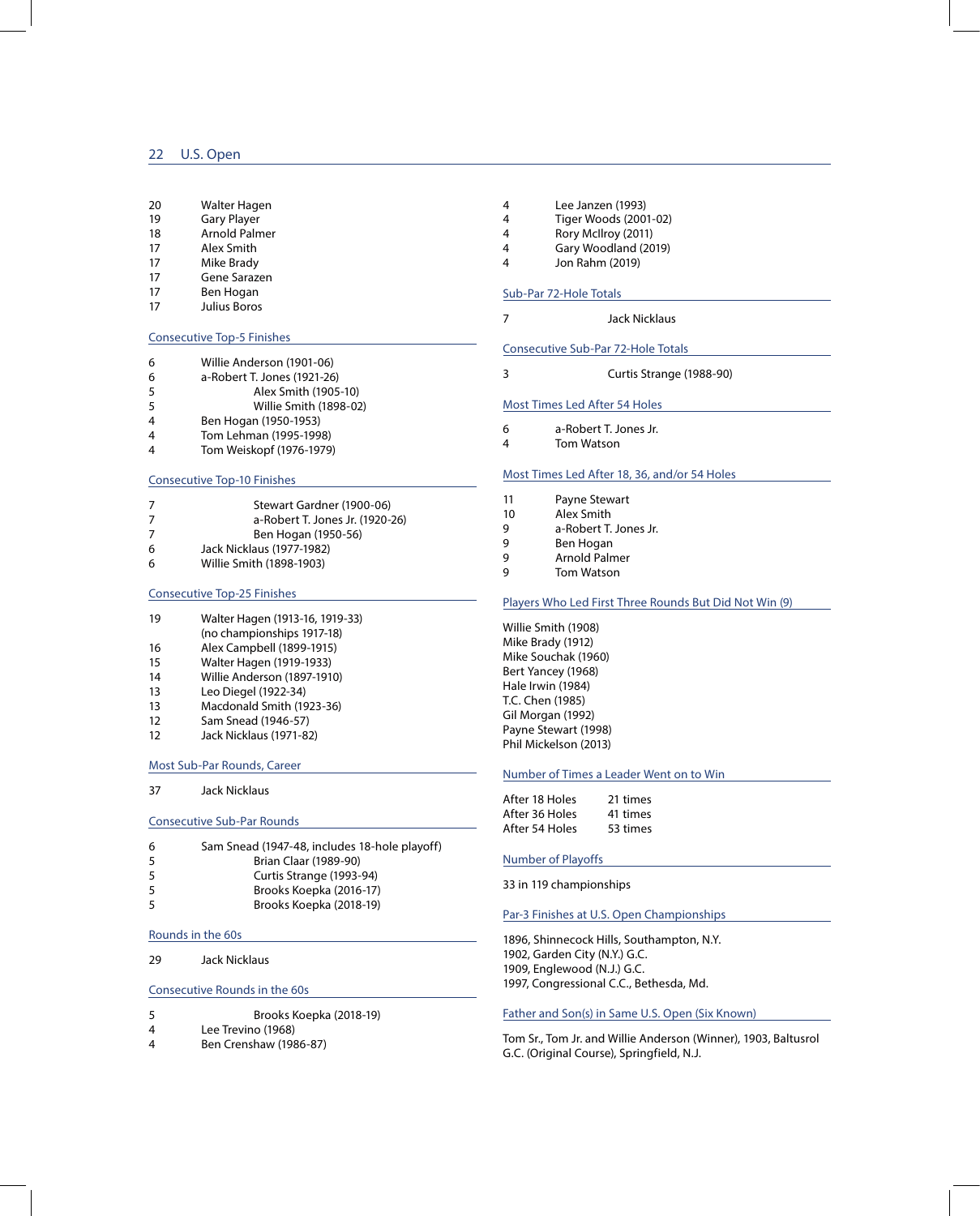Willie and Mac Hunter, 1947, St. Louis C.C., Clayton, Mo. \*Joe and Joe Jr. Kirkwood, 1948, Riviera C.C., Los Angeles, Calif. Gary and Wayne Player, 1982, Pebble Beach (Calif.) G.L. Jack and Gary Nicklaus, 1997, Congressional C.C. (Blue Course), Bethesda, Md.

Jay and Bill Haas, 2003, Olympia Fields (Ill.) C.C. (North Course); \*2004, Shinnecock Hills G.C., Southampton, N.Y.

 $* =$  both made cut

Brothers and Sisters in Same Year's U.S. Open and U.S. Women's Open (7)

Jim Gallagher Jr. and Jackie Gallagher-Smith (1989, 1990\*, 1991, 1992, 2002)

Hank and Kelli Kuehne (1999\*) Trip and Kelli Kuehne (1996, 2003\*, 2005, 2007) Kiyoshi and Ai Miyazato (2014) Larry and Laurie Rinker (1986\*) Lee and Laurie Rinker (1985, 2005) Nicholas and Lexi Thompson (2012\*, 2013\*)

 $* =$  both made cut

#### Holes-In-One (45)

Jack Hobens, 147-yard 10th hole, second round, Philadelphia Cricket Club (St. Martin's Course), Chestnut Hill, Pa., 1907 Eddie Towns, Skokie C.C., Glencoe, Ill., 1922

Leo Diegel, 146-yard 13th hole, second round, Inverness Club, Toledo, Ohio, 1931

Zell Eaton, Baltusrol G.C. (Upper Course), Springfield, N.J., 1936 a-Dick Chapman, Baltusrol G.C. (Lower Course), Springfield, N.J., 1954

Johnny Weitzel, Baltusrol G.C. (Lower Course), Springfield, N.J., 1954

a-Billy Kuntz, 142-yard 11th hole, Oak Hill C.C. (East Course), Rochester, N.Y. , 1956

Jerry McGee, 180-yard 5th hole, third round, Pebble Beach (Calif.) G.L., 1972

Bobby Mitchell, 180-yard 5th hole, fourth round, Pebble Beach (Calif.) G.L., 1972

Pat Fitzsimmons, 187-yard 2nd hole, first round, Medinah (Ill.) C.C. (No. 3 Course), 1975

Bobby Wadkins, 208-yard 15th hole, first round, Cherry Hills C.C., Englewood, Colo., 1978

Tom Weiskopf, Cherry Hills C.C., Englewood, Colo., 1978 Gary Player, 185-yard 3rd hole, third round, Inverness Club, Toledo, Ohio, 1979

Tom Watson, 194-yard 4th hole, first round, Baltusrol G.C. (Lower Course), Springfield, N.J., 1980

Johnny Miller, 205-yard 12th hole, second round, Pebble Beach (Calif.) G.L., 1982

Bill Brodell, 180-yard 5th hole, second round, Pebble Beach (Calif.) G.L., 1982

Tom Weiskopf, 120-yard 7th hole, fourth round, Pebble Beach (Calif.) G.L., 1982

Scott Simpson, 228-yard 16th hole, first round, Oakmont (Pa.) C.C., 1983

Mark McCumber, 190-yard 10th hole, first round, Winged Foot G.C. (West Course), Mamaroneck, N.Y., 1984

Ben Crenshaw, 217-yard, 9th hole, second round, Oakland Hills C.C. (South Course), Birmingham, Mich., 1985

Doug Weaver, 159-yard 6th hole, second round, Oak Hill C.C. (East Course), Rochester, N.Y., 1989

Mark Wiebe, 159-yard 6th hole, second round, Oak Hill C.C. (East Course), Rochester, N.Y., 1989

Jerry Pate, 159-yard 6th hole, second round, Oak Hill C.C. (East Course), Rochester, N.Y., 1989

Nick Price, 159-yard 6th hole, second round, Oak Hill C.C. (East Course), Rochester, N.Y., 1989

Jay Don Blake, 190-yard 8th hole, first round, Medinah (Ill.) C.C. (No. 3 Course), 1990

John Inman, 194-yard 4th hole, first round, Hazeltine National G.C., Chaska, Minn., 1991

Fuzzy Zoeller, 194-yard 4th hole, second round, Hazeltine National G.C., Chaska, Minn., 1991

Mike Hulbert, 198-yard 12th hole, first round, Baltusrol G.C. (Lower Course), Springfield, N.J., 1993

Sandy Lyle, 206-yard 12th hole, fourth round, Baltusrol G.C. (Lower Course), Springfield, N.J., 1993

Gary Hallberg, 182-yard 7th hole, third round, Shinnecock Hills G.C., Southampton, N.Y., 1995

Chris Perry, 196-yard 13th hole, third round, The Olympic Club (Lake Course), San Francisco, Calif., 1998

Todd Fischer, 108-yard 7th hole, second round, Pebble Beach (Calif.) G.L., 2000

Phil Mickelson, 174-yard 6th hole, second round, Southern Hills C.C., Tulsa, Okla., 2001

Olin Browne, 165-yard 11th hole, fourth round, Southern Hills C.C., Tulsa, Okla., 2001

Shigeki Maruyama, 161-yard 14th hole, second round, Bethpage State Park (Black Course), Farmingdale, N.Y., 2002

Andy Miller, 205-yard 3rd hole, fourth round, Bethpage State Park (Black Course), Farmingdale, N.Y., 2002

Scott Hoch, 207-yard 17th hole, fourth round, Bethpage State Park (Black Course), Farmingdale, N.Y., 2002

a-Spencer Levin, 179-yard 17th hole, first round, Shinnecock Hills G.C., Southampton, N.Y., 2004

Peter Jacobsen, 175-yard 9th hole, third round, Pinehurst Resort (No. 2), Village of Pinehurst, N.C., 2005

Peter Hedblom, 238-yard 3rd hole, third round, Winged Foot G.C. (West Course), Mamaroneck, N.Y., 2006

Thongchai Jaidee, 181-yard 5th hole, third round, Pebble Beach (Calif.) G.L., 2010

John Peterson, 199-yard 13th hole, third round, The Olympic Club (Lake Course), San Francisco, Calif., 2012

Shawn Stefani, 229-yard 17th hole, fourth round, Merion G.C. (East Course), Ardmore, Pa., 2013

Zach Johnson, 191-yard 9th hole, fourth round, Pinehurst R. & C.C. (No. 2), Village of Pinehurst, N.C., 2014

Rory Sabbatini, 202-yard 12th hole, first round, Pebble Beach (Calif.) G.L., 2019

#### Double Eagles (3)

T.C. Chen, 527-yard 2nd hole, first round, Oakland Hills C.C. (South Course), Birmingham, Mich., 1985

Shaun Micheel, 523-yard 6th hole, fourth round, Pebble Beach (Calif.) G.L., 2010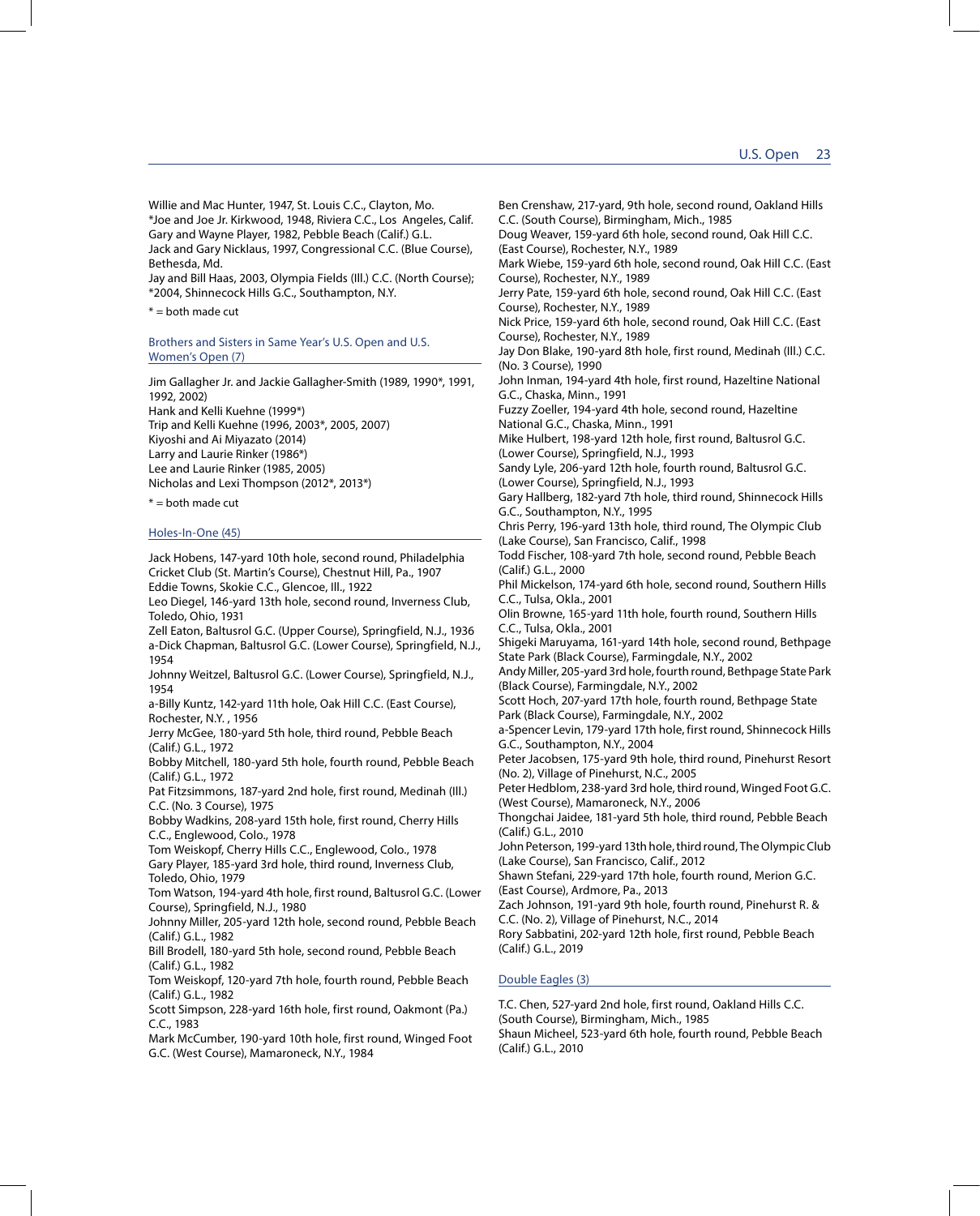Nick Watney, 522-yard 17th hole, first round, The Olympic Club (Lake Course), San Francisco, Calif., 2012

Note: Records for holes-in-one and double eagles are not available for all years.

a-amateur

# Final Qualifying

Low Scores (since 1951)

- 58 Shigeki Maruyama, first round, Woodmont C.C. (South Course), Rockville, Md., 2000 59 Olin Browne, second round, Woodmont C.C. (South Course), Rockville, Md., 2005
- 61 Stewart Cink, second round, Double Eagle G.C., Columbus, Ohio, 2003
- 61 Ryan Sullivan, first round, Woodmont C.C. (South
- Course), Rockville, Md., 2013<br>Corey Conners, first round, S Corey Conners, first round, Springfield (Ohio) C.C., 2017
- 62 Bob Verwey, second round, Colonial C.C., Memphis, Tenn., 1967
- 62 Peter Jacobsen, second round, Argyle C.C., Rockville, Md., 1980
- 62 Steve Stricker, first round, Woodmont C.C. (South Course), Rockville, Md., 1998
- 62 Tom Scherrer, second round, Colonial C.C., Memphis, Tenn., 1999
- 62 Brandt Jobe, second round, Woodmont C.C., Rockville, Md., 2000
- 62 a-Andrew Sanders, second round, Shadow Hawk G.C., Houston, Texas, 2000
- 62 Mark Wiebe, first round, Colonial C.C., Memphis, Tenn., 2001
- 62 Stewart Cink, first round, The Lakes G. & C.C., Columbus, Ohio, 2003
- 62 a-Tripp Kuehne, first round, Stonebridge Ranch C.C. (Dye Course), McKinney, Texas, 2003
- 62 Tim Clark, second round, The Lakes G. & C.C., Columbus, Ohio, 2004
- 62 J.P. Hayes, first round, Woodmont C.C. (South Course), Rockville, Md., 2005
- 62 Darron Stiles, second round, Colonial C.C. (South Course), Memphis, Tenn., 2007
- 62 Jason Bohn, first round, Ansley G.C. (Settindown Creek Course), Roswell, Ga., 2008
- 62 Kyle Stanley, first round, The Lakes G. & C.C., Columbus, Ohio, 2009
- 62 Cortland Lowe, first round, NCR C.C. (South Course), Dayton, Ohio, 2009
- 62 a-Brett Patterson, second round, Hawks Ridge G.C., Ball Ground, Ga., 2011
- 62 Brandt Jobe, first round, The Lakes G. & C.C., Columbus, Ohio, 2011
- 62 Bio Kim, Newport Beach (Calif.) C.C., 2013
- 62 Casey Wittenberg, first round, Colonial C.C. (South

Course), Memphis, Tenn., 2014

- 62 D.J. Trahan, second round, Ridgeway C.C., Memphis,
- Tenn., 2016<br>a-David Boo a-David Boote, first round, Walton Heath G.C. (New Course), England, 2017
- 62 Bradley Dredge, first round, Walton Heath G.C. (New Course), England, 2017
- 62 Sam Ryder, first round, Woodmont C.C. (North Course), Rockville, Md., 2017
- 62 Sam Burns, first round, Ridgeway C.C., Memphis, Tenn., 2018<br>,,J Art Wall Jr
	- Art Wall Jr., second round, Twin Hills G. & C.C., Oklahoma City, Okla., 1968
- 63 Sam Carmichael, second round, C.C. of Indianapolis (Ind.), 1968
- 63 Morris Hatalsky, second round, Manor C.C., Rockville, Md., 1984
- 63 Thomas Costello, second round, Rolling Hills C.C., Golden, Colo., 1985
- 63 Barry Jaeckel, second round, Old Oaks C.C. / Century C.C., Purchase, N.Y., 1987
- 63 Davis Love III, second round, Disney World G.R. (Magnolia Course), 1989
- 63 Phil Mickelson, second round, Farmington C.C., Memphis Tenn., 1992
- 63 Michael Weeks, second round, Lake Nona G.C., Orlando, Fla., 1993
- 63 Tommy Armour III, first round, Congressional C.C. (Gold Course), Rockville, Md., 1994
- 63 Paul Goydos, first round, Dallas Athletic Club, Dallas, Texas, 1995
- 63 Collin Stoops, second round, Woodmont C.C., Rockville, Md., 1995<br>Bob Burns, second r
	- Bob Burns, second round, Colonial C.C., Memphis, Tenn., 1999
- 63 David Toms, second round, Colonial C.C., Memphis, Tenn., 1999
- 63 David Frost, first round, Woodmont C.C., Rockville, Md., 2000
- 63 Andy Bean, second round, Woodmont C.C., Rockville, Md., 2000
- 63 David Peoples, first round, Colonial C.C., Memphis, Tenn., 2001
- 63 Peter Lonard, second round, Woodmont C.C. (North Course), Rockville, Md., 2002
- 63 Chez Reavie, first round, Woodmont C.C. (South Course), Rockville, Md., 2003
- 63 Tommy Armour III, second round, Woodmont C.C. (South Course), Rockville, Md., 2005
- 63 Jason Allred, second round, St. Charles (Ill.) C.C., 2006
- 63 Brett Quigley, second round, Canoe Brook C.C. (South Course), 2006
- 63 Hunter Mahan, second round, Northwood Club, Dallas, Texas, 2007
- 63 Robert Garrigus, first round, Brookside G. & C.C., Columbus, Ohio, 2008
- 63 Peter Tomasulo, first round, Springfield (Ohio) C.C., 2008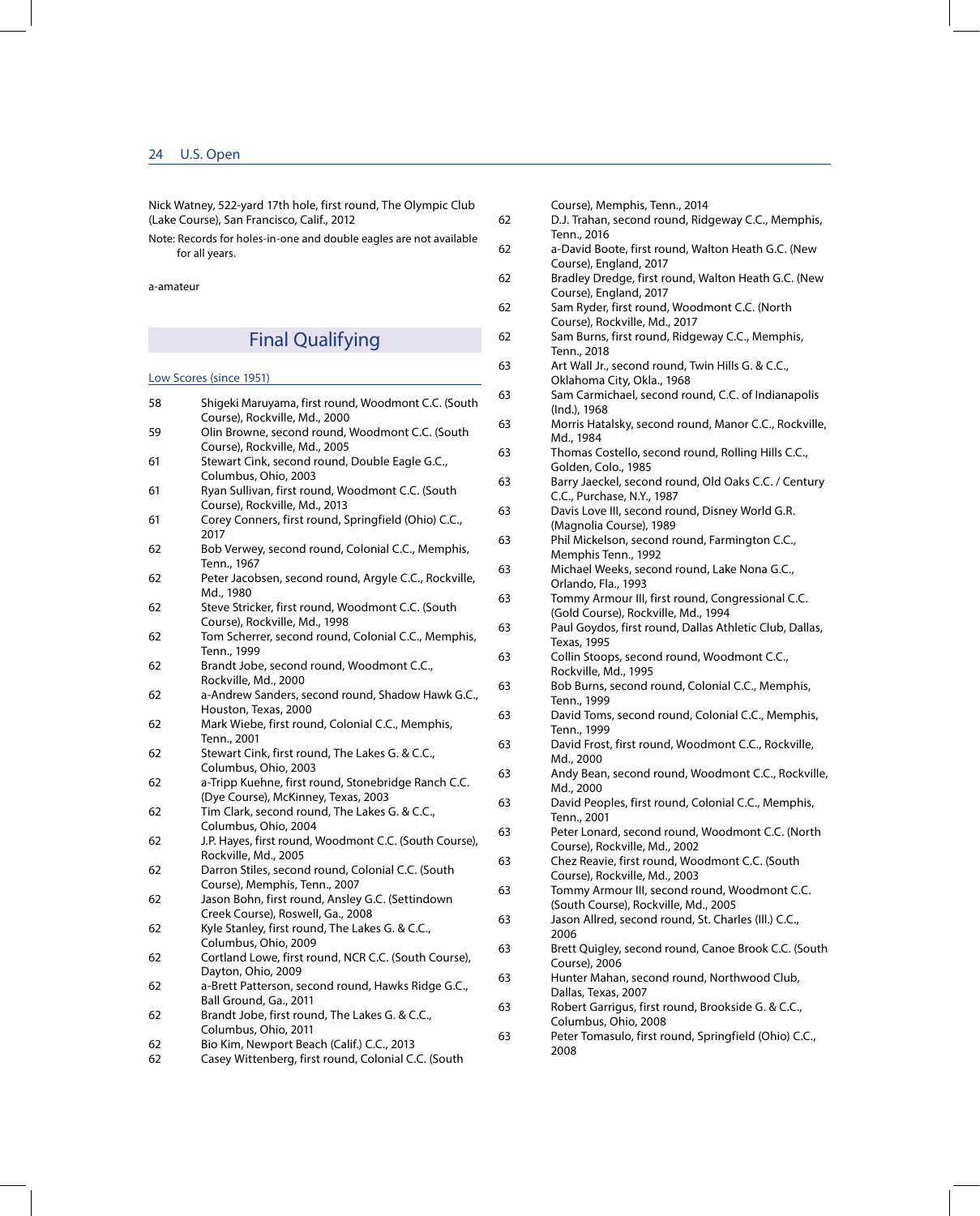| 63  | Lucas Glover, first round, The Lakes G. & C.C.,                                          |
|-----|------------------------------------------------------------------------------------------|
| 63  | Columbus, Ohio, 2009<br>a-Matt Nagy, second round, Hawks Ridge G.C., Ball                |
| 63  | Ground, Ga., 2009<br>Eric Axley, second round, Brookside G. & C.C.,                      |
| 63  | Columbus, Ohio, 2010<br>Scott Barr, second round, Ibaraki C.C. (West Course),            |
| 63  | Japan, 2011<br>Maarten Lafeber, second round, Walton Heath G.C.,<br>England, 2011        |
| 63  | Chez Reavie, first round, The Lakes G. & C.C.,<br>Columbus, Ohio, 2011                   |
| 63  | Josh Teater, first round, The Lakes G. & C.C.,<br>Columbus, Ohio, 2013                   |
| 63  | Jeff Maggert, first round, Colonial C.C. (South Course),<br>Memphis, Tenn., 2014         |
| 63  | Peter Malnati, first round, Colonial C.C. (South<br>Course), Memphis, Tenn., 2014        |
| 63  | a-Matthew NeSmith, first round, Hawks Ridge G.C.,<br>Ball Ground, Ga., 2015              |
| 63  | Bryson DeChambeau, second round, Wedgewood G. &<br>C.C., Powell, Ohio, 2016              |
| 63  | Brad Elder, first round, Ridgeway C.C., Memphis,<br>Tenn., 2016                          |
| 63  | Bud Cauley, first round, Brookside G. & C.C.,<br>Columbus, Ohio, 2017                    |
| 63  | Cameron Champ, first round, Newport Beach (Calif.)<br>C.C., 2017                         |
| 63  | Ryan Brehm, second round, Springfield (Ohio) C.C.,<br>2017                               |
| 63  | Nick Flanagan, second round, Lakewood C.C., Dallas,<br>Texas, 2017                       |
| 63  | Scott Harvey, first round, Canoe Brook C.C. (North<br>Course), Summit, N.J., 2017        |
| 63  | Alexander Levy, first round, Walton Heath G.C. (New<br>Course), England, 2017            |
| 63  | Edward Loar, second round, Lakewood C.C., Dallas,<br>Texas, 2017                         |
| 63  | Roman Robledo, first round, Lakewood C.C., Dallas,<br>Texas, 2017                        |
| 63  | David Bransdon, first round, Japan Memorial G.C.,<br>Hyogo Prefecture, Japan, 2018       |
| 63  | Andrew Lister, second round, Shadow Hawk G.C.,<br>Richmond, Texas, 2018                  |
| 63  | Dean Burmester, first round, Walton Heath G.C. (New<br>Course), England, 2019            |
| 63  | Robert Bell, second round, Springfield (Ohio) C.C.,<br>2019                              |
|     | Low Qualifying Scores, 36 Holes (since 1951)                                             |
| 123 | Stewart Cink, Columbus, Ohio (62, The Lakes G. & C.C.,<br>& 61, Double Eagle G.C.), 2003 |
| 127 | David Toms, Memphis, Tenn. (64, Colonial C.C. & 63,<br>Colonial C.C.), 1999              |
| 127 | Eric Axley, Columbus, Ohio (64, The Lakes G. & C.C.,                                     |

- & 63, Brookside G. & C.C.), 2010 127 a-Matthew NeSmith, Ball Ground, Ga. (63, Hawks Ridge G.C, & 64, Hawks Ridge G.C., 2015
- 128 Art Wall Jr., Oklahoma City, Okla. (65, Twin Hills G. &

|     | C.C. & 63, Twin Hills G. & C.C., 1960                     |
|-----|-----------------------------------------------------------|
| 128 | Peter Lonard, Rockville, Md. (65, Woodmont C.C.-          |
|     | South & 63, Woodmont C.C.-North), 2002                    |
| 128 | Peter Tomasulo, Springfield, Ohio (63, Springfield C.C.   |
|     | & 65, Springfield C.C.), 2008                             |
| 128 | Corey Conners, Springfield, Ohio (61, Springfield C.C. &  |
|     | 67, Springfield C.C.), 2017                               |
| 128 | Sam Burns, Memphis, Tenn. (62, Ridgeway C.C. &            |
|     | 66, Colonial C.C.-South), 2018                            |
| 128 | Dean Burmester, England (63, Walton Heath G.C.-New        |
|     | Course & 65, Walton Heath G.C.-Old Course), 2019          |
| 129 | Phil Blackmar, Dallas, Texas (65, Trophy Roanoke C. &     |
|     | C.C. & 64, Trophy Roanoke C. & C.C.), 1991                |
| 129 | Tim Clark, Columbus, Ohio (67, Brookside G. & C.C. &      |
|     | 62, The Lakes G. & C.C.), 2004                            |
| 129 | J.P. Hayes, Rockville, Md. (62, Woodmont C.C.-South &     |
|     | 67, Woodmont C.C.-North), 2005                            |
| 129 | Steve Stricker, St. Charles, III. (65, St. Charles C.C. & |
|     | 64, St. Charles C.C.), 2006                               |
| 129 | Jason Bohn, Roswell, Ga. (62, Ansley G.C.-Settindown      |
|     | Creek & 67, Ansley G.C.-Settindown Creek), 2008           |
| 129 | Matt Kuchar, Roswell, Ga. (64, Ansley G.C.-Settindown     |
|     | Creek & 65, Ansley G.C.-Settindown Creek), 2008           |
| 129 | Hiroyuki Fujita, Japan (65, Musahi C.C.-Toyooka & 64,     |
|     | Musahi C.C.-Toyooka, 2010                                 |
| 129 | Brian Stuard, Springfield, Ohio (65, Springfield C.C. &   |
|     | 64, Springfield C.C.), 2013                               |
| 129 | Brian Stuard, Springfield, Ohio (64, Springfield C.C. &   |
|     | 65, Springfield C.C.), 2014                               |
| 129 | Roman Robledo, Houston, Texas (63, Lakewood C.C. &        |

129 Roman Robledo, Houston, Texas (63, Lakewood C.C. & 66, Lakewood C.C.), 2017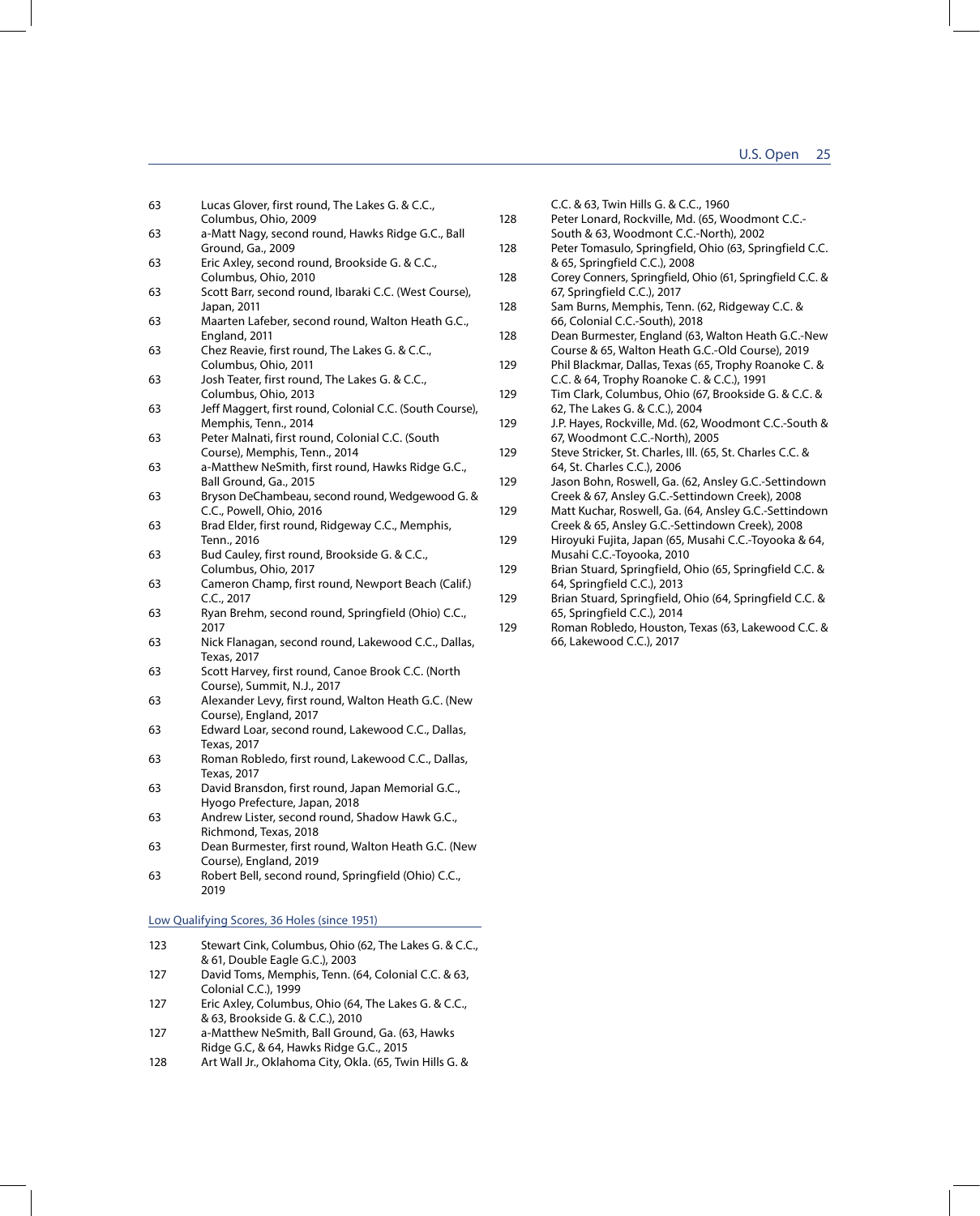# The Last Time It Happened

Last international winner: Martin Kaymer, Germany, 2014

Last to defend title successfully: Brooks Koepka, 2018

Last to win three consecutive U.S. Opens: Willie Anderson, 1903-05

Last winner to win the U.S. Open on first attempt: Francis Ouimet, 1913

Last winner to win the U.S. Open on second attempt: Webb Simpson, T14 in 2011, winner in 2012

Last amateur to win U.S. Open: John Goodman, 1933

Last start-to-finish winner (no ties): Martin Kaymer, 2014

Last winner to win money title in same year: Dustin Johnson, 2016

Last winner to birdie the 72nd hole: Gary Woodland, 2019

Last winner to birdie the 72nd hole to force a playoff: Tiger Woods, 2008

Last winner to birdie the 72nd hole to win by one stroke: Jordan Spieth, 2015

Last winner to birdie the 72nd hole to win by two strokes: Lee Janzen, 1993

Last to win without a round in the 60s: Geoff Ogilvy, Australia, 2006

Last to win with all rounds in the 60s: Gar Woodland, 2019

Last to win with a round in the 80s: John McDermott, 80, in playoff, 1911

Last to win with a round of 77: Sam Parks Jr., in first round, 1935

Last to win with a round of 76: Angel Cabrera, in third round, 2007

Last to win with a round of 75: Brooks Koepka, 2018

Last to win after being in final qualifying: Lucas Glover, 2009

Last to win after being in local and final qualifying: Orville Moody, 1969

Last winner between age 20-29: Brooks Koepka, 28, 2018

Last winner between age 30-39: Gary Woodland, 35, 2019

Last winner over age 40: Payne Stewart, 42, 1999 (sixth-oldest in history)

Last winner who received a special exemption: Hale Irwin, 1990

Last defending champion to miss the cut: Dustin Johnson, 2017

Last to win without a sub-par round: Geoff Ogilvy, 2006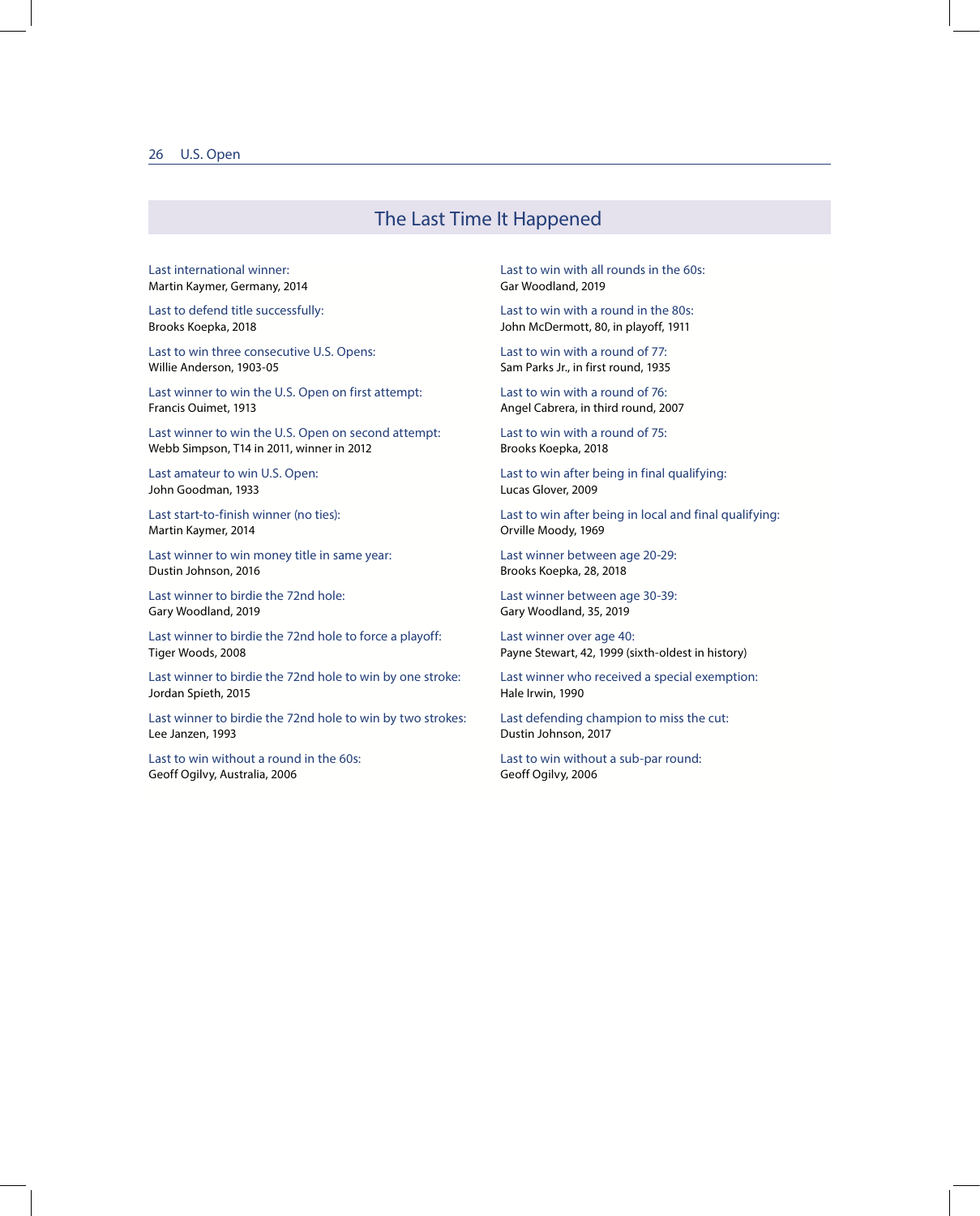# Exemptions for International Players

| 1987 | Isao Aoki, Japan                                     | T14             | 71-73-70-71-285                    |
|------|------------------------------------------------------|-----------------|------------------------------------|
|      | Rodger Davis, Australia                              | T36             | 75-68-72-74-289                    |
|      | Mark McNulty, Zimbabwe                               | T66             | 73-72-73-76-294                    |
|      | Tommy Nakajima, Japan                                | T9              | 68-70-74-72-284                    |
|      | Jose-Maria Olazabal, Spain                           | <b>T68</b>      | 76-69-76-74-295                    |
|      | Masashi (Jumbo) Ozaki, Japan                         | T <sub>17</sub> | 71-69-72-74-286                    |
| 1988 | Rodger Davis, Australia                              | T47             | 73-73-71-74-291                    |
|      | Mark McNulty, Zimbabwe                               | T <sub>17</sub> | 73-72-72-68-285                    |
|      | Masashi (Jumbo) Ozaki, Japan                         | МC              | 77-78                              |
|      | Ian Woosnam, Wales                                   | <b>WD</b>       |                                    |
| 1989 | Isao Aoki, Japan                                     | T33             | 70-70-75-74-289                    |
|      | Rodger Davis, Australia                              | <b>WD</b>       |                                    |
|      | Mark McNulty, Zimbabwe                               | MC              | 73-74                              |
|      | Jose-Maria Olazabal, Spain                           | T9              | 69-72-70-72-283                    |
|      | Masashi (Jumbo) Ozaki, Japan                         | T6              | 70-71-68-72-281                    |
|      | lan Woosnam, Wales                                   | T <sub>2</sub>  | 70-68-73-68-279                    |
| 1990 | Isao Aoki, Japan                                     | T33             | 73-69-74-73-289                    |
|      | Mark James, England                                  | МC              | 74-74                              |
|      | Bernhard Langer, Germany                             | MC              | 78-70                              |
|      | Craig Parry, Australia                               | 46              | 72-71-68-79-290                    |
|      | Ronan Rafferty, Northern Ireland                     | 63              | 75-70-73-78-296                    |
|      | Peter Senior, Australia                              | МC              | 75-74                              |
| 1991 | Rodger Davis, Australia                              | T46             | 74-68-81-74-297                    |
|      | Mike Harwood, Australia                              | T49             | 71-74-77-76-298                    |
|      | Bernhard Langer, Germany                             | МC              | 75-74                              |
|      | Mark McNulty, Zimbabwe                               | <b>WD</b>       |                                    |
|      | Masashi (Jumbo) Ozaki, Japan                         | МC              | $77 - 75$                          |
|      | Ronan Rafferty, Northern Ireland                     | <b>WD</b>       | 79                                 |
|      | Ian Woosnam, Wales                                   | T55             | 73-68-79-80-300                    |
| 1992 | Rodger Davis, Australia                              | МC              | 73-80                              |
|      | David Feherty, Ireland                               | МC              | 75-73                              |
|      | Mike Harwood, Australia                              | МC              | 76-77                              |
|      | Bernhard Langer, Germany                             | T <sub>23</sub> | 73-72-75-75-295                    |
|      | Mark McNulty, Zimbabwe                               | T33             | 74-72-69-81-296                    |
| 1992 | Colin Montgomerie, Scotland                          | 3               | 70-71-77-70-288                    |
|      | Masashi (Jumbo) Ozaki, Japan                         | T <sub>23</sub> | 77-70-72-76-295                    |
|      | Steven Richardson, England                           | МC              | 78-71                              |
|      | Eduardo Romero, Argentina                            | МC              | 75-76                              |
| 1993 | Robert Allenby, Australia                            | T33             | 74-69-69-72-284                    |
|      | Ernie Els, South Africa                              | T7              | 71-73-68-67-279                    |
|      | Anders Forsbrand, Sweden                             | МC              | 77-72                              |
|      | Tony Johnstone, Zimbabwe                             | T77             | 71-72-74-73-290                    |
|      | Barry Lane, England                                  | T <sub>16</sub> | 74-68-70-69-281                    |
|      | Bernhard Langer, Germany                             | MC              | 74-71                              |
|      | Sandy Lyle, Scotland                                 | T <sub>52</sub> |                                    |
|      | Masashi (Jumbo) Ozaki, Japan                         |                 | 70-74-70-72-286<br>71-71-72-70-284 |
|      |                                                      | T33             |                                    |
|      | Jose-Maria Olazabal, Spain<br>Craig Parry, Australia | MC              | 74-74                              |
|      |                                                      | T <sub>3</sub>  | 66-74-69-68-277                    |
|      | Vijay Singh, Fiji                                    | MC              | 73-72                              |
|      | Seve Ballesteros, Spain                              | T18             | 72-72-70-73-287                    |
| 1994 | Masashi (Jumbo) Ozaki, Japan                         | T <sub>28</sub> | 70-73-69-80-292                    |
| 1995 | Masashi (Jumbo) Ozaki, Japan                         | T <sub>28</sub> | 69-68-80-71-288                    |
| 1996 | Masashi (Jumbo) Ozaki, Japan                         | T67             | 69-72-77-74-292                    |
| 1997 | Masashi (Jumbo) Ozaki, Japan                         | MC              | 79-73                              |